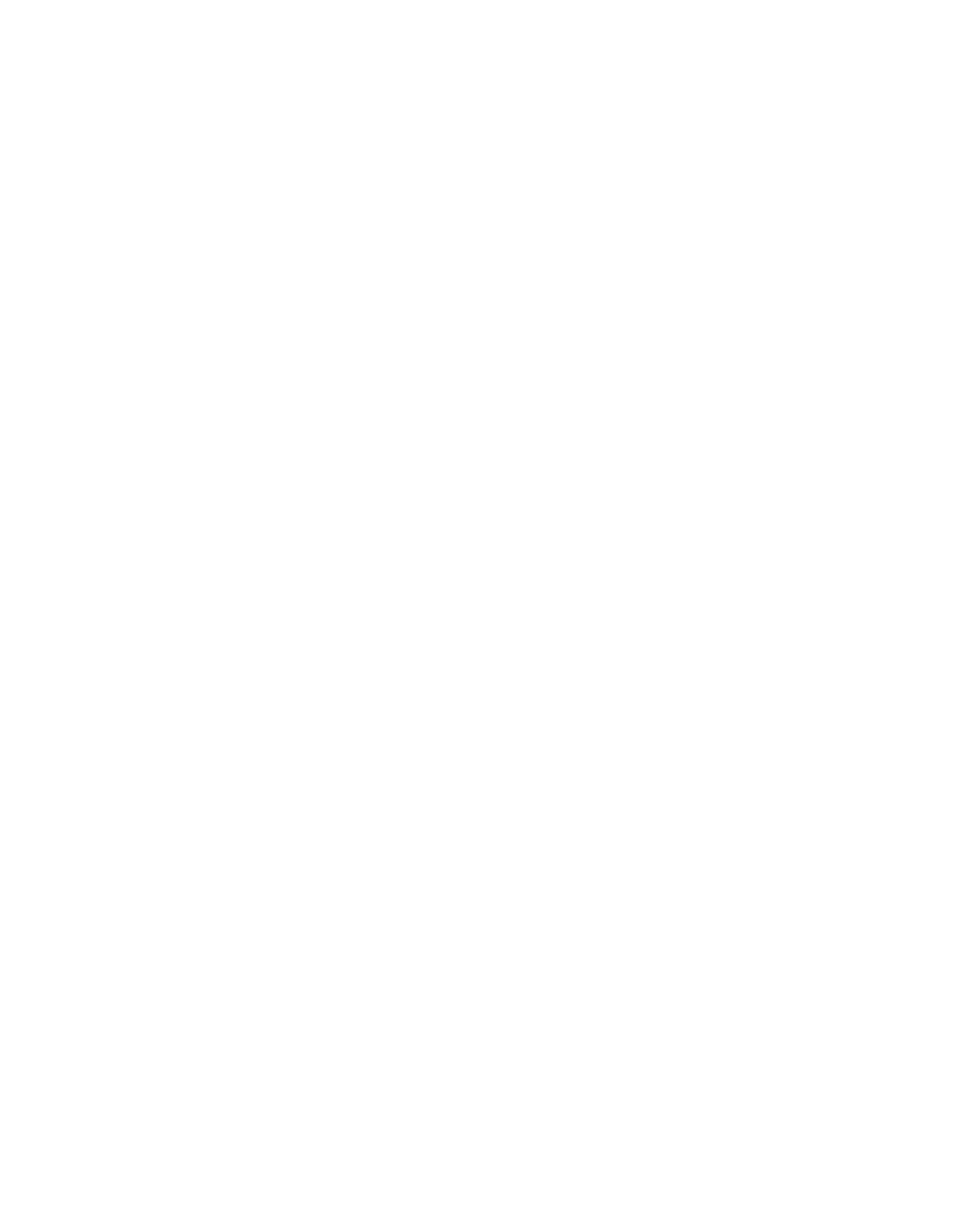# **Table of Contents**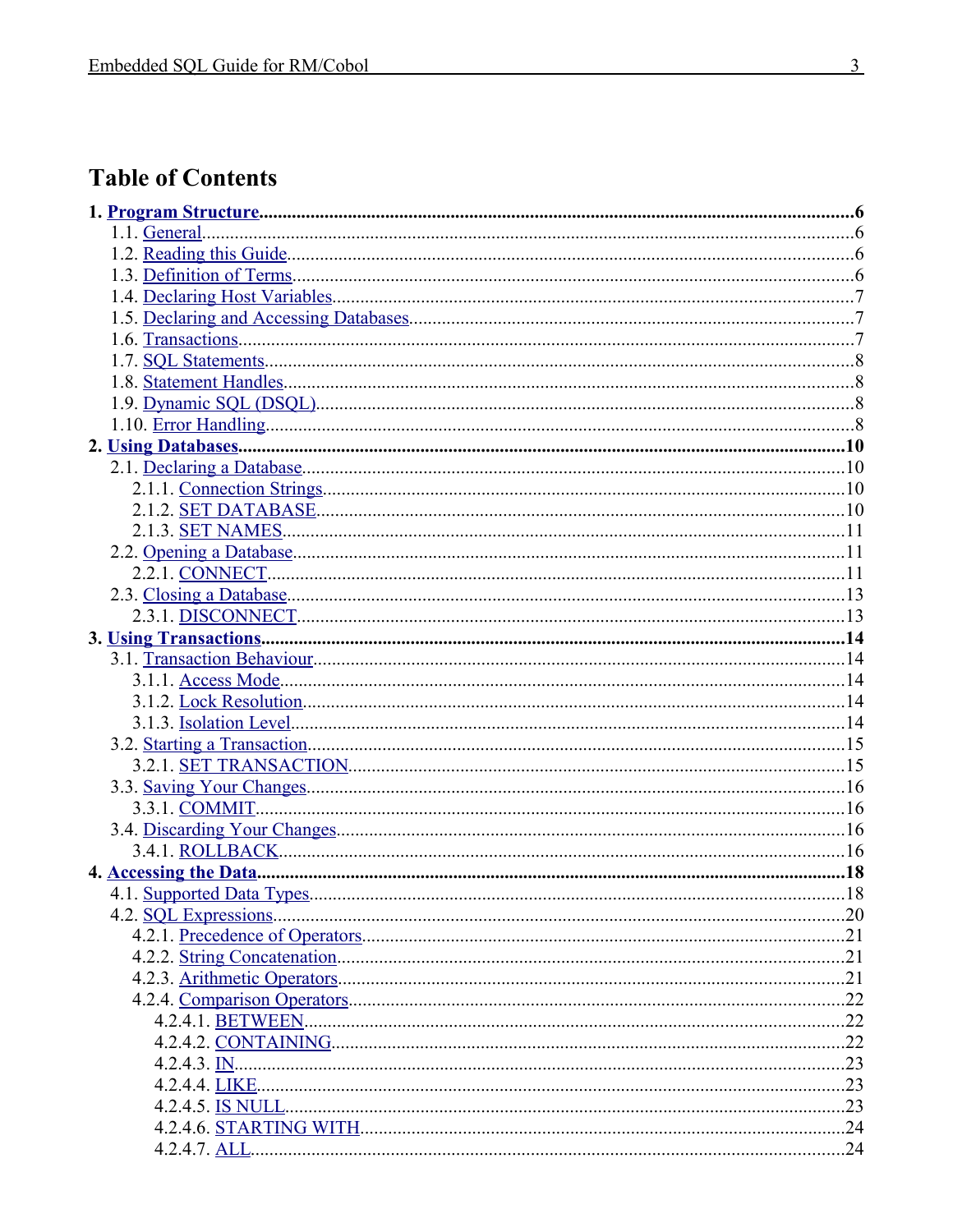| 4.3.12. Controlling Row Locking. | .35 |
|----------------------------------|-----|
|                                  |     |
|                                  |     |
|                                  |     |
|                                  |     |
|                                  |     |
|                                  |     |
|                                  |     |
|                                  |     |
|                                  |     |
|                                  |     |
|                                  |     |
|                                  |     |
|                                  |     |
|                                  |     |
|                                  |     |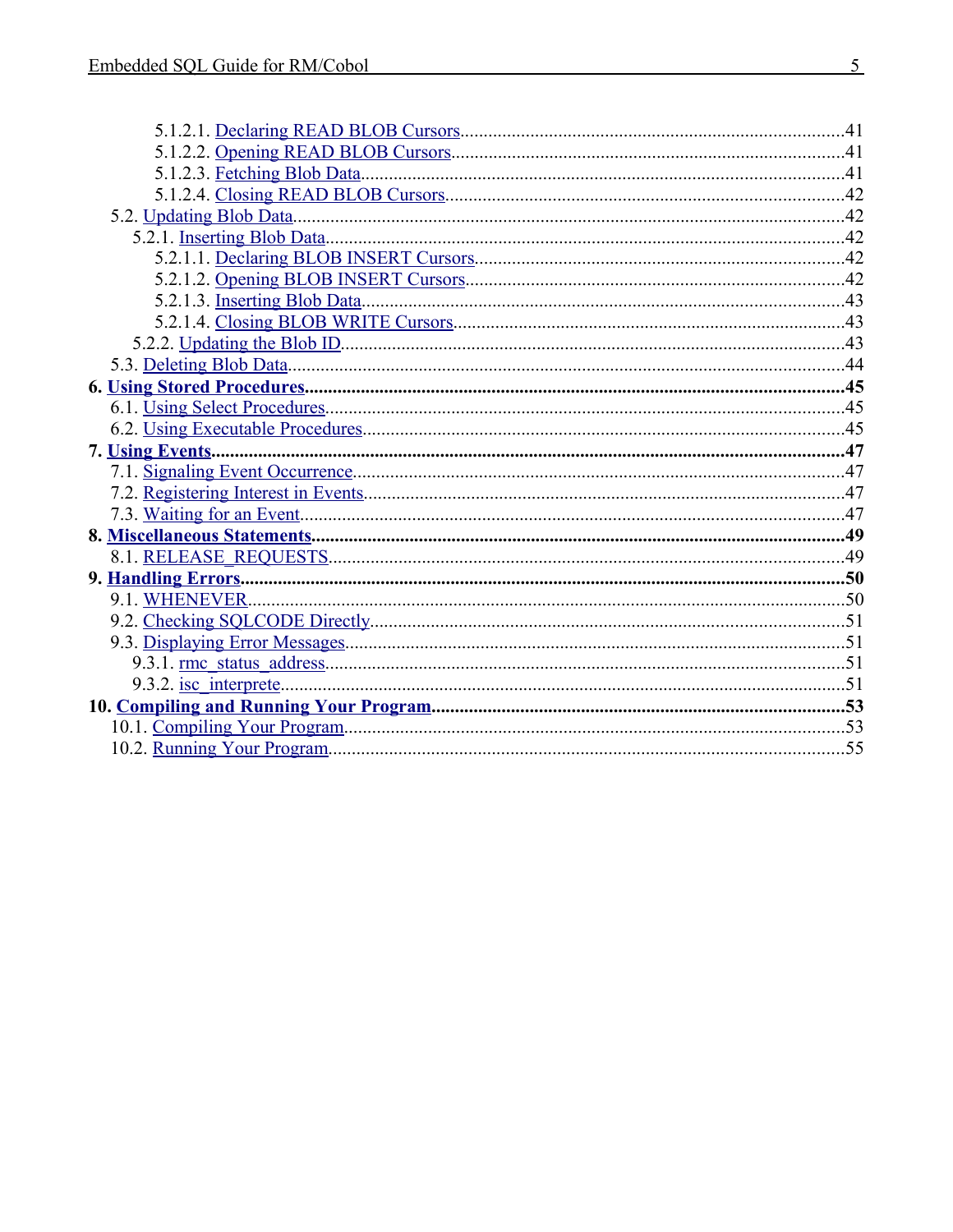# <span id="page-5-0"></span>**1. Program Structure**

# <span id="page-5-3"></span>**1.1. General**

An embedded SQL application is an application in which the SQL statements needed to access data from the database manager are coded directly into the source code of the application. These SQL statements are compiled into code, executable by the database manager, at compile time rather than at run time as is the case for dynamic SQL (DSQL) applications. This results in a modest improvement in the application's performance. It also makes the application's source code easier to understand since the SQL statements are located in the code at the place where they will be executed rather than being buried in WORKING-STORAGE.

Embedded SQL applications include declarations and statements which tell the preprocessor, **gpre**, how the application is to interact with the Firebird database manager. The application must:

- Declare host variables to use for data transfer between the application and the database manager.
- Declare all databases to be accessed by the application.
- Open, all databases before they are accessed by the application.
- $\blacktriangleright$  Set the options for and start all non default transactions used by the application.
- Include the SQL statements used to access the application's data.
- Close all transactions and databases before the application terminates.
- Provide error handling.

This chapter touches, very briefly, on each of these points. More detail is given in the following chapters.

# <span id="page-5-2"></span>**1.2. Reading this Guide**

There are certain conventions used throughout this guide when describing the syntax of SQL statements.

- Words given in upper case are reserved words and must be typed as shown.
- Words given in lower case are user supplied.
- Items enclosed in braces,  $\{\}$ , represent a list of choices, one of which must be chosen.
- Items enclosed in square brackets, [], represent optional items.
- Punctuation, like semi-colons and quotes, must be typed as shown.

# <span id="page-5-1"></span>**1.3. Definition of Terms**

There are certain terms used throughout this guide that may be new to some users. Below is a short explanation of some of these terms.

**Tables** are similar to COBOL files.

**Rows** are similar to COBOL records.

**Columns** are similar to COBOL fields.

**Cursors** are pointers into the rows of the result set of a SQL search.

**Result sets** contain rows returned by a query.

A **view** is a subset of one or more tables containing some or all of the columns and some or all of the rows from the table(s).

The keyword **NULL** is used to refer to columns that do not have a value. This is sometimes a difficult concept for Cobol programmers to grasp since "no value" is not equivalent to spaces or zeros. A column value has a value of spaces or zeros is **NOT NULL**. A column the is **NULL** will never be considered as equal to a column with a value, whatever that value might happen to be. In fact, a **NULL** column is not even considered to be equal to another **NULL** column. Any expression which includes **NULL** evaluates to unknown rather than a specific value.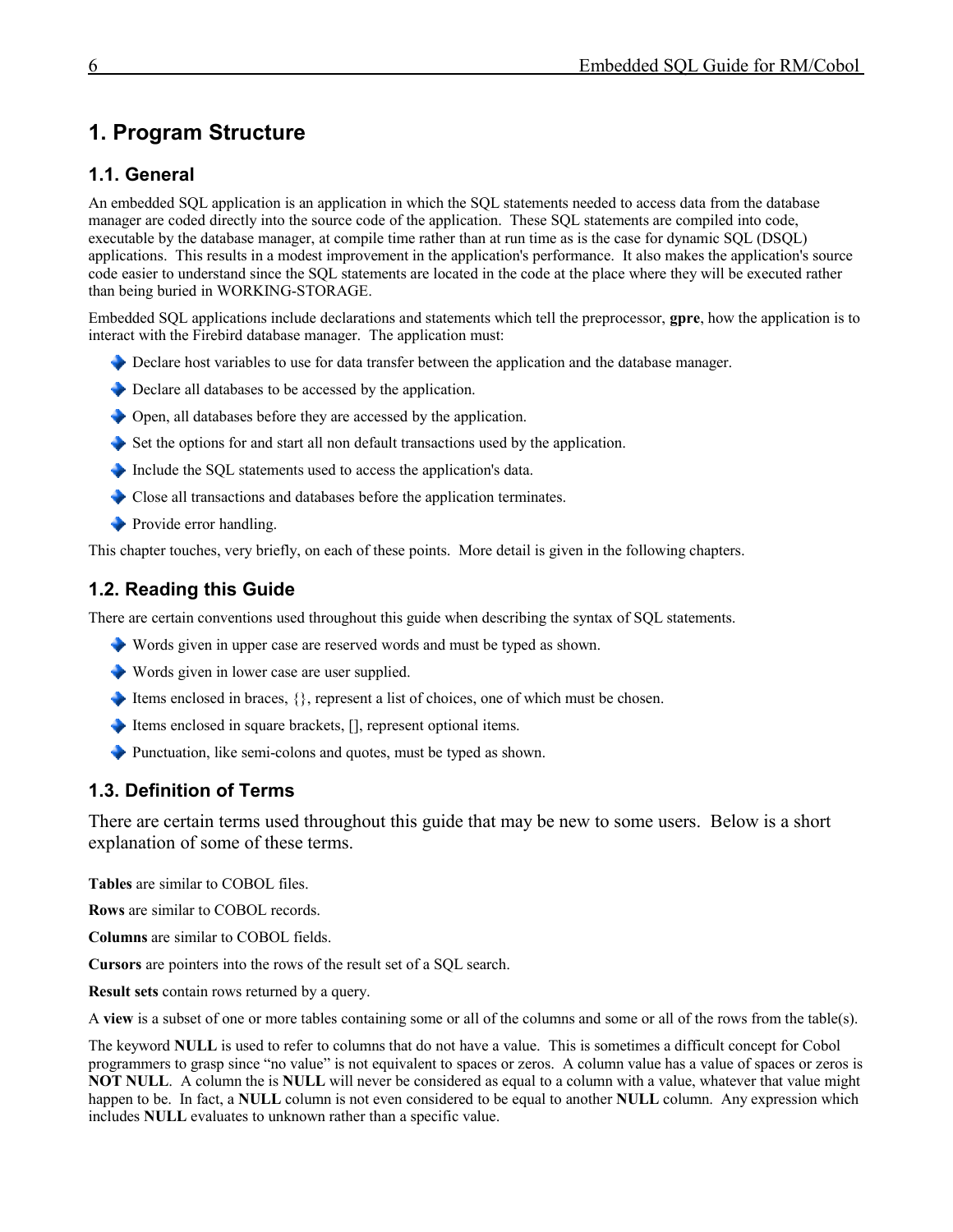### <span id="page-6-2"></span>**1.4. Declaring Host Variables**

 Host variables are standard Cobol data items that are used to transfer data between the application and the database manager. Host variables are used in the following situations:

- During data retrieval the values of database fields are moved into host variables.
- During insert or update operations the values of host variables are moved into database fields.
- Host variables can be used to hold the values used in search conditions.

Some embedded SQL preprocessors require that all host variables be declared between BEGIN DECLARE SECTION and END DECLARE SECTION declarations. For portability reasons Firebird supports these declarations but it is not a requirement of the Firebird preprocessor that host variables be declared between them. Host variables may be declared anywhere a standard Cobol data item may be declared, either in the WORKING-STORAGE or LINKAGE sections.

In addition to being able to declare host variables in the usual, Cobol way it is also possible to declare a host variable BASED ON the definition of a database column. Using BASED ON ensures that the host variable is of the proper size and type to hold the data from the database column. For example, the following statements both declare a shipper address field:

```
01 WS-SHIP-ADDR PIC X(35).
01 WS-SHIP-ADDR BASED ON LOADS.LD SHIP ADDR1.
```
Assuming that the column LD\_SHIP\_ADDR1 from the table LOADS is defined as a 35 character text field these two lines of code are equivalent.

### <span id="page-6-1"></span>**1.5. Declaring and Accessing Databases**

Embedded SQL applications can access multiple Firebird databases simultaneously. Each database must be declared and opened before it can be accessed by the application. Programs that access only a single database need not declare the database or assign a database handle. Instead the database can be specified on the **gpre** command line.

The embedded SQL application must declare and open the database before attempting to start a transaction or access any of the database tables. Opening a database performs the following actions:

- Connects to the database manager
- **◆** Open the database files
- Allocates the system resources required to manage the database connection

To declare a database the application uses the SET DATABASE statement. To open the database it uses the CONNECT statement. For example, the following code snippet declares a database and opens it:

```
EXEC SQL
    DECLARE DATABASE DB1 = 'sample.fdb';.
 ...
EXEC SQL
     CONNECT DB1; .
```
Before terminating, an embedded SQL application must close the database. To close a database use the DISCONNECT statement or the RELEASE clause of the COMMIT and ROLLBACK statements.

# <span id="page-6-0"></span>**1.6. Transactions**

An understanding of transaction management is central to any SQL application. All data access must be carried out within the context of a transaction. The transaction is responsible for making certain that all data changes within its scope either succeed or fail as a unit. Efficient use of transactions will result in a fast, responsive system. Inefficient use of transactions can lead to a slow, sluggish system or, even worse, a system plagued by hangs and deadlocks.

Even though **gpre** provides automatic transaction management I wouldn't recommend using it. Explicit transaction management always gives better control and efficiency.

To start a transaction the application uses the SET TRANSACTION statement. This statement specifies the type of transaction to be started, READ ONLY or READ WRITE, the isolation level, READ COMMITTED or SNAPSHOT, the lock resolution mode, WAIT or NO WAIT, and other options. It also, optionally, names the transaction. The transaction name becomes important if you want to use multiple transactions within a single application.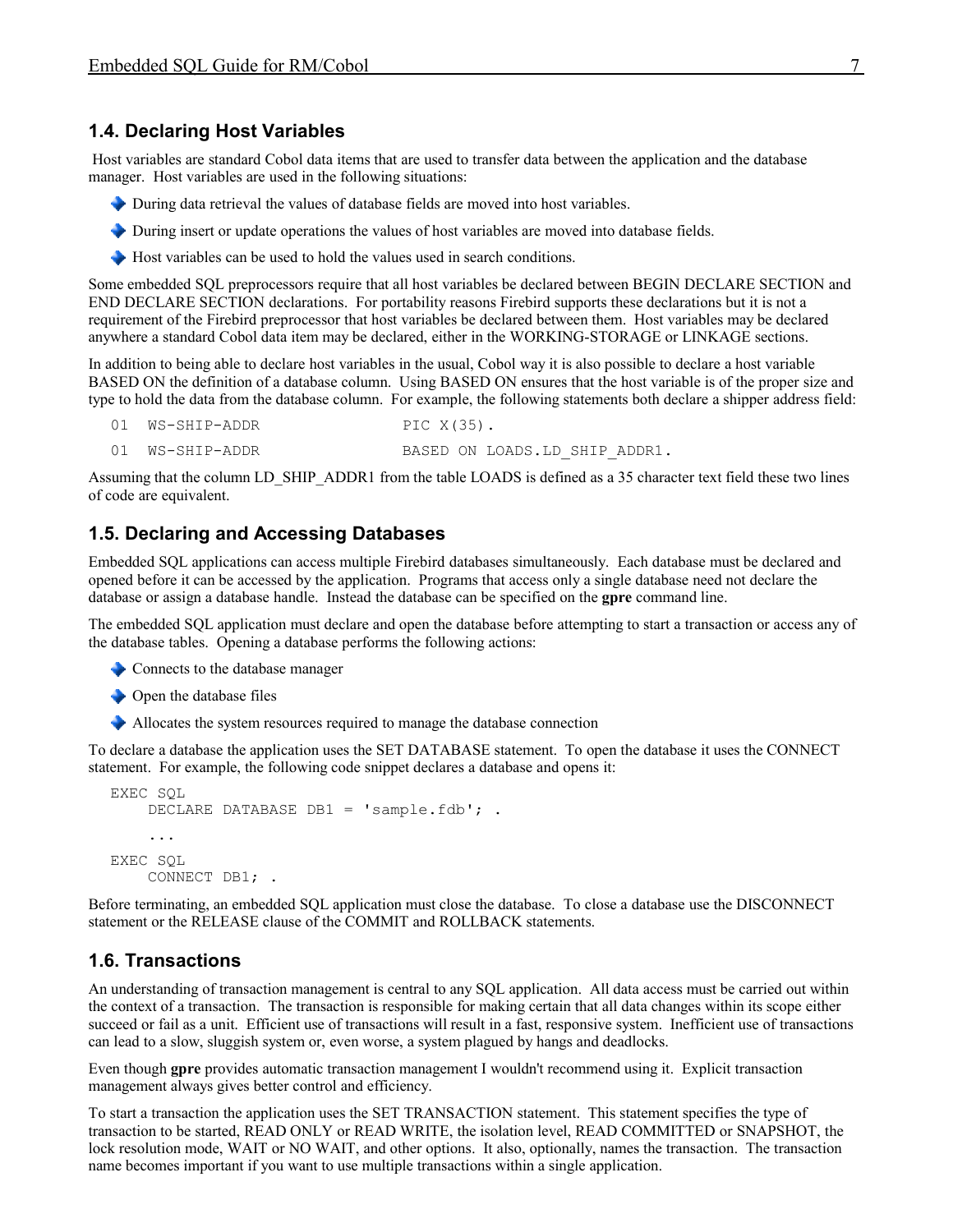To save the changes made during a transaction, the application uses the COMMIT statement. To discard changes it uses the ROLLBACK statement.

### <span id="page-7-3"></span>**1.7. SQL Statements**

SQL statements are always preceded by EXEC SQL and are terminated with a semi-colon. It is also possible to add an optional period following the semi-colon if the Cobol syntax requires it. For example:

```
EXEC SQL
     SELECT LD_SHIP_ADDR1
         INTO :WS-SHIP-ADDR1
         FROM LOADS
        WHERE LD LOAD NUMBER = 123456;.
```
#### <span id="page-7-2"></span>**1.8. Statement Handles**

All SQL statements that retrieve data from or update data in the database cause a request handle to be created in WORKING-STORAGE. For the most part, these handles are invisible to and need not concern the Cobol programmer. The only exception to this occurs in Cobol subprograms that are CALLed and subsequently CANCELed by a main program. The CANCEL verb deallocates the WORKING-STORAGE used by the subprogram which, in turn, deallocates the statement handles created by the subprogram. This can cause problems such as constantly increasing memory size and aborts when the main program tries to detach from the database.

It is necessary to use the RELEASE\_REQUESTS statement before terminating any subprograms using the EXIT PROGRAM verb. See the Miscellaneous Commands chapter for details on this statement.

# <span id="page-7-1"></span>**1.9. Dynamic SQL (DSQL)**

Dynamic SQL (DSQL) applications must be able to manipulate an XSQLDA structure. Since this structure contains pointers to the data fields and since RM/Cobol is not able to dereference these pointers to obtain the value of the field that they point to, it is not possible to use DSQL in an RM/Cobol application. Therefore, the DSQL capabilities of the preprocessor are not discussed in this manual.

#### <span id="page-7-0"></span>**1.10. Error Handling**

Every executable SQL statement returns a value in SQLCODE which indicates the success or failure of that statement. The application must check this value after every statement in order to determine whether or not the statement succeeded. This can be done by either manually checking SQLCODE after every statement or by using a WHENEVER SQLERROR statement. WHENEVER SQLERROR provides a means of specifying a default action that should take place whenever an SQL error occurs. The default action will be taken for every SQL statement appearing in the application after the WHENEVER SQLERROR statement. For example:

```
EXEC SQL
     SELECT LD_SHIP_ADDR1
         INTO :WS_SHIP_ADDR
         FROM LOADS
        WHERE LD LOAD NUMBER = 123456;.
     IF SQLCODE < ZERO THEN
         GO TO ISC-ERROR.
     MOVE "NEW ADDRESS" TO WS-SHIP-ADDR.
EXEC SOL
     UPDATE LOADS
        SET LD SHIP ADDR1 = :WS-SHIP-ADDR
        WHERE LD LOAD NUMBER = 123456;.
     IF SQLCODE < ZERO THEN
         GO TO ISC-ERROR.
```
is equivalent to:

EXEC SQL WHENEVER SQLERROR GO TO ISC-ERROR; . EXEC SQL SELECT LD\_SHIP\_ADDR1 INTO :WS\_SHIP\_ADDR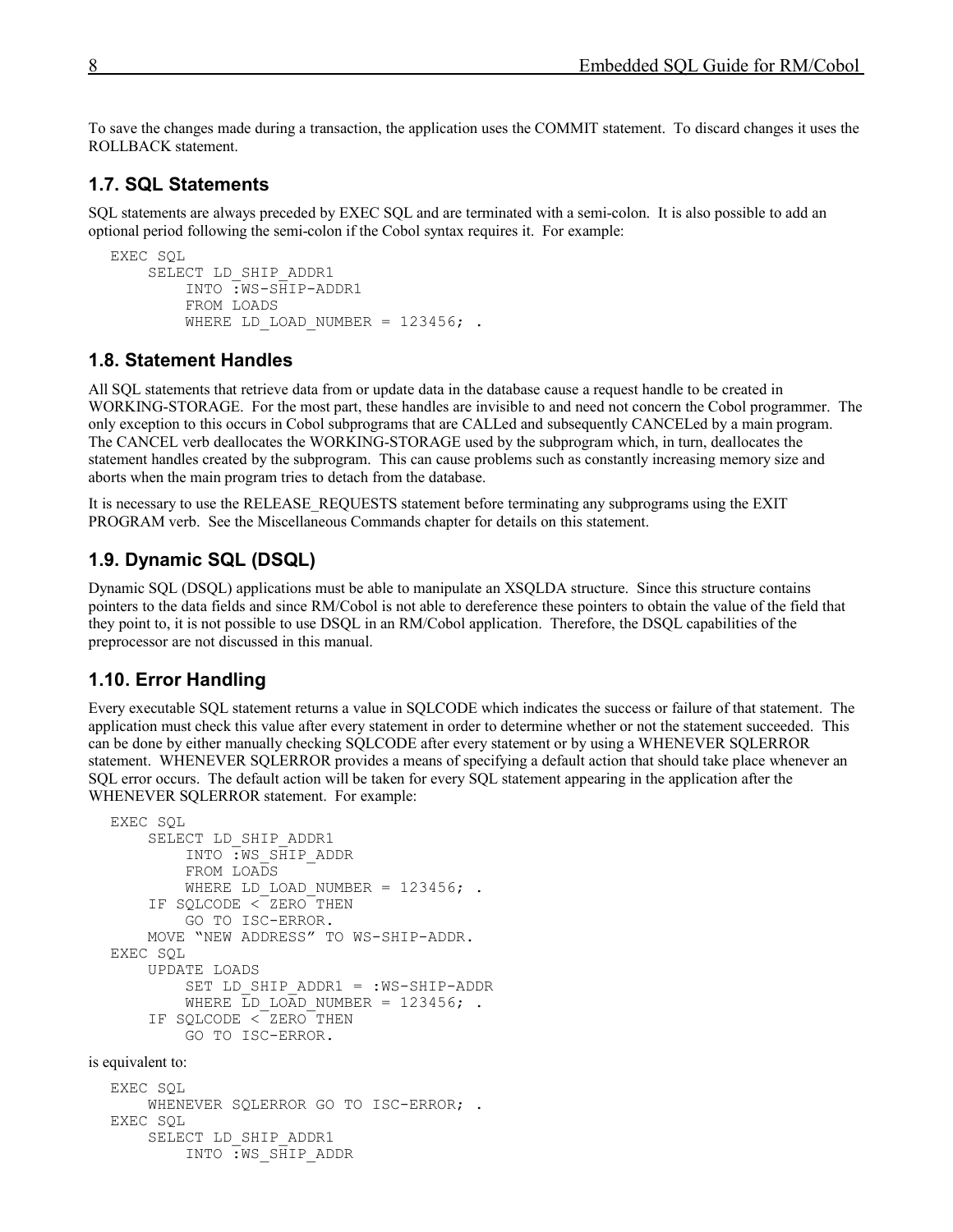FROM LOADS WHERE LD LOAD NUMBER =  $123456;$ . MOVE "NEW ADDRESS" TO WS-SHIP-ADDR. EXEC SQL UPDATE LOADS SET LD SHIP ADDR1 = :WS-SHIP-ADDR WHERE  $\overline{L}D$  load number = 123456; .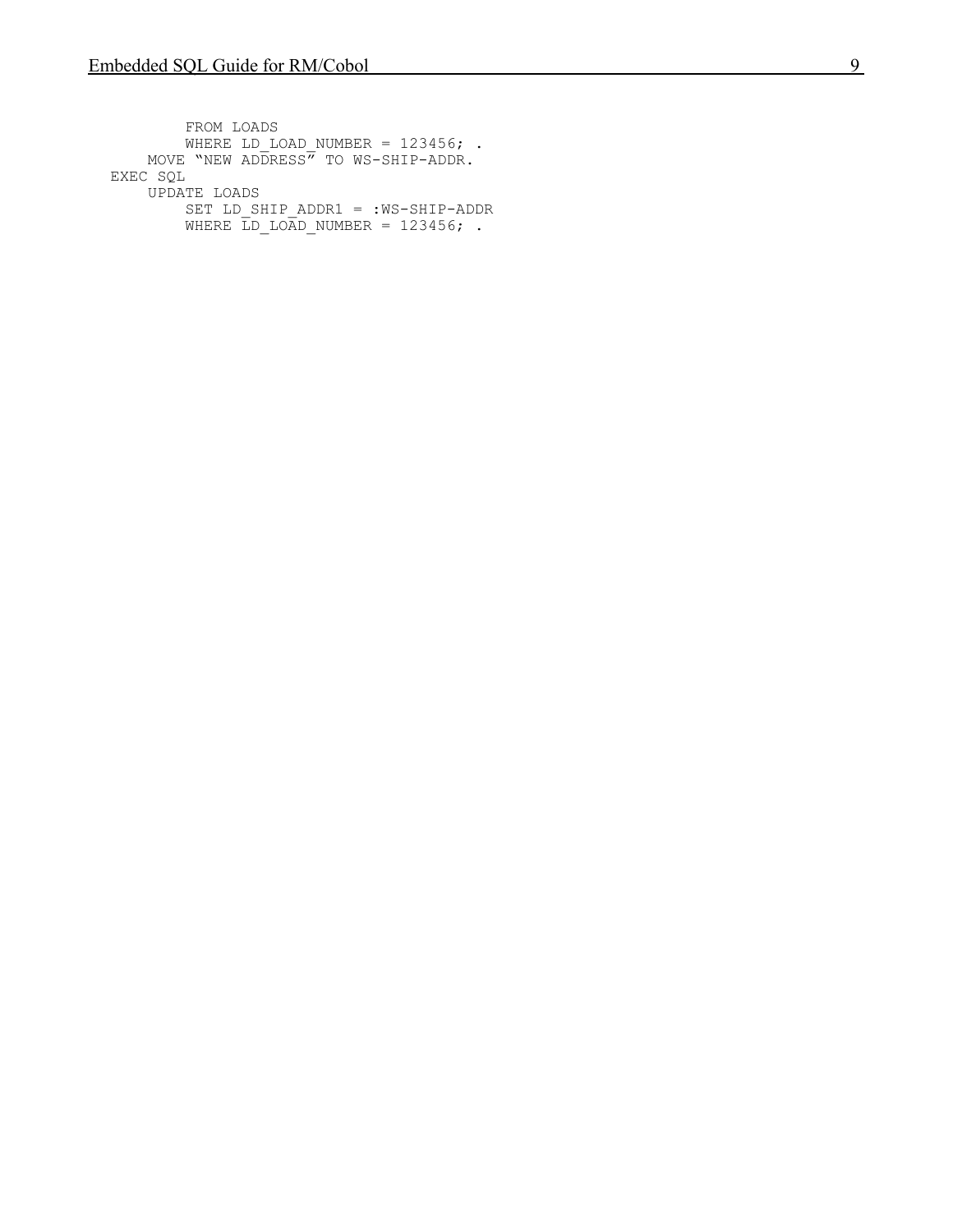# <span id="page-9-3"></span>**2. Using Databases**

This chapter describes how embedded SQL applications use SQL statements to declare and access databases. There are three SQL statements which set up a database for access:

- SET DATABASE declares a database handle and optionally configures certain operational parameters for the database.
- SET NAMES optionally specifies the character set in use by the application for CHAR, VARCHAR and TEXT Blobs. The server uses this information to translate from the database's default character set to that used by the application.

CONNECT opens a database and optionally assigns values to certain operational parameters for the database.

All databases must be closed before the application terminates.

# <span id="page-9-2"></span>**2.1. Declaring a Database**

Before a database can be used in an application it must be declared using the SET DATABASE statement to establish a database handle. A database handle is a 32 bit integer value that provides a unique identifier for the database connection. Database handles are used in subsequent SQL statements to identify the database that they should act upon. Database handles can also be used in applications that access multiple databases simultaneously to differentiate tables when two or more databases have identically named tables.

Each database handle must have a name that is unique among all other variables in the application and cannot be a Cobol reserved word.

It is possible for an embedded SQL application to access data from more than one database concurrently. To do this you must declare each database separately using the SET DATABASE statement. Each declaration must use a unique name for the database handle.

#### <span id="page-9-1"></span>**2.1.1. Connection Strings**

Every database is referenced by using a connection string (path). A connection string consists of two parts; an optional server name and a platform specific path to the database file itself. There are several different formats for connection strings depending on the protocol to be used to communicate with the database manager but since we will be using only the TCP/IP protocol I will only describe that format in this guide.

The connection string has the following format:

server:path

**Connection String for a Windows Server**

w2k:c:\data\tl.fdb

#### **Connection String for a Unix Server**

```
unix:/data/tl.fdb
```
Notice that the database file path conforms to the standard in use by the server where the file is located. Windows servers use drive specifiers and backslashes and Unix servers don't use a drive specifier and use forward slashes. Firebird databases cannot be accessed by way of a shared drive or directory. The drive specifier for Windows systems must always point to a locally connected hard drive. Likewise, the full path for Unix systems must specify directories located on a locally connected hard drive.

#### **2.1.2. SET DATABASE**

```
SET {DATABASE | SCHEMA}
     dbhandle = [GLOBAL | STATIC | EXTERN]
                 [COMPILETIME] [FILENAME] 'dbname'
                 [USER 'name' PASSWORD 'pwd']
                 [RUNTIME [FILENAME] {'dbname' | :var}
                 [USER {'name' | :var} PASSWORD {'pwd' | :var}]];
```
SET DATABASE declares a host variable named **dbhandle** to hold the database handle associated with **dbname**. Applications which access multiple databases simultaneously must use SET DATABASE to create separate database handles for each database.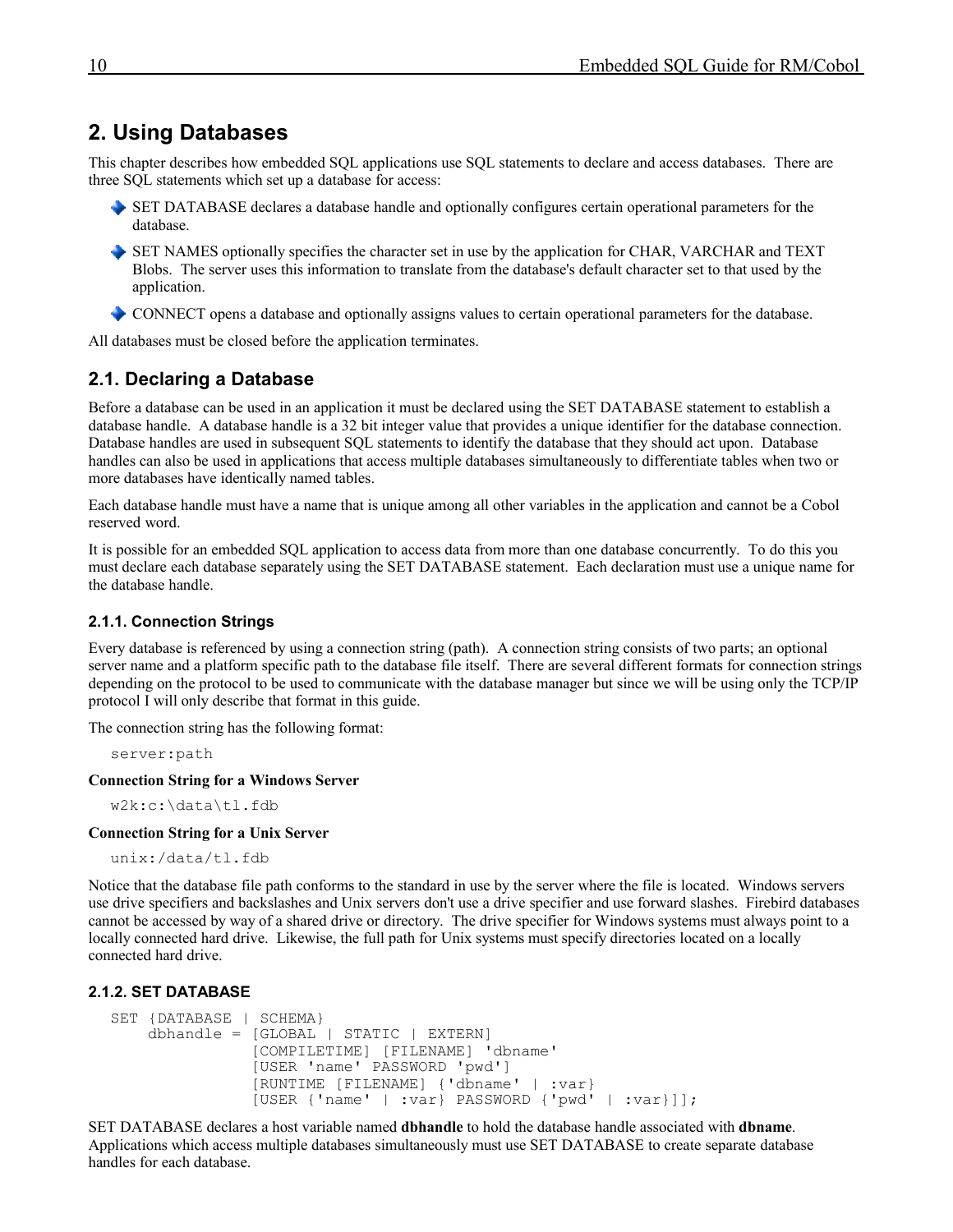**dbname** is the platform specific path to the database. It must follow the file naming conventions for the server where the database resides.

The **GLOBAL** parameter declares the handle to be global to the run unit. All subroutines executed as part of the current run unit can access this handle. The **STATIC** parameter restricts accessibility of the handle to the current source module. The **EXTERN** parameter causes the handle to reference a global handle from another source module. Global is the default.

The optional **COMPILETIME** and **RUNTIME** parameters allow a single database handle to refer to one database at compile time and a different database at run time. If these parameters are omitted or if only **COMPILETIME** is given the handle will reference the same database at compile time and run time. The run time database can be overridden by the CONNECT statement.

The **USER** and **PASSWORD** parameters supply the user id and password used to connect to the database. The compile time user id and password can be overridden on the **gpre** command line. The run time user id and password can be overridden by the CONNECT statement or by supplying their values in the host variables denoted by **var**.

This statement causes a number of host variables to be declared at the point in the program where it is encountered. Hence, this statement must be placed in WORKING-STORAGE.

#### Example

```
WORKING-STORAGE SECTION.
EXEC SQL
    SET DATABASE TL = COMPILETIME 'w2k:c:\databases\tl.fdb'
         USER 'sysdba' PASSWORD 'masterkey';
```
#### **2.1.3. SET NAMES**

<span id="page-10-2"></span>SET NAMES [charset | :var];

SET NAMES specifies the character set to use for subsequent database attachments. This statement must appear before the SET DATABASE and CONNECT statements that it is to affect.

**charset** is the name of the character set used by the application. Data will translated between this character set and the default character set for the database as data is transferred between the application and the database manager. The default character set is NONE.

Using character set NONE means that no translation will take place. The application will receive the data just as it was entered into the database.

# <span id="page-10-1"></span>**2.2. Opening a Database**

Before data can be retrieved from or stored into a database it must first be opened. This is also known as connecting to the database. Opening, or connecting to, a database is accomplished using the CONNECT statement.

The CONNECT statement:

- Allocates system resource for the database.
- Opens the database and examines it to be sure that it is valid.
- Checks the user name and password against the security database to ascertain whether or not the user is allowed to access the database.
- Optionally provides an SQL role that the user adopts on connection to the database, provided that the user has previously been granted membership in the role. A role is a security group that controls access to various parts of the database.
- Sets the size of the database cache buffer to allocate to the application when the default cache in inappropriate.

#### **2.2.1. CONNECT**

```
CONNECT [TO] {{ALL | DEFAULT} [<config opts>] | <db specs>};
<db specs> = {{'connection string' | :var} AS dbhandle | dbhandle}
                  [\langle \text{config} \text{opts} \rangle] [, \langle \text{dp} \text{ speeds} \rangle]
```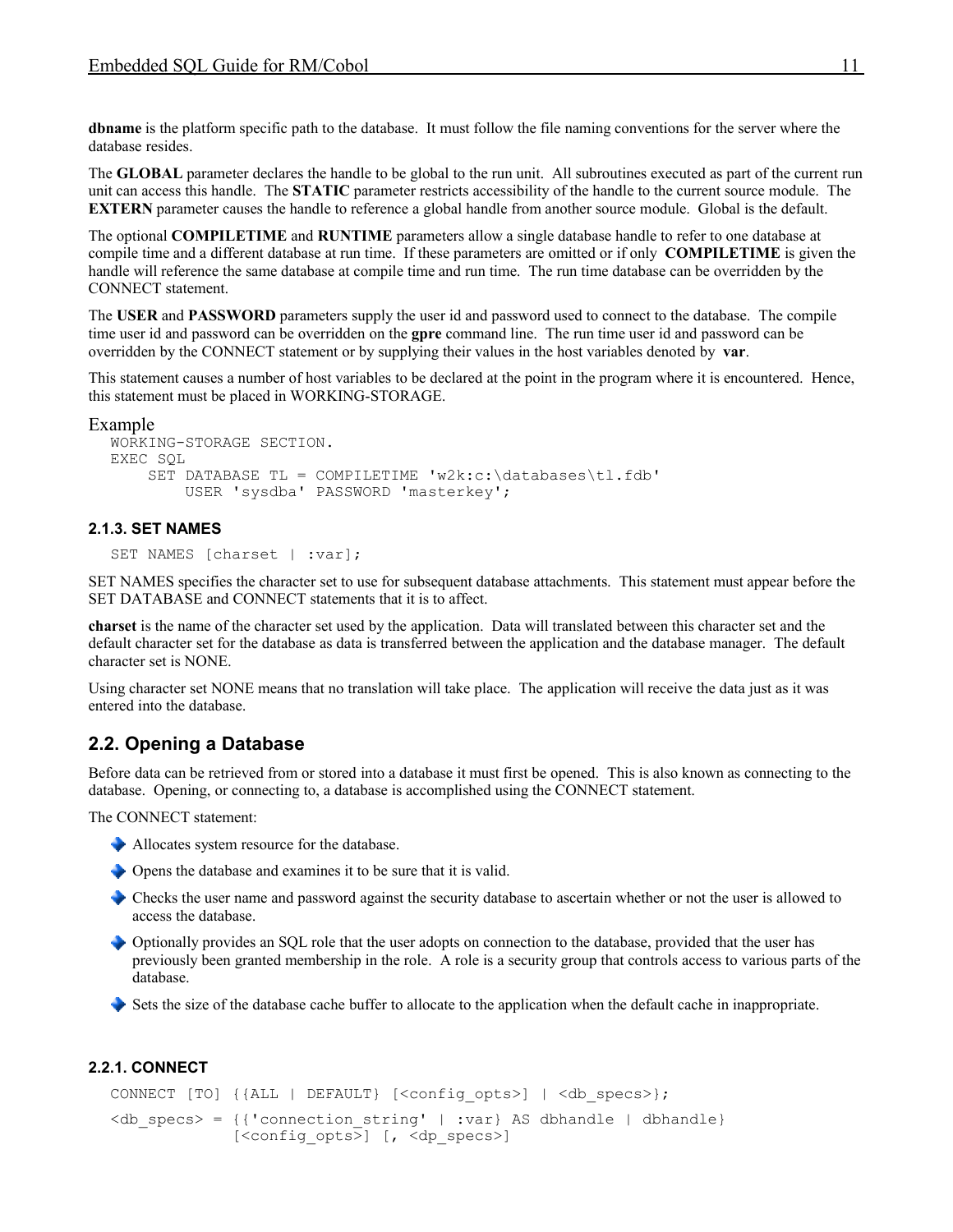```
\langle \text{config opts} \rangle = \text{USER} \{ 'user' \} \mid :var \}PASSWORD {'password' | :var} |
                      CACHE integer [BUFFERS] [<config_opts>]
```
If the all seems a little daunting, well it is. This can be restated in a form more familiar to Cobol programmers as:

#### **Format 1**

```
CONNECT [TO] {ALL | DEFAULT}
     [USER {'user' | :var}]
     [PASSWORD {'password' | :var}]
     [CACHE integer [BUFFERS]];
```
#### **Format 2**

```
CONNECT [TO] {{'connection_string' | :var} AS dbhandle | dbhandle}, ...
     [USER {'user' | :var}]
     [PASSWORD {'password' | :var}]
     [CACHE integer [BUFFERS]];
```
Use of **ALL** or **DEFAULT**, as in Format 1, opens all databases specified by a SET DATABASE statement. Options specified with **ALL** or **DEFAULT** apply to all databases. Use of Format 2 opens only the database(s) given in the CONNECT statement.

**'connection\_string'** is the platform specific path to the database. If this parameter is omitted the connection string given in the SET DATABASE statement which declared **dbhandle** is used.

**dbhabdle** is a database handle declared in a previous SET DATABASE statement.

The **USER** and **PASSWORD** parameters provide the user name and password to be used to connect to the database manager. If these parameters are omitted, the ones given in the SET DATABASE statement will be used.

The **CACHE** parameter sets the number of database pages that can be held in memory (cached). Adjusting this number upward will generally improve performance while adjusting it downward will generally degrade performance. The minimum value for this parameter is 45 while the default and maximum values are dependent on the database manager's configuration and the availability of system resources.

#### **Examples**

Connect to all databases declared with SET DATABASE statements, using the user name and password from the SET DATABASE statement:

```
EXEC SQL
     SET DATABASE TL = 'w2k:c:\data\tl.fdb' USER 'sysdba' PASSWORD 'masterkey';
EXEC SQL
     SET DATABASE IMG = 'w2k:c:\data\img.fdb' USER 'sysdba' PASSWORD 'masterkey';
EXEC SQL
     CONNECT TO ALL;
```
Connect to a single database using the connection string given in the SET DATABASE statement for handle TL but providing a hard coded user name and password:

```
EXEC SOL
     SET DATABASE TL = 'w2k:c:\data\tl.fdb' USER 'sysdba' PASSWORD 'masterkey';
EXEC SQL
     CONNECT TL USER 'sysdba' PASSWORD 'masterkey';
```
Connect to a single database using a connection string, user name and password held in host variables: EXEC SQL

```
 SET DATABASE TL = COMPILETIME 'w2k:c:\data\tl.fdb'
  USER 'sysdba' PASSWORD 'masterkey';
EXEC SQL
     CONNECT :WS-DB-PATH AS TL USER :WS-USER-ID PASSWORD :WS-PASSWORD;
```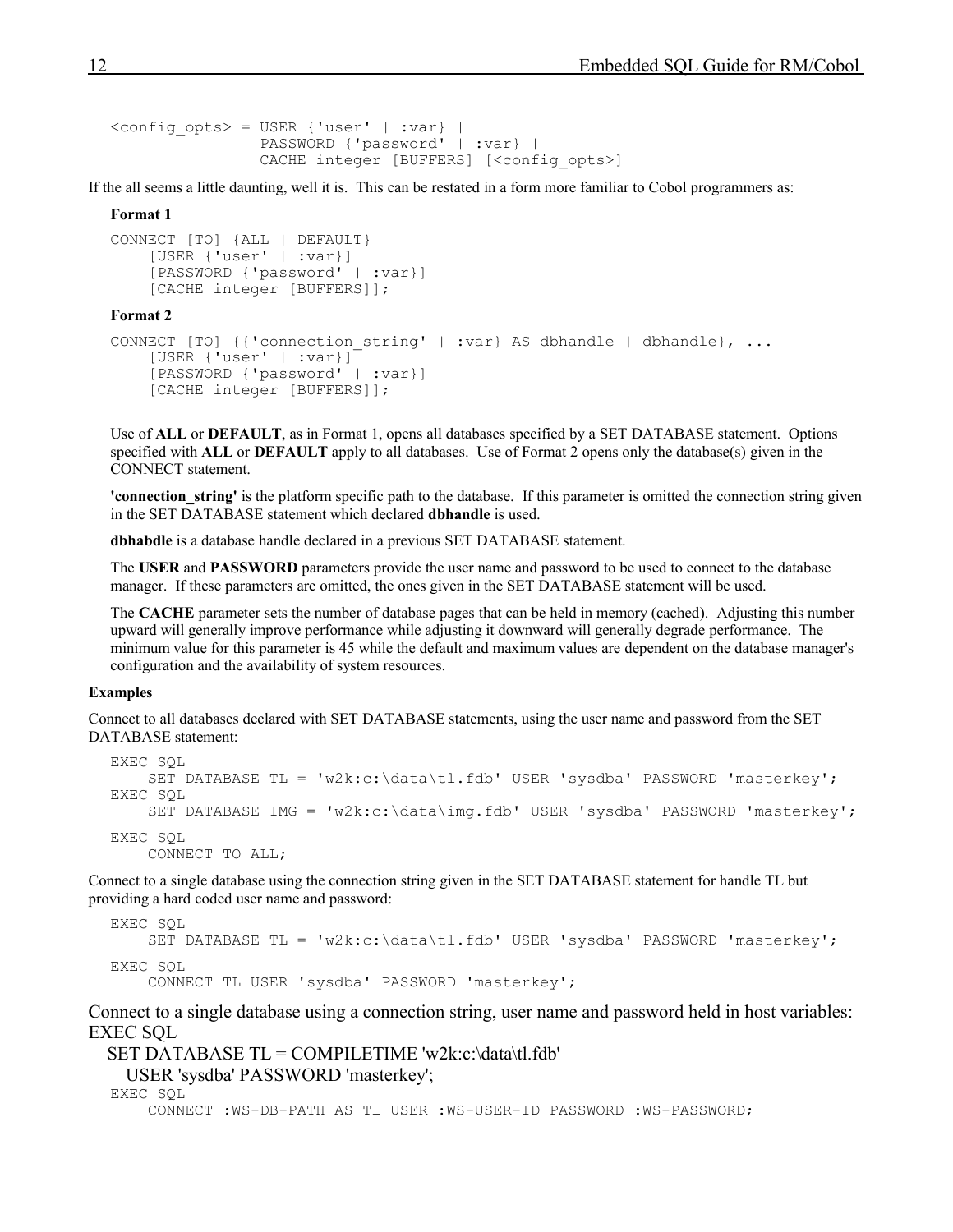# <span id="page-12-1"></span>**2.3. Closing a Database**

When the application is finished with a database, the database should be closed. A database can be closed using the DISCONNECT statement or the RELEASE clause of the COMMIT and ROLLBACK statements. Before closing a database you must COMMIT or ROLLBACK all transactions affecting the databases(s) to be closed. Closing a database does the following:

- Closes open database files.
- Releases system resources used by the database connection.
- Disconnects from the database manager.

### **2.3.1. DISCONNECT**

<span id="page-12-0"></span>DISCONNECT {{ALL | DEFAULT} | dbhandle [[, dbhandle] ...]};

Use of **ALL** or **DEFAULT** closes all open databases.

**dbhandle** is the handle of a previously opened database. You can specify multiple handles to close multiple databases.

#### **Examples**

Close all open databases.

EXEC SQL DISCONNECT ALL;

Close specific databases.

EXEC SQL DISCONNECT TL, IMG;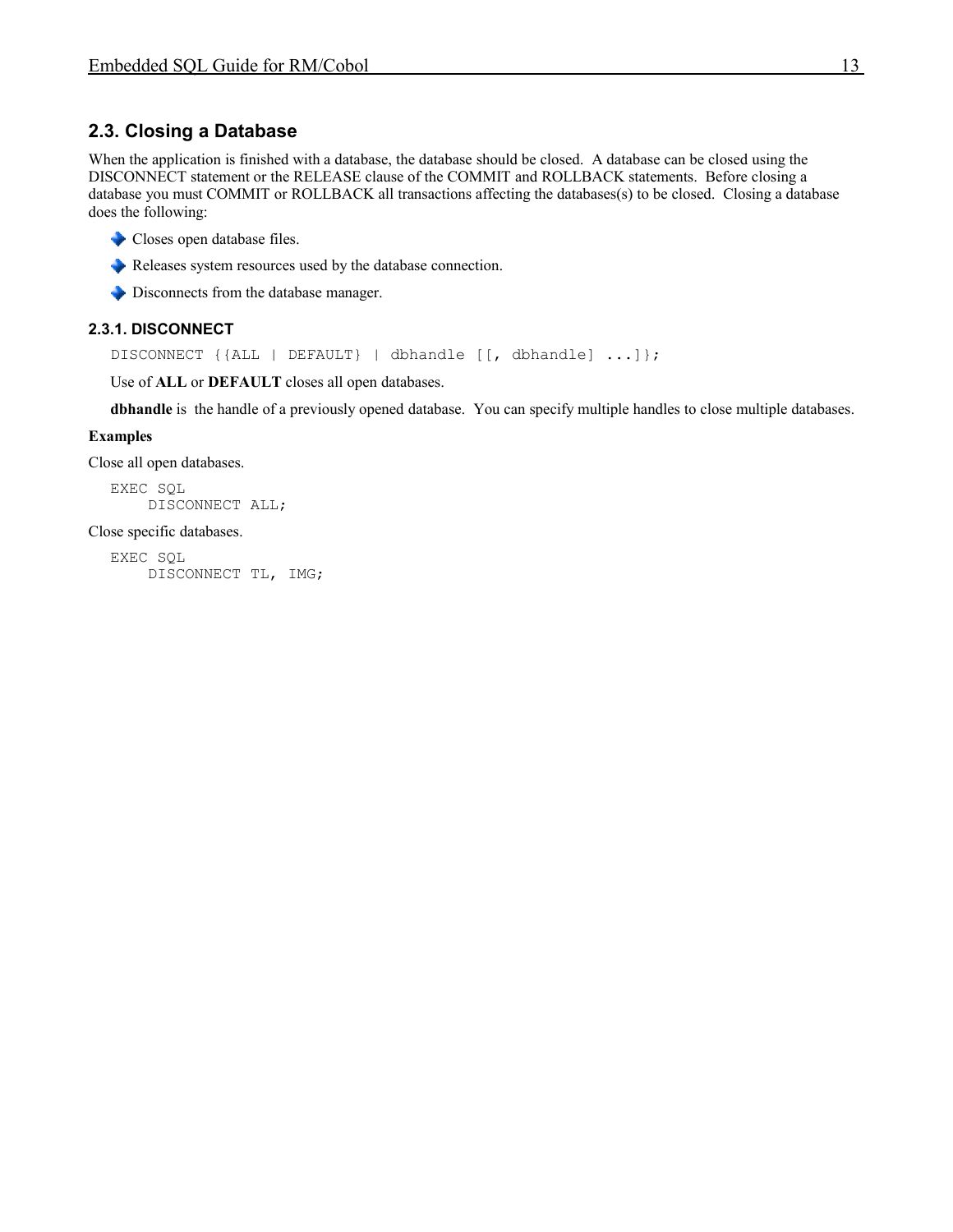# <span id="page-13-4"></span>**3. Using Transactions**

All SQL data definition and data manipulation statements take place within the context of a transaction. A transaction defines a unit of work that either succeeds or fails as a unit. Transactions are managed through the use of the SET TRANSACTION, COMMIT and ROLLBACK statements.

Transaction management statements define the beginning and end of a transaction. They also control its behaviour and interaction with other simultaneously running transactions that share access to the same data. There are two type of transactions in Firebird; the default transaction (ISC-TRANS) and named transactions.

The default transaction is used when a statement which requires a transaction is encountered without a preceding SET TRANSACTION statement. Default behaviour is defined for the default transaction but it can be overridden by starting the default transaction using SET TRANSACTION and specifying alternative behaviour as parameters. In the absence of the **gpre -manual** command line parameter a default transaction will be started automatically when needed and committed when the database is closed.

Named transactions are always started using SET TRANSACTION statements. These statements provide unique names for each transaction and usually include parameters that specify the transaction's behaviour.

# <span id="page-13-3"></span>**3.1. Transaction Behaviour**

Transactions control access to data by simultaneously executing applications. There are several parameters which define exactly how the transaction behaves when multiple applications attempt to access the same data at the same time. These behaviours fall into three groups; access mode, isolation level and lock resolution. Access mode determines whether the transaction can read or read and write data. Isolation level determines how the transactions views records committed by other simultaneous transactions. Lock resolution determines whether or not the transaction waits for resources locked by other simultaneous transactions.

If a transaction is started without specifying any behaviour parameters, it is started with the following default behaviour:

<span id="page-13-2"></span>READ WRITE WAIT ISOLATION LEVEL SNAPSHOT

#### **3.1.1. Access Mode**

Access mode is controlled by the **READ ONLY** and **READ WRITE** parameters in the SET TRANSACTION statement. **READ ONLY** allows the transaction to select data from a table but it cannot insert, update or delete table data.

If your application is only going to read data it is good practice the start your transaction using the **READ ONLY** property. This will ensure that your application has the least possible impact on other, concurrently executing transactions.

#### <span id="page-13-1"></span>**3.1.2. Lock Resolution**

A transaction can choose to wait for resources locked by another transaction to be released or it can choose to fail immediately if a lock is detected. This behaviour is controlled by the lock resolution parameters **WAIT** and **NO WAIT**.

If you choose **WAIT,** the transaction will wait until locked resources are released and will then try to reacquire the lock. If you choose **NO WAIT,** the transaction will fail with a lock conflict error immediately when a lock is detected. If a **NO WAIT** transaction fails, it is your responsibility to rollback the transaction and try again or give up and report the error.

#### <span id="page-13-0"></span>**3.1.3. Isolation Level**

Isolation level determines how your application views changes made by other, concurrently executing transactions. There are three main isolation levels; **SNAPSHOT**, **SNAPSHOT TABLE STABILITY** and **READ COMMITTED**.

**SNAPSHOT** isolation provides a view of the database at the moment the transaction starts. Your transaction will be prevented from seeing changes made by other transactions. This isolation level is also known as repeatable read because you can read the same record multiple times and be assured that you will always see the same version of the record.

**SNAPSHOT TABLE STABILITY** isolation provides the same view of the database as **SNAPSHOT** while, at the same time, preventing other transactions from making changes to tables that your transactions is reading and updating. Other transactions are allowed to read data from tables that your transaction is reading and updating.

**READ COMMITTED** isolation allows your transaction to read the most recent version of a row committed by other active transactions. There are two further options controlling the behaviour of **READ COMMITTED** transactions; **RECORD\_VERSION** and **NO RECORD\_VERSION**. When **RECORD\_VERSION** is specified your transaction reads the most recently committed version of a row even if there is a newer, uncommitted version present in the database. When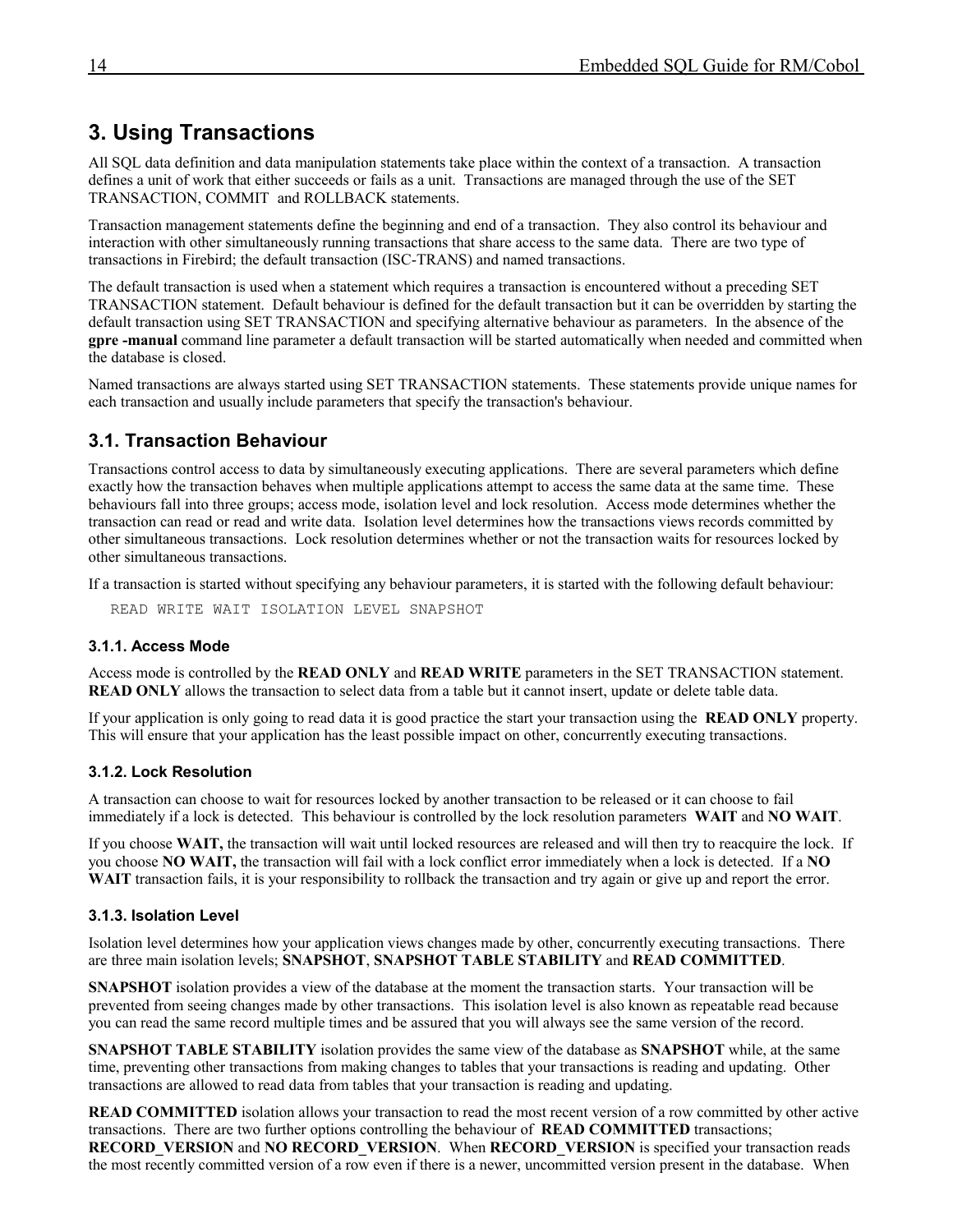**NO RECORD\_VERSION** is specified and a newer, uncommitted version of a row is present your transaction will wait until that version is committed if the **WAIT** parameter is specified. It will immediately report a deadlock error if a newer, uncommitted version is present and the **NO WAIT** parameter is specified.

# <span id="page-14-1"></span>**3.2. Starting a Transaction**

Before any data can be accessed from an open database a transaction must be started. In the absence of the **gpre -manual** command line argument, transactions will be started automatically whenever an SQL statement which requires a transaction is executed. If the **gpre -manual** command line argument was specified or if you want to explicitly start a transaction you use the SET TRANSACTION statement.

# **3.2.1. SET TRANSACTION**

```
SET TRANSACTION [NAME transaction name]
     [READ WRITE | READ ONLY]
     [WAIT | NO WAIT]
     [[ISOLATION LEVEL] {SNAPSHOT [TABLE STABILITY] |
    READ COMMIT [[NO] RECORD VERSION] } ]
    [RESERVING <reserving clause>]
     [USING dbhandle [, dbhandle] ...];
\langle reserving clause> = table [, table] ...
                       [FOR [SHARED | PROTECTED] {READ | WRITE}]
                      [, <reserving clause>] ...
```
The **NAME** clause specifies a name for the transaction. **transaction name** is a host variable that must be defined as PIC S9(10) USAGE BINARY(4). **transaction name** must be initialized to zero before it is first referenced in a SET TRANSACTION statement. **transaction\_name** can be used in subsequent SQL statements to force them to use the named transaction rather than the default.

The **READ WRITE** clause indicates that the transaction can read and write tables. This is the default.

The **READ ONLY** clause indicates that the transaction can only read tables.

The **WAIT** clause indicates that the transaction will wait for access if it encounters a lock conflict with another transaction. This is the default.

The **NO WAIT** clause indicates that the transaction will return an error immediately if it encounters a lock conflict with another transaction.

The **ISOLATION LEVEL** clause specifies the behaviour of this transaction when attempting to access the same tables as other simultaneous transactions. The words **ISOLATION LEVEL** themselves are optional. **SNAPSHOT** is the default setting. See the preceding section for a more complete discussion of isolation levels.

The **RESERVING** clause enables a transaction to register its desired level of access for specified tables when the transaction starts instead of when the transaction attempts its operations on that table.

**PROTECTED WRITE** allows the current transaction to write to the table and blocks all other writes.

**PROTECTED READ** disallows writing to the table by any transaction, including the current one.

- **SHARED WRITE** allows any **SNAPSHOT** read-write or **READ COMMITTED** read-write transaction to update rows in the table as long as no transaction requests exclusive use.
- **SHARED READ** allows any read-write transaction to update the table.

The **USING** clause limits the number of databases that the transaction can access.

#### **Examples**

Start a read, write transaction that can read only the most recently committed version of rows and will wait for lock to be released before continuing.

EXEC SQL

SET TRANSACTION READ WRITE WAIT READ COMMITTED NO RECORD VERSION;

Start a transaction which will be the only transaction allowed to update the LOADS table.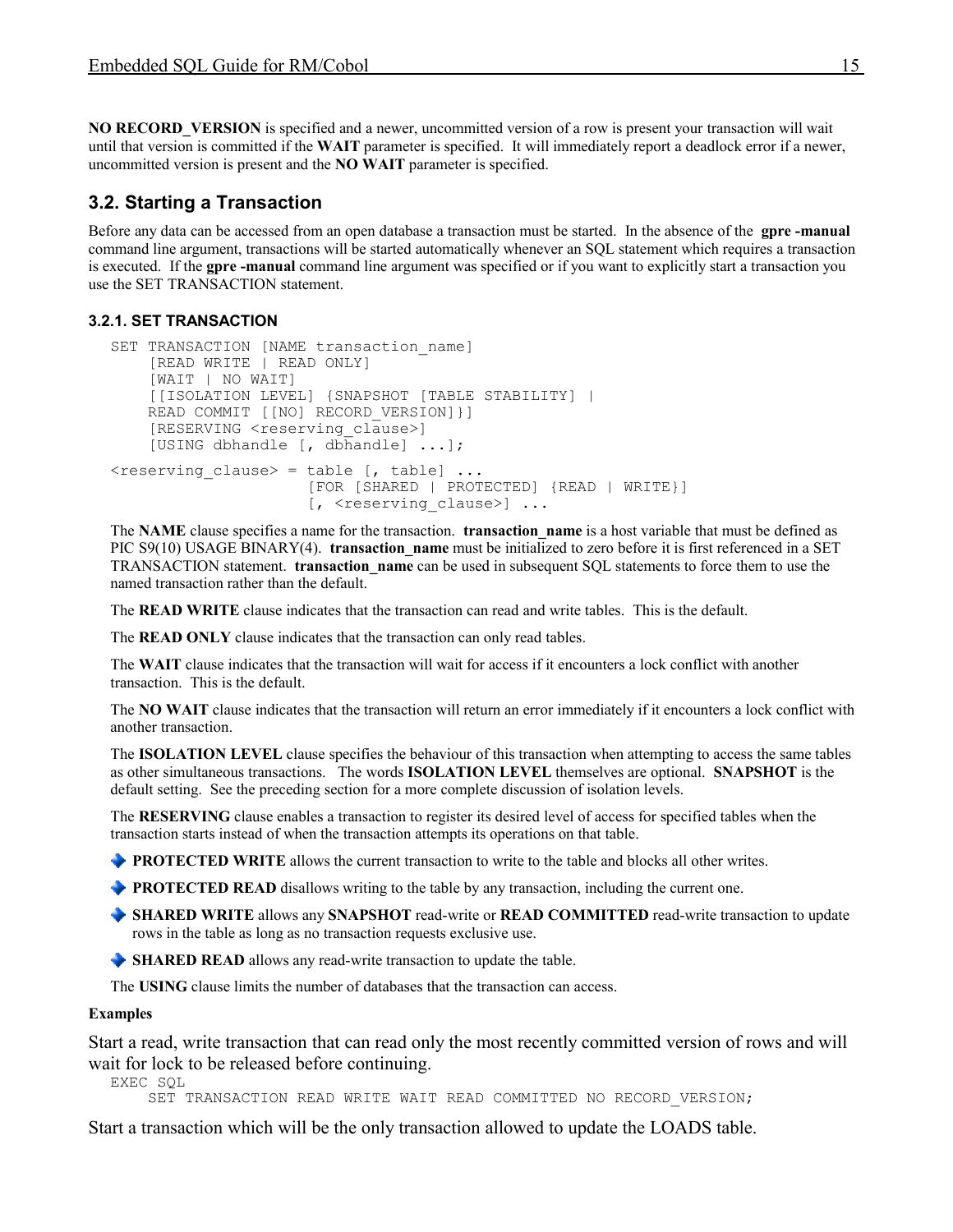```
EXEC SQL
     SET TRANSACTION READ WRITE WAIT SNAPSHOT RESERVING LOADS
         FOR PROTECTED WRITE;
```
# <span id="page-15-3"></span>**3.3. Saving Your Changes**

When a transaction's tasks are complete the transaction must be ended to set the database to a consistent state and to make any changes made by the transaction permanent. Successful transactions are ended by the COMMIT statement.

The COMMIT statement:

- Writes all updates to the database.
- Makes the transaction's updates visible to other transactions.
- Closes open cursors, unless the **RETAIN** clause is given.

#### **3.3.1. COMMIT**

<span id="page-15-2"></span>COMMIT [WORK] [TRANSACTION transaction name] [RELEASE] [RETAIN [SNAPSHOT]];

**WORK** is an optional word used for compatibility with other relational databases which require it.

The **TRANSACTION** clause causes the transaction named **transaction\_name** to be committed to the database. If this clause is omitted the default transaction is committed.

The **RELEASE** clause disconnects the application from the database after the commit is complete. This clause is only available for compatibility with previous versions on Interbase. To close a database use the DISCONNECT statement.

The **RETAIN [SNAPSHOT]** clause commits the changes and retains the current transaction context. This has the effect of leaving currently open cursors open rather than closing them. Be aware the use of the **RETAIN** clause leaves the transaction in an active state. Leaving a **READ WRITE** transaction open for long periods of time will have a negative impact on system performance. Every transaction must eventually be closed by a COMMIT or ROLLBACK statement without a RETAIN clause.

#### **Examples**

Commit a transaction and close all open cursors.

```
EXEC SOL
     COMMIT;
```
Commit a transaction leaving all cursors open.

```
EXEC SQL
     COMMIT RETAIN;
```
### <span id="page-15-1"></span>**3.4. Discarding Your Changes**

When an error is encountered during transaction processing and you want to discard your changes and return the database to the state it had prior to the start of the transaction you use the ROLLBACK statement.

The ROLLBACK statement:

- Discards all changes made to the database since the transaction was started.
- Closes all open cursors.

#### **3.4.1. ROLLBACK**

```
ROLLBACK [WORK] [TRANSACTION transaction name] [RELEASE] [RETAIN [SNAPSHOT]];
```

```
WORK is an optional word used for compatibility with other relational databases
which require it.
```
The **TRANSACTION** clause causes the transaction named **transaction\_name** to be rolled back. If this clause is omitted the default transaction is rolled back.

The **RELEASE** clause disconnects the application from the database after the rollback is complete. This clause is only available for compatibility with previous versions on Interbase. To close a database use the DISCONNECT statement.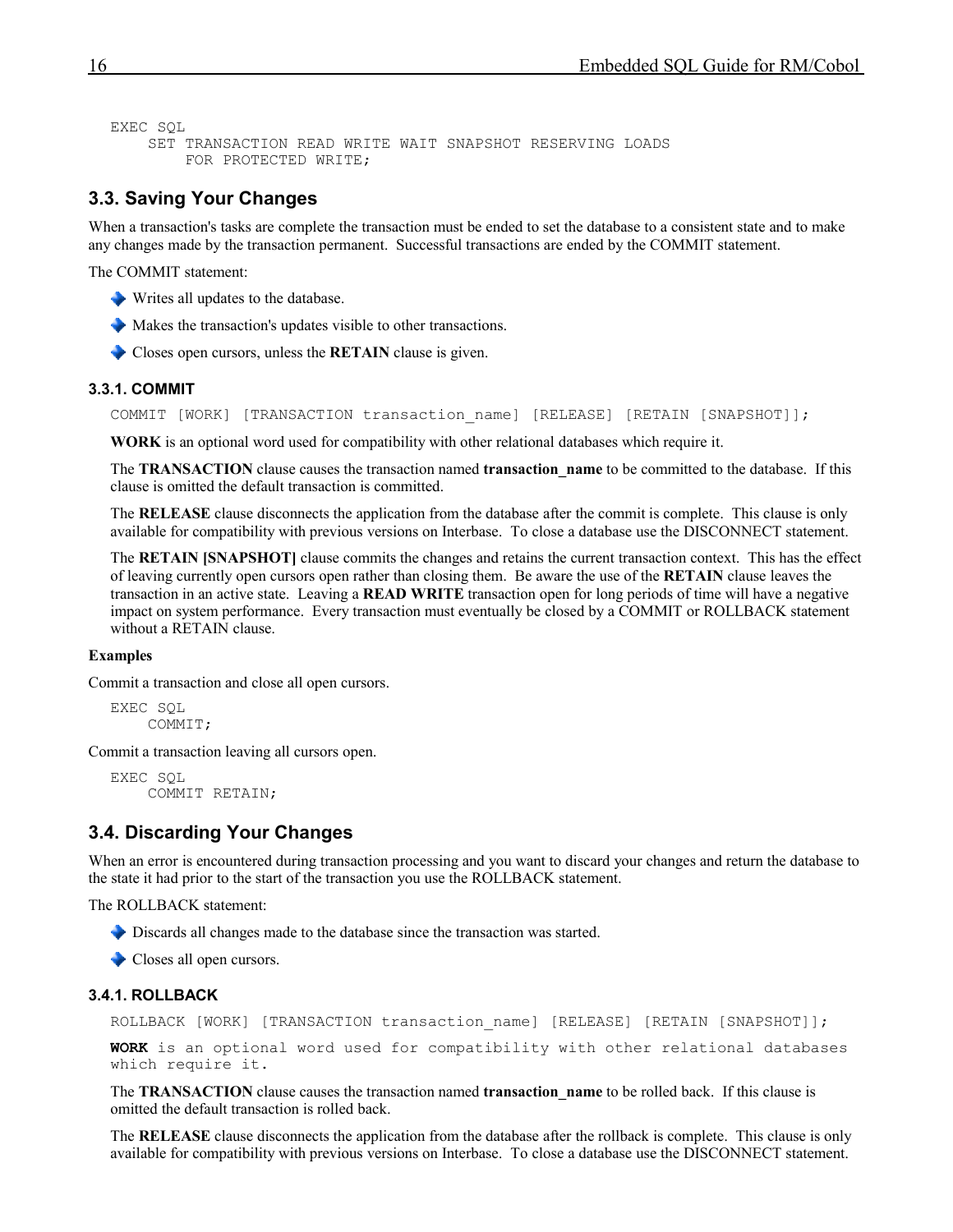The **RETAIN [SNAPSHOT]** clause rolls back the changes and retains the current transaction context. This has the effect of leaving currently open cursors open rather than closing them. Be aware the use of the **RETAIN** clause leaves the transaction in an active state. Leaving a **READ WRITE** transaction open for long periods of time will have a negative impact on system performance. Every transaction must eventually be closed by a COMMIT or ROLLBACK statement without a RETAIN clause.

#### **Examples**

Rollback the default transaction.

EXEC SQL ROLLBACK;

Rollback the transaction named TRANS2.

EXEC SQL

ROLLBACK TRANSACTION TRANS2;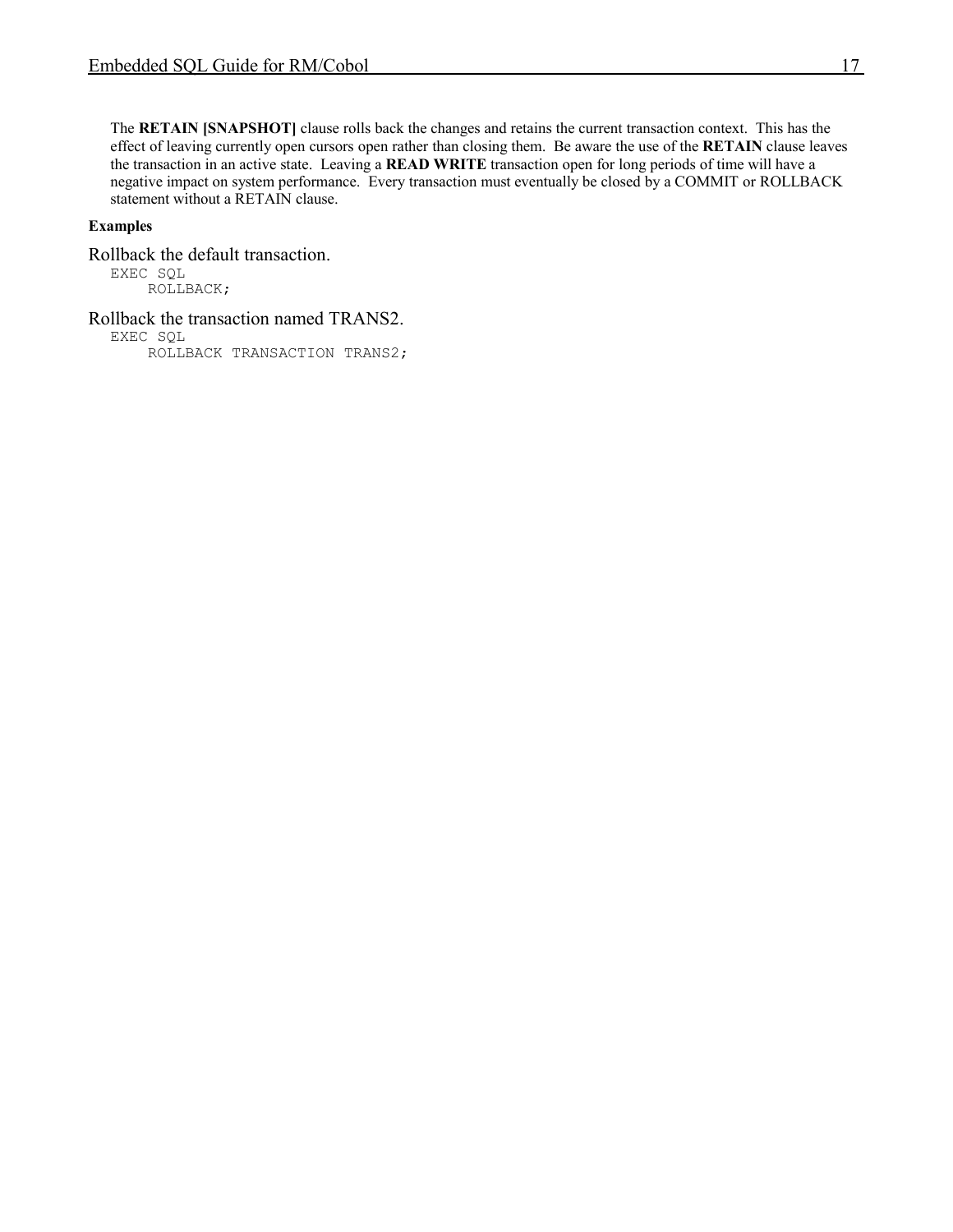# <span id="page-17-1"></span>**4. Accessing the Data**

The majority of SQL statements in an embedded application are devoted to reading or modifying existing data or adding new data to the database. This chapter describes the types of data recognized by Firebird and how to retrieve, modify, add or delete data using the following SQL statements:

- SELECT statements read or retrieve existing data from a database.
- INSERT statements write new rows of data to a table.
- UPDATE statements modify existing rows of data in a table.
- DELETE statements delete existing rows of data from a table.

This chapter will describe the basics of using these statements to retrieve and update data. A complete discussion of SQL is outside the scope of this manual. For more information see the Interbase Language Reference by Borland or The Firebird Book by Helen Borrie.

# <span id="page-17-0"></span>**4.1. Supported Data Types**

Firebird supports thirteen fundamental data types which are described in the following table.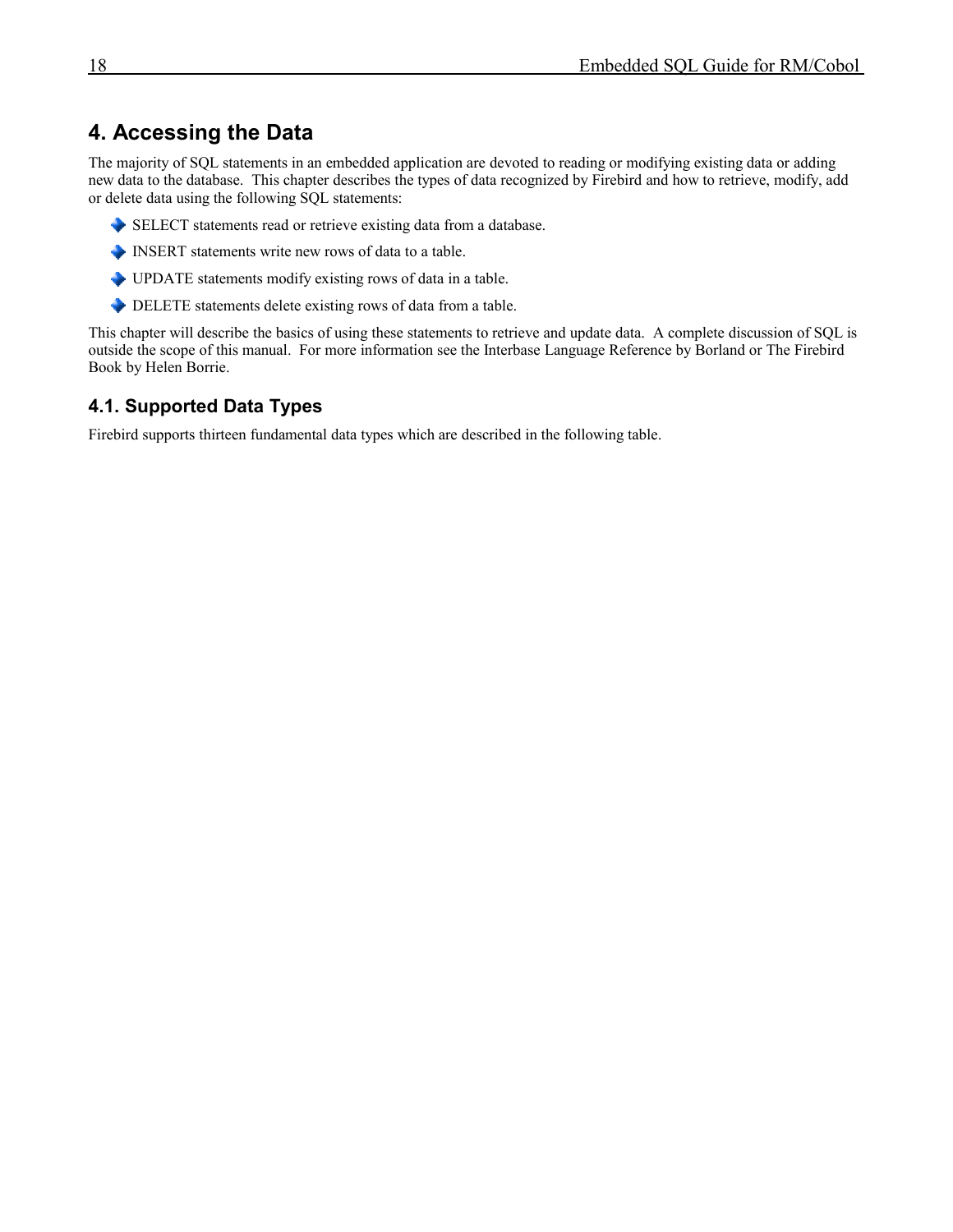| <b>Data Type</b>          | <b>Size</b>          | <b>Range/Precision</b>                                                                                         | <b>Description</b>                                                                                                                                      |
|---------------------------|----------------------|----------------------------------------------------------------------------------------------------------------|---------------------------------------------------------------------------------------------------------------------------------------------------------|
| <b>BIGINT</b>             | 64 bits              | $2^{-63}$ to $2^{63}$ - 1                                                                                      | Signed 64 bit integer. Only<br>available in dialect 3 databases.                                                                                        |
| <b>BLOB</b>               | Variable             | None<br>$\ddot{\phantom{0}}$                                                                                   | Dynamically sizable data type                                                                                                                           |
|                           |                      | Blob segment size is limited to<br>32K                                                                         | for holding graphics, sound, etc.                                                                                                                       |
| CHAR(n)                   | n characters         | 1 to 32,767 bytes                                                                                              | Fixed length text string                                                                                                                                |
|                           |                      | Character set character size<br>determines the number of<br>characters that can fit in 32K                     |                                                                                                                                                         |
| <b>DATE</b>               | 64 bits              | 1 Jan 100 BC to 29 Feb 32768 CE                                                                                | In dialect 3 databases this type<br>holds a date only. In dialect 1<br>databases this type is equivalent<br>to TMESTAMP.                                |
| DECIMAL(precision, scale) | 16, 32 or 64<br>bits | $precision = 1$ to 18 digits. Column<br>must be able to store at least this<br>many digits.                    | Numeric data type with scale<br>digits to the right of the decimal<br>point.                                                                            |
|                           |                      | scale = 1 to 18 digits. Specifies the<br>number of decimal places. Must<br>be less than or equal to precision. | Example: DECIMAL(10,3)<br>holds numbers accurately in the<br>following format: ppppppp.sss                                                              |
| <b>DOUBLE PRECISION</b>   | 64 bits              | 2.225x10 <sup>-308</sup> to 1.797x10 <sup>308</sup>                                                            | IEEE double precision floating<br>point number with maximum 15<br>digits precision. Use when<br>range of number to be stored is<br>not know in advance. |
| <b>FLOAT</b>              | 32 bits              | $1.175x10^{-38}$ to $3.492x10^{38}$                                                                            | IEEE single precision floating<br>point number with maximum 7<br>digits precision. Use when<br>range of number to be stored is<br>not know in advance.  |
| <b>INTEGER</b>            | 32 bits              | $-2,147,483,648$ to 2,147,483,647                                                                              | Signed 32 bit integer.                                                                                                                                  |
| NUMERIC(precision, scale) | 16, 32 or 64<br>bits | $precision = 1$ to 18 digits. Column<br>must be able to store exactly this<br>many digits.                     | Numeric data type with scale<br>digits to the right of the decimal<br>point.                                                                            |
|                           |                      | scale = 1 to 18 digits. Specifies the<br>number of decimal places. Must<br>be less than or equal to precision. | Example: DECIMAL(10,3)<br>holds numbers accurately in the<br>following format: ppppppp.sss                                                              |
| <b>SMALLINT</b>           | 16 bits              | $-32,768$ to 32,767                                                                                            | Signed 16 bit integer                                                                                                                                   |
| <b>TIME</b>               | 64 bits              | 00:00 AM to 23:59:59.9999 PM                                                                                   | Time of day. Not available in<br>dialect 1 databases.                                                                                                   |
| <b>TIMESTAMP</b>          | 64 bits              | 1 Jan 100 00:00:00 BC to 29 Feb<br>32768 23:59:59.9999 CE                                                      | Date and time of day. Not<br>available in dialect 1 databases,<br>use DATE instead.                                                                     |
| VARCHAR(n)                | n characters         | 1 to 32,767 bytes                                                                                              | Variable length text string                                                                                                                             |
|                           |                      | Character set character size<br>determines the number of<br>characters that can fit in 32K                     |                                                                                                                                                         |

*Table 1 Firebird Data Types*

When reading data from the database or writing data to the database, **gpre** always moves your application's data through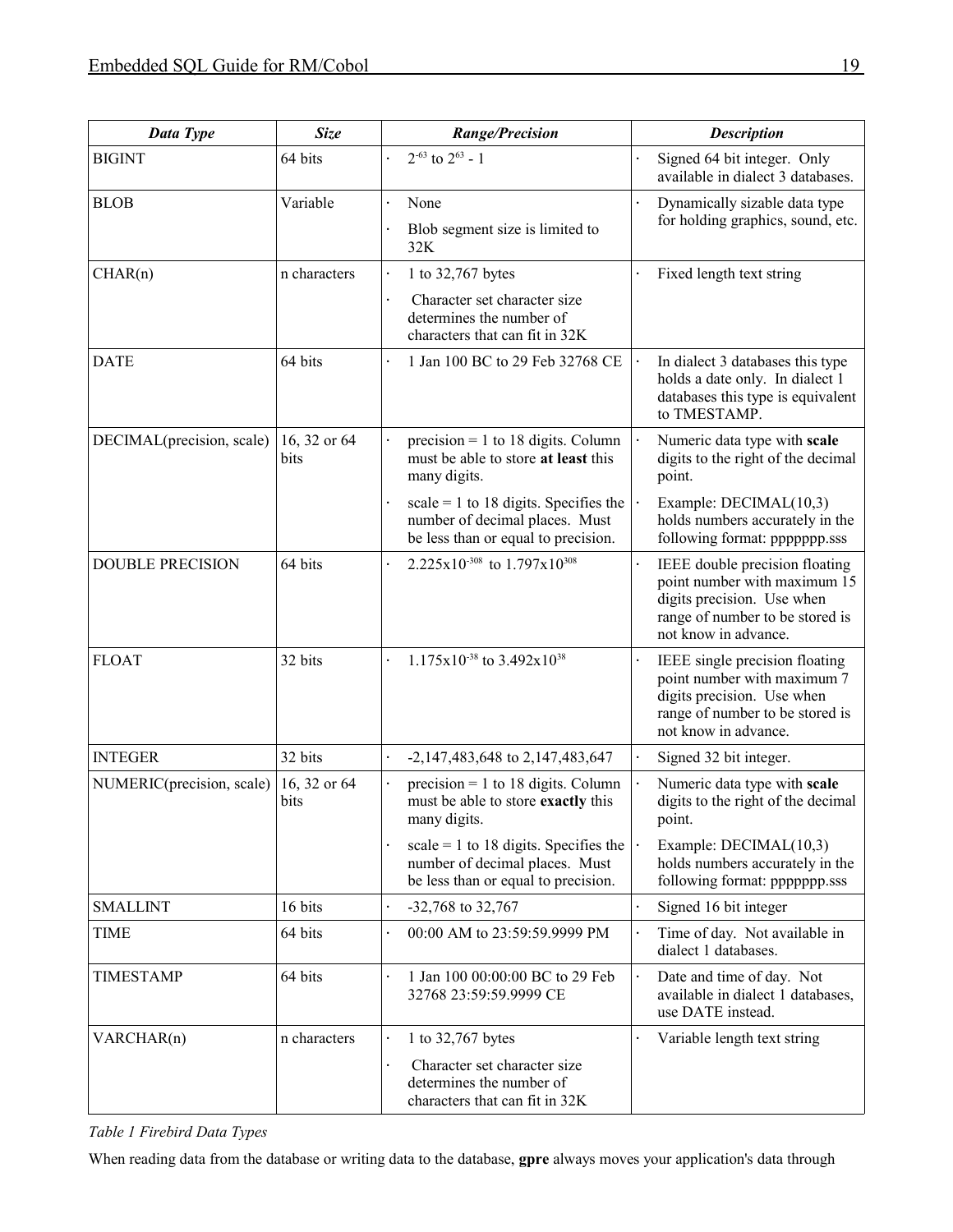temporary variables that are created by **gpre** and are guaranteed to be the proper size and type to hold the data. These temporary variables are then moved to and from your host variables by **gpre** using the Cobol MOVE verb. This means that, in general, you can define your variables to be whatever size and format you desire as long as host variables for numeric fields can be expected to correctly receive values from and send values to numeric data items according to the rules of the Cobol MOVE verb.

The exception to this rule is date fields. Date fields will be moved into your host variables in two different ways according to the setting of the **gpre -dfm** command line argument. If the **-dfm** argument is omitted your host variable will receive a raw, 64 bit date field in Firebird internal format. Your application will then have to use the **isc\_encode\_date** and **isc\_decode\_date** functions to translate the date to and from Cobol format. If the **-dfm** argument is specified then the date will be moved to and from your host variable according to the format string given to the **-dfm** argument. The format string controls the formatting of dates according to the presence of format characters in the string. **yy** or **yyyy** indicates the position of the year, **mm** the month, **dd** the day, **hh** the hour, **nn** the minutes and **ss** the seconds. For example, **-dfm yyyymmddhhnnss** would cause Firebird to format a **DATE** column as a four digit year, two digit month, two digit day of the month, two digit hour, two digit minutes and two digit seconds.

# <span id="page-19-0"></span>**4.2. SQL Expressions**

All SQL data manipulation statements support SQL expressions. Expressions are used for comparing and evaluating columns, constants and host variables to produce a single value.

For example, the WHERE clause is used to specify a search condition that determines if a row qualifies for retrieval or update. The search condition is an SQL expression. When an expression is used as a search condition it evaluates to a value of True or False.

Expressions can also be used to calculate values that will be inserted or updated into a column. When inserting or updating a numeric value the expression is usually arithmetic, such as multiplying one number by another. When inserting or updating a string value the expression can concatenate two strings to produce a single, new string.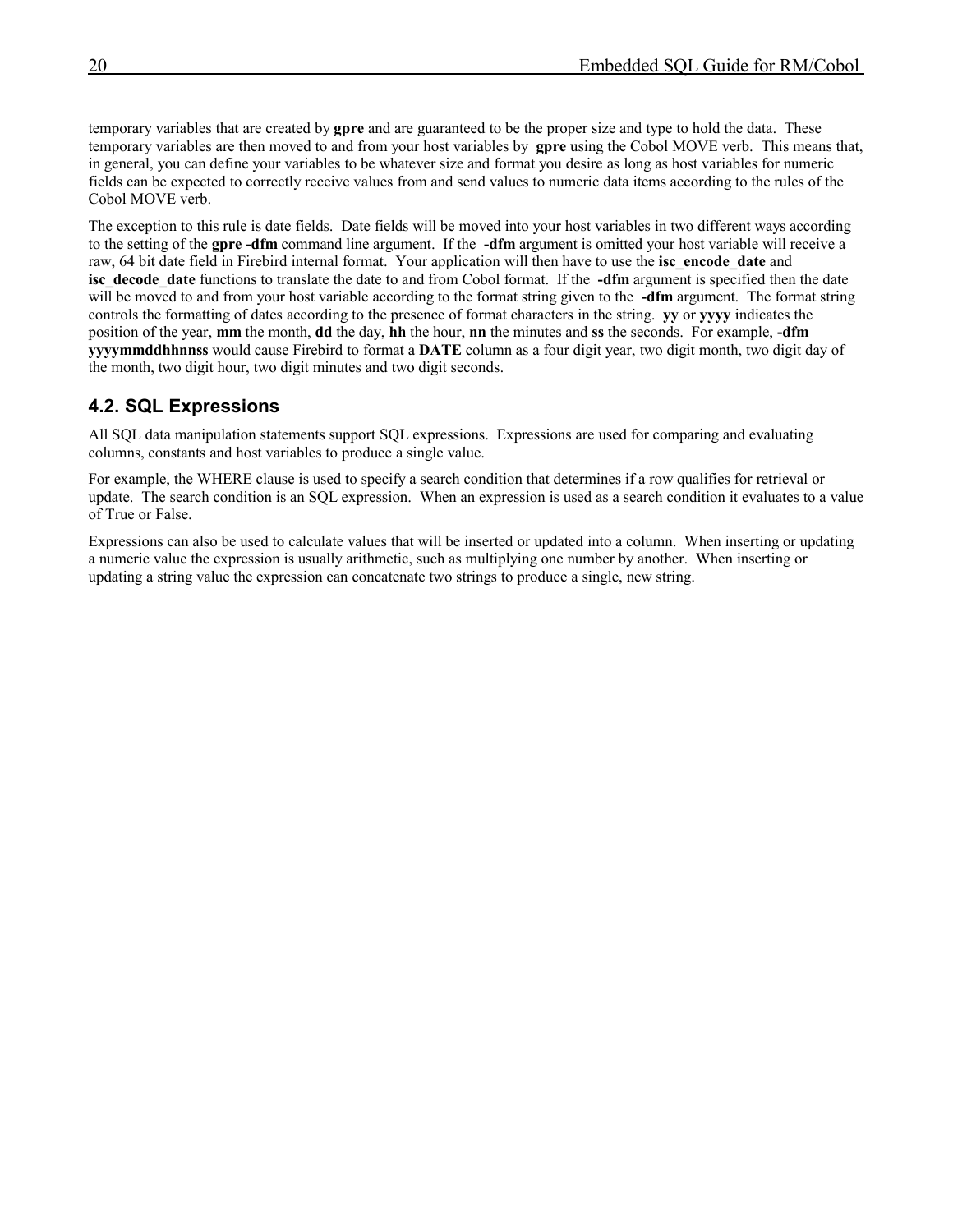| <b>Element</b>         | <b>Description</b>                                                                                                                                                                                                                                                                                                                                |
|------------------------|---------------------------------------------------------------------------------------------------------------------------------------------------------------------------------------------------------------------------------------------------------------------------------------------------------------------------------------------------|
| Column names           | Columns from specified tables.                                                                                                                                                                                                                                                                                                                    |
| Host variables         | Program variables containing changeable values. Host variables must be preceded by a colon (:).                                                                                                                                                                                                                                                   |
| Constants              | Hard coded numbers or strings. i.e. 12345 or 'string value'.                                                                                                                                                                                                                                                                                      |
| Concatenation operator | , used to concatenate two strings.                                                                                                                                                                                                                                                                                                                |
| Arithmetic operators   | +, -, $*$ and /                                                                                                                                                                                                                                                                                                                                   |
| Logical operators      | The keywords NOT, AND and OR.                                                                                                                                                                                                                                                                                                                     |
| Comparison operators   | $\langle \rangle$ , $\langle =, \rangle =, =$ and $\langle \rangle$ . Other, more specialized comparison operators include ALL, ANY,<br>BETWEEN, CONTAINING, EXISTS, FIRST, IN, IS, LIKE, NULL, SINGULAR, SOME, and<br>STARTING WITH.                                                                                                             |
| <b>COLLATE</b> clause  | Comparison of text strings can sometimes take advantage of the COLLATE clause to force the<br>way the strings are compared.                                                                                                                                                                                                                       |
| Stored procedures      | Reusable SQL statement blocks that can receive and return parameters and that are stored as part<br>of a database's metadata.                                                                                                                                                                                                                     |
| Subqueries             | SELECT statements that return values that are to be compared with the result set of the main<br>SELECT statement, or return values that are to be inserted into columns in an INSERT<br>statement.                                                                                                                                                |
| Parenthesis            | Used to group expressions into hierarchies.                                                                                                                                                                                                                                                                                                       |
| Date literals          | String values that can be entered in quotes and interpreted as date values. Possible values are<br>'NOW', 'TODAY', 'YESTERDAY' and 'TOMORROW'.                                                                                                                                                                                                    |
| Context variables      | A number of system maintained variable values in the context of the current client connection.<br>There is a whole collection of these, of which the following are applicable to to embedded SQL<br>applications: CURRENT DATE, CURRENT ROLE, CURRENT SESSION,<br>CURRENT TIME, CURRENT TIMESTAMP, CURRENT TRANSACTION,<br>CURRENT USER and USER. |

*Table 2Elements of SQL Expressions*

#### <span id="page-20-2"></span>**4.2.1. Precedence of Operators**

Precedence determines the order in which operators are evaluated in an expression. Operators are grouped into four main types which are evaluated using the following precedence; concatenation, arithmetic, comparison and logical. When an expression contains several operators of the same type, those operators are evaluated from left to right unless there is a conflict where two operators of the same type affect the same values. When there is a conflict, operator precedence within the type determines the order of evaluation.

# <span id="page-20-1"></span>**4.2.2. String Concatenation**

The concatenation operator, ||, enables a single character string to be built from two or more character strings. Character strings can be constants or values retrieved from a column.

#### **Example**

```
01 WS-TEXT PIC X(80).
...
EXEC SQL
   SELECT LAST NAME || ', ' || FIRST NAME
        INTO :WS-TEXT
        FROM ACCOUNTS;
```
#### <span id="page-20-0"></span>**4.2.3. Arithmetic Operators**

Firebird supports the following arithmetic operators: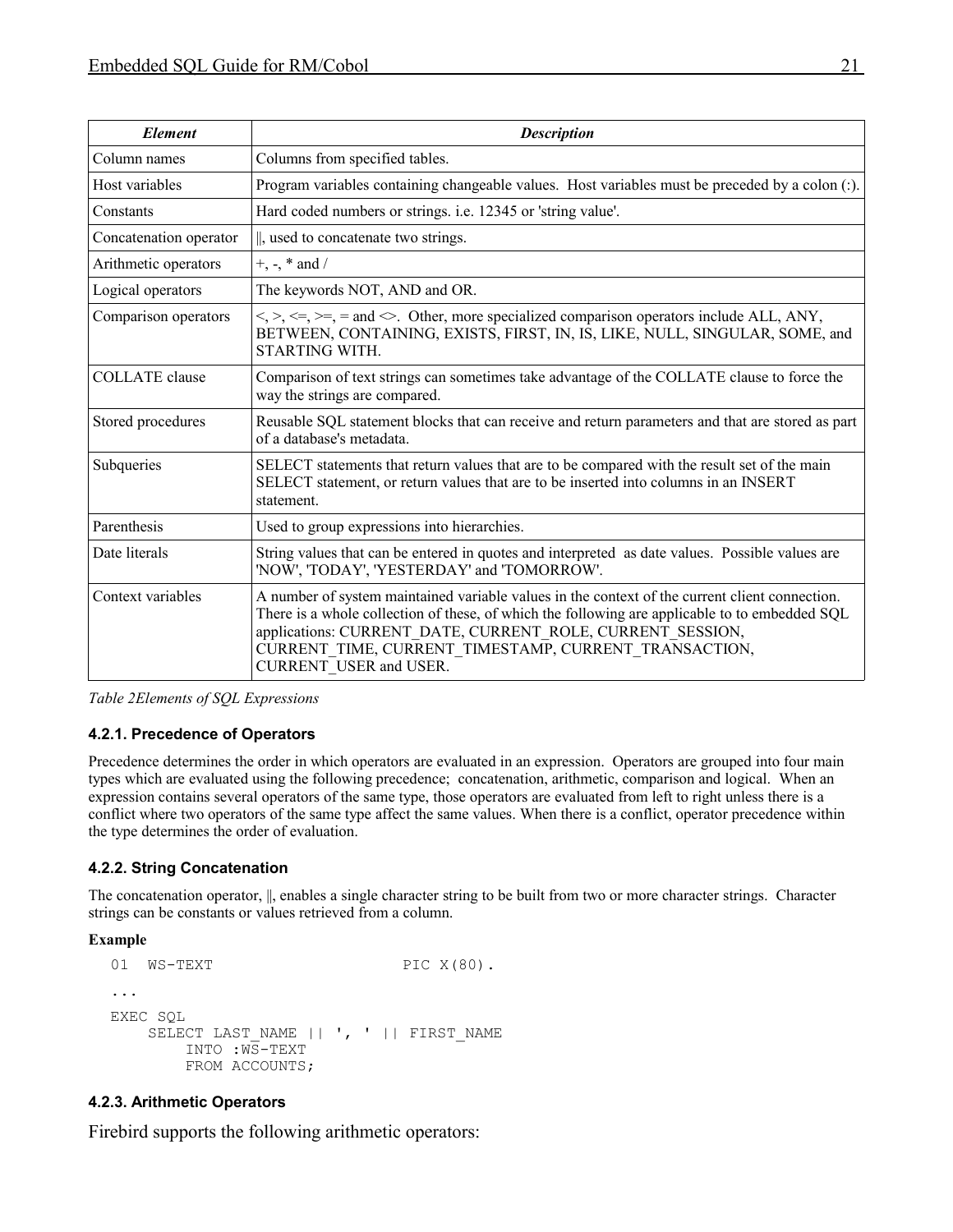Multiplication  $*$ Division Addition + Subtraction

Arithmetic expressions are evaluated left to right, except when ambiguities arise. In these cases, Firebird evaluates multiplication and division first followed by addition and subtraction.

**Example**

 $1 + 4 * 8$ 

This yields the result 33.

#### <span id="page-21-2"></span>**4.2.4. Comparison Operators**

Comparison operators test a specific relationship between a value to the left of the operator and a value or range of values to the right of the operator. Values compared must evaluate to the same data type unless the CAST() function is used to translate one data type to a different one for comparison. Every test produces a result that can be either True or False.

Firebird supports the following comparison operators:

| Equality                 |   |
|--------------------------|---|
| Inequality               |   |
| Greater than             | ↘ |
| Greater than or equal to |   |
| Less than                | ✓ |
| Less than or equal to    |   |

Firebird also supports some more specialized comparison operators. These are:

**BETWEEN** CONTAINING IN LIKE IS NULL STARTING WITH ALL ANY or SOME EXISTS SINGULAR

#### <span id="page-21-1"></span>**4.2.4.1. BETWEEN**

**BETWEEN** tests whether a value falls within a range of values. The range of values is inclusive, that is, the range includes both the low value and the high value. The complete syntax for the **BETWEEN** operator is:

<value1> [NOT] BETWEEN <value2> AND <value3>

#### **Example**

The following cursor declaration retrieves all load numbers where the shipper's zip code falls on or between 19400 and 19499.

```
EXEC SQL
     DECLARE C1 CURSOR FOR
         SELECT LD_LOAD_NUMBER FROM LOADS
        WHERE LD SHIP ZIP BETWEEN '19400' AND '19499';
```
#### <span id="page-21-0"></span>**4.2.4.2. CONTAINING**

**CONTAINING** tests to see if a string value contains a string literal. String comparisons are case insensitive. "String", "STRING" and "string" are equivalent for **CONTAINING**. The complete syntax for the **CONTAINING** operator is:

```
<value1> [NOT] CONTAINING '<string>'
```
#### Example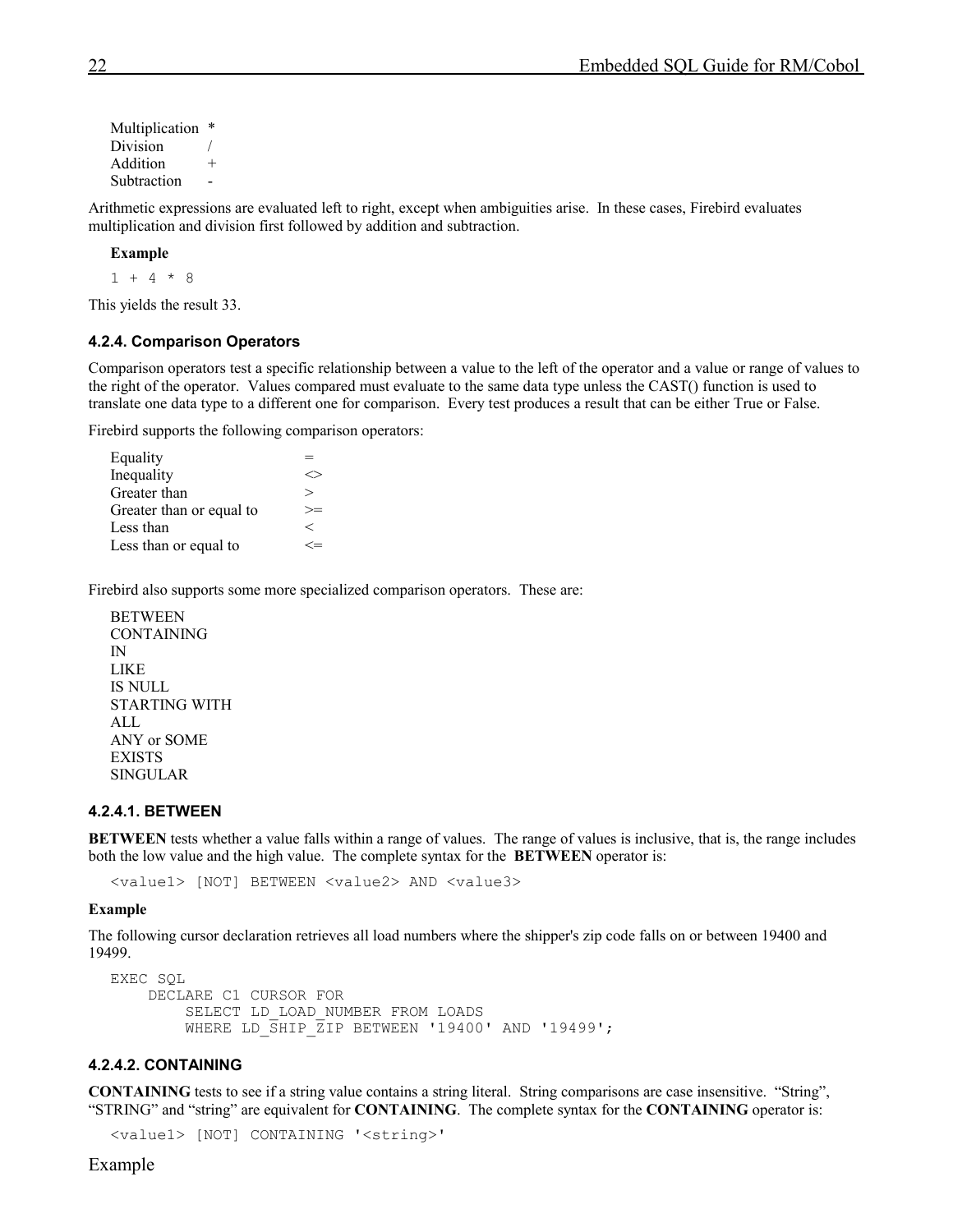The following cursor declaration retrieves all load numbers where the shipper's name contains "ZEHRS".

EXEC SQL

```
 DECLARE C1 CURSOR FOR
     SELECT LD_LOAD_NUMBER FROM LOADS
    WHERE LD SHIP NAME CONTAINING 'ZEHRS';
```
#### <span id="page-22-2"></span>**4.2.4.3. IN**

**IN** tests to see if a value equals at least one value in a list of values. A list is either a set of values separated by commas and enclosed by parentheses or the results of a subquery. The complete syntax for the **IN** operator is:

```
<value> [NOT] IN (<value1> [, <value2] ...)
OR
<value> [NOT] IN (<subquery>)
```
#### **Example**

The following cursor retrieves the shipper names for loads 100101, 100102 and 100103.

```
EXEC SQL
     DECLARE C1 CURSOR FOR
        SELECT LD SHIP NAME FROM LOADS
        WHERE LD LOAD NUMBER IN (100101, 100102, 100103);
```
The following cursor retrieves the shipper names for all loads whose zip code is 19462.

```
EXEC SQL
     DECLARE C1 CURSOR FOR
         SELECT LD_SHIP_NAME FROM LOADS
        WHERE LD LOAD NUMBER IN (SELECT LD LOAD NUMBER FROM LOADS
                                    WHERE LD SHIP \overline{ZIP} = 19462);
```
#### <span id="page-22-1"></span>**4.2.4.4. LIKE**

**LIKE** tests a value against a case sensitive string containing wildcards. Wildcards are characters that substitute for a single, variable character or a number of variable characters. **LIKE** recognizes two wildcard symbols:

% (percent) substitutes for a string of zero or more characters

 $\bullet$  (underscore) substitutes for a single character

The complete syntax for the **LIKE** operator is:

<value1> [NOT] LIKE <value2> [ESCAPE 'character']

To test a value to see if it contains one of the wildcard characters, precede the wildcard character with the character given in the **ESCAPE** clause.

#### **Example**

The following cursor retrieves all loads whose shipper's name begins with "3M".

```
EXEC SQL
     DECLARE C1 CURSOR FOR
         SELECT LD_LOAD_NUMBER FROM LOADS
        WHERE LD SHIP NAME LIKE '3M%';
```
The following cursor retrieves all loads whose shipper's name contains an underscore.

```
EXEC SOL
     DECLARE C1 CURSOR FOR
         SELECT LD_LOAD_NUMBER FROM LOADS
        WHERE LD SHIP NAME LIKE '%@ %' ESCAPE '@';
```
#### <span id="page-22-0"></span>**4.2.4.5. IS NULL**

**IS NULL** tests for the absence of a value in a column. The complete syntax for **IS NULL** is: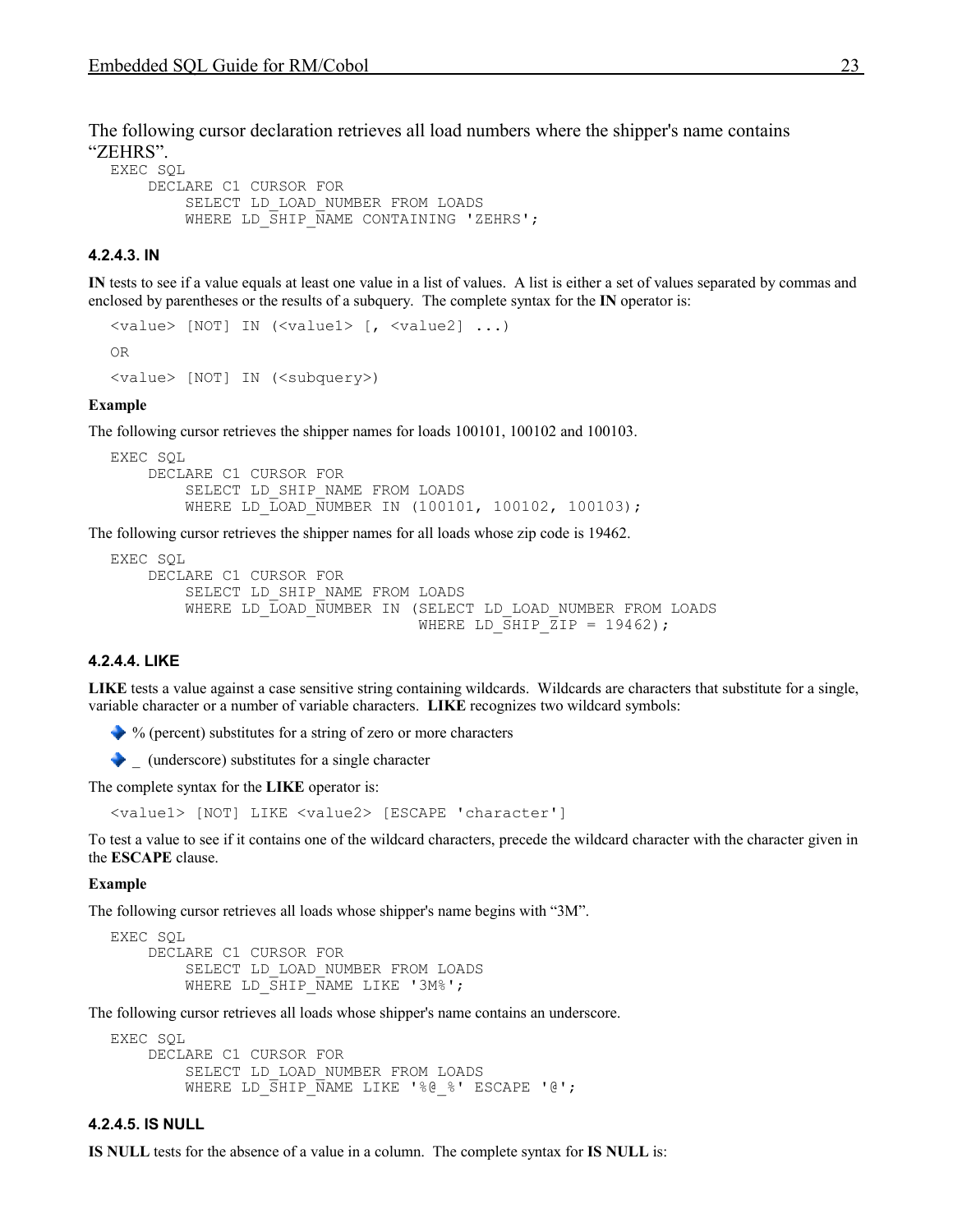<value> IS [NOT] NULL

Example

The following cursor retrieves all loads which have no value in the pro number column.

EXEC SQL

 DECLARE C1 CURSOR FOR SELECT LD\_LOAD\_NUMBER FROM LOADS WHERE LD PRO NUMBER IS NULL;

#### <span id="page-23-1"></span>**4.2.4.6. STARTING WITH**

**STARTING WITH** tests a value to see if it begins with a case sensitive string. The complete syntax of the **STARTING WITH** operator is:

<value> [NOT] STARTING WITH <string>

#### **Example**

The following cursor retrieves all loads whose shipper's name begins with "3M".

EXEC SQL DECLARE C1 CURSOR FOR SELECT LD\_LOAD\_NUMBER FROM LOADS WHERE LD SHIP NAME STARTING WITH '3M';

#### <span id="page-23-0"></span>**4.2.4.7. ALL**

**ALL** tests that a condition is true when compared to every value in a list returned by a subquery. The complete syntax of the **ALL** operator is:

<value> <comparison\_operator> ALL (<subquery>)

#### **Example**

The following cursor retrieves all loads where the total revenue is greater than all loads whose shipper zip code begins with "194".

```
EXEC SQL
     DECLARE C1 CURSOR FOR
         SELECT LD_LOAD_NUMBER FROM LOADS
        WHERE LD_TTL_REVENUE > ALL_(SELECT LD_TTL_REVENUE FROM LOADS
                                       WHERE LD SHIP<sup>T</sup>ZIP STARTING WITH '194');
```
#### <span id="page-23-3"></span>**4.2.4.8. ANY or SOME**

**ANY** or **SOME** tests that a condition is true when compared to any value in a list returned by a subquery. The complete syntax for the **ANY** operator is:

<value> <comparison\_operator> {ANY | SOME} (<subquery>)

#### **Example**

The following cursor retrieves the driver's first and last names for any driver currently assigned to loads whose shipper's zip code begins with "194".

```
EXEC SQL
     DECLARE C1 CURSOR FOR
         SELECT OPDRV_LAST_NAME, OPDRV_FIRST_NAME FROM OP_DRIVERS
         WHERE OPDRV \overline{ID} = \overline{ANY} (SELECT \overline{LD} DRIVER1 FROM LOADS
                                   WHERE LD SHIP ZIP STARTING WITH '194');
```
#### <span id="page-23-2"></span>**4.2.4.9. EXISTS**

**EXISTS** tests that there is at least one qualifying row meeting the criteria for the search condition given by a subquery. This is the fastest possible way to test for the existence of a value in a table. The complete syntax of the **EXISTS** operator is:

[NOT] EXISTS (<subquery>)

#### Example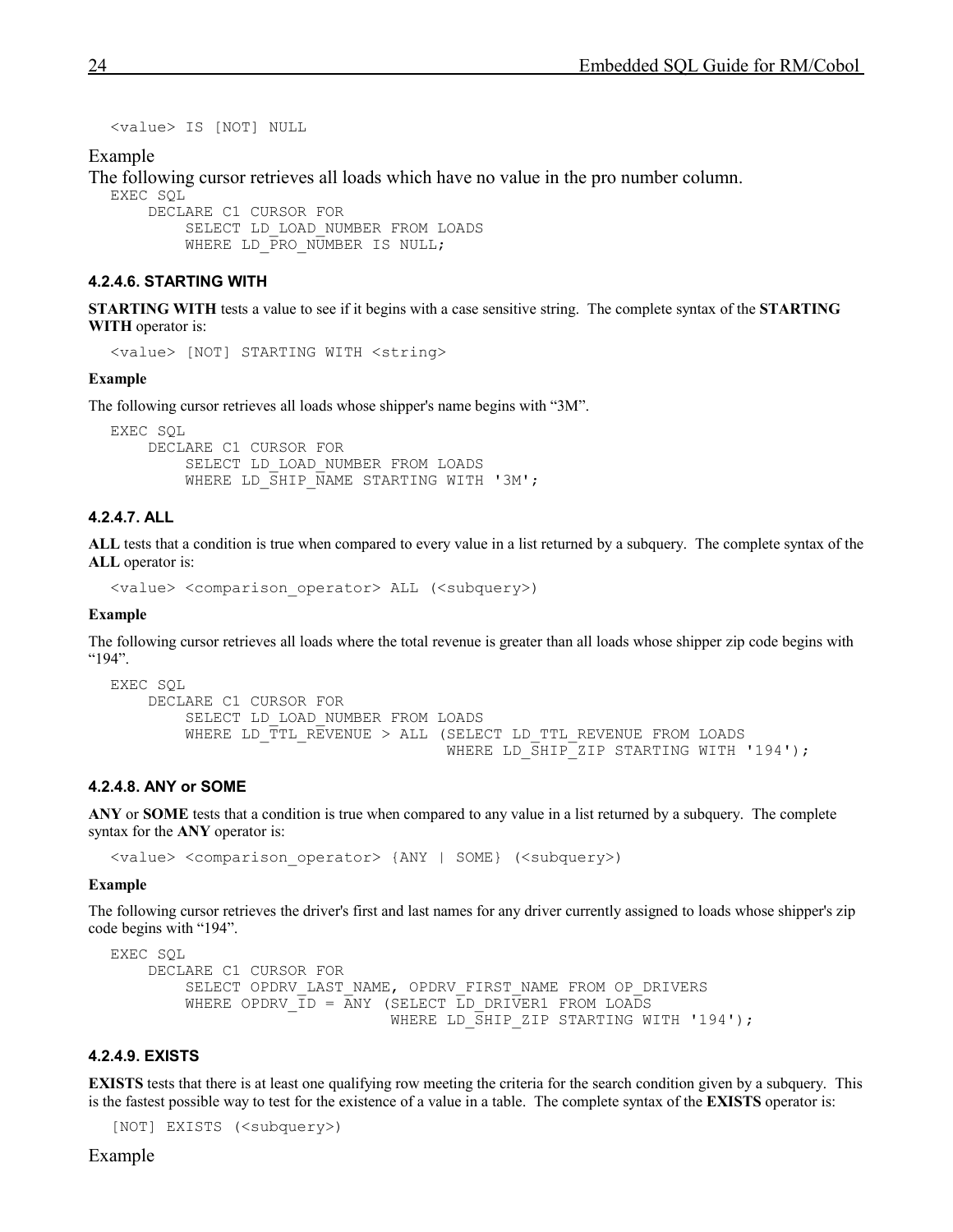The following cursor retrieves all loads where the shipper's state does not exist in the state code table. EXEC SQL

```
 DECLARE C1 CURSOR FOR
     SELECT LD_LOAD_NUMBER FROM LOADS
    WHERE NOT EXISTS (SELECT * FROM CT STATE
                      WHERE CTST CODE = LD SHIP STATE);
```
#### <span id="page-24-2"></span>**4.2.4.10. SINGULAR**

**SINGULAR** tests that there is *exactly* one qualifying row meeting the criteria for the search condition given by a subquery. The complete syntax for the **SINGULAR** operator is:

[NOT] SINGULAR (<subquery>)

#### **Example**

The following cursor selects all loads which have one line item.

```
EXEC SQL
     DECLARE C1 CURSOR FOR
         SELECT LD_LOAD_NUMBER FROM LOADS
         WHERE SINGULAR (SELECT * FROM LD_STOP_ITEMS
                        WHERE LDS LOAD NUMBER = LD LOAD NUMBER);
```
#### <span id="page-24-1"></span>**4.2.5. Logical Operators**

Firebird provides three logical operators: **NOT**, **AND** and **OR**.

- **NOT** evaluates to the negative of the condition to which it is applied and has the highest precedence. AND evaluates to True if both of the conditions to which it applies are True. It evaluates to False otherwise. It has the next highest precedence after **NOT**.
	- **OR** evaluates to True if either of the conditions to which is applies is True. It evaluates to False otherwise. It has the same precedence as **AND**.

#### **Example**

NOT COLUMN1 = COLUMN2

Evaluates to True if COLUMN1 is not equal to COLUMN2.

COLUMN1 = COLUMN2 AND COLUMN3 = COLUMN4

Evaluates to True if both COLUMN1 equals COLUMN2 and COLUMN3 equals COLUMN4.

COLUMN1 = COLUMN2 OR COLUMN3 = COLUMN4

Evaluates to True if either COLUMN1 equals COLUMN2 or COLUMN3 equals COLUMN4.

#### <span id="page-24-0"></span>**4.2.6. NULLs in Expressions**

NULL values can be quite a conceptual challenge for those who have previously worked in environments, such as Cobol, that don't have NULL values. In SQL, any data item will be stored with a NULL indicator if no value is ever provided for it in a DML statement or through a default. A NULL is not equivalent to a blank text column or a zero numeric column. NULL values are treated quite differently in expressions than blank or zero values. Comparisons that encounter NULL on either the left or right side of the operator always follow SQL rules of logic and evaluate the result of the comparison as NULL and return False.

NULL is not a value, so it cannot be equal to anything. For example, an expression such as:

WHERE  $(COL1 = NULL)$ 

will return an error because the equality operator is not value for NULLs. The correct expression to test for NULLs is:

WHERE (COL1 IS NULL)

Two NULLs are not equal to each other. Be aware of the case where an expression must resolve to:

WHERE ( $\langle \text{null value} \rangle = \langle \text{null value} \rangle$ )

because False is always the result when two NULLs are compared.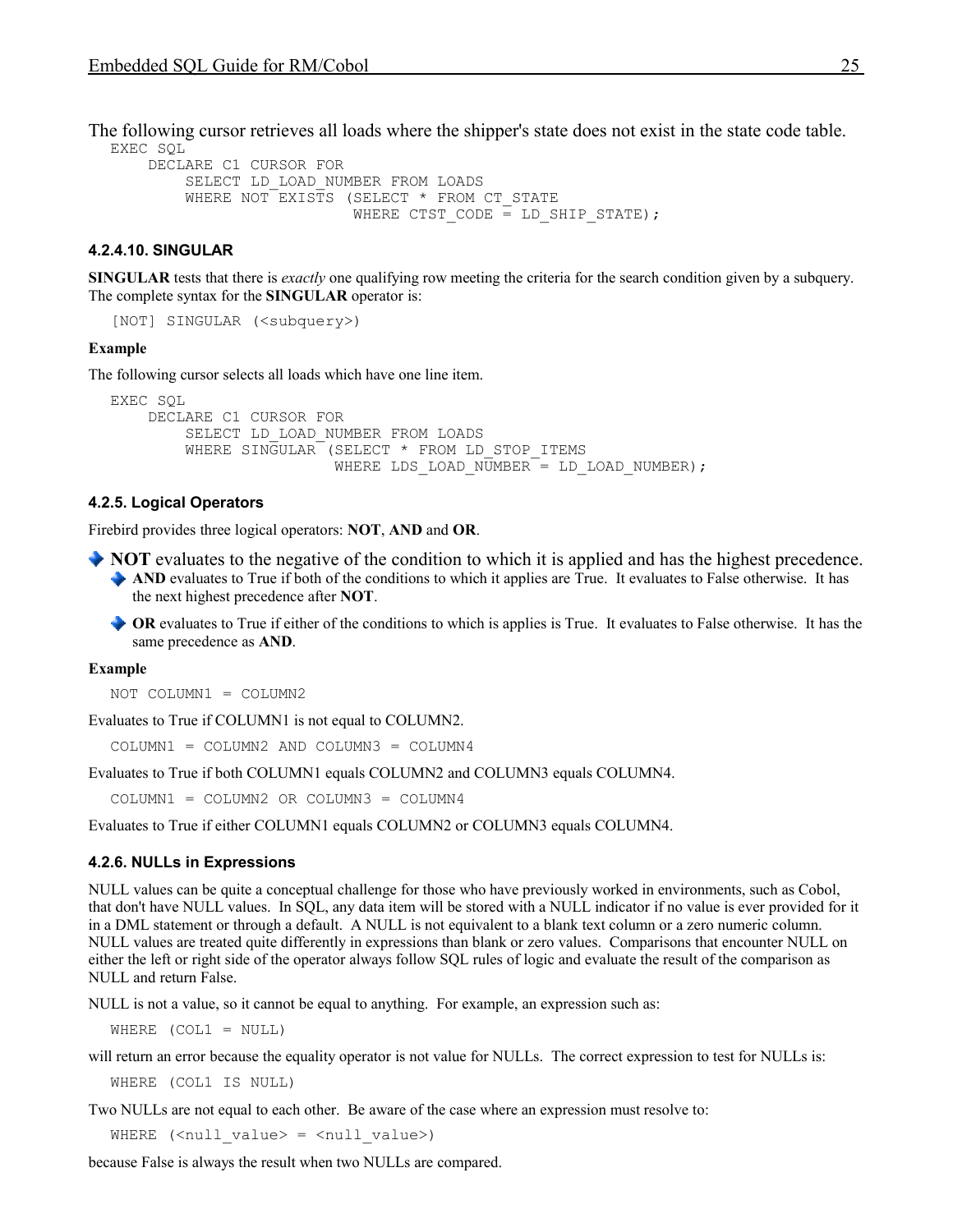In an expression where a column identifier "stands in" for the current value of a data item, a NULL operand in a calculation will produce NULL as the result of the calculation. For example, the following:

UPDATE TABLEA SET COL4 =  $COL4 + COL5$ ;

will set COL4 to NULL if COL5 is NULL.

In aggregate expressions using operators like SUM(), AVG(), and COUNT() rows containing NULL are ignored.

Semmantically, if an expression returns NULL, it is neither false nor true. However, in SQL comparisons resolve as either true or false, a comparison that does not evaluate to true is false. This can trip you up if you are using NOT in expressions that involve NULLs because:

NOT <condition evaluating to false> evaluates to true

but

NOT <condition evaluating to NULL> evaluates to NULL

#### **Example**

NOT (COLUMNA = COLUMNB)

If both COLUMNA and COLUMNB have values and they are not equal, the inner expression evaluates to false. The expression NOT (false) returns true.

However, if either of the columns is NULL, the inner expression evaluates to NULL. The expression NOT (NULL) evaluates to NULL and returns NULL.

#### <span id="page-25-1"></span>**4.2.7. Computed Columns**

SQL is not limited to returning the values of columns as the result of a query, it can also return the value of expressions. Output columns which are created using expressions are referred to as computed columns. The value of a computed column is always read only since it is not a stored value and, as such, cannot be updated to a new value. Any expression that returns a single value can be used to specify a computed column.

To enable you to provide run time names for computed columns Firebird supports the SQL column aliasing standard, which allows any column to be output using an alias. For example, the following:

SELECT COLUMN2 | | ', ' | | COLUMN3 AS COMPUTED COLUMN FROM TABLE

returns a column concatenating two other column values separated by a comma and names it COMPUTED\_COLUMN.

#### <span id="page-25-0"></span>**4.2.8. Built in Functions**

Firebird comes with a minimal set of internally implemented SQL functions. It is also possible to extend Firebird with user written, external functions called UDFs (User Defined Functions).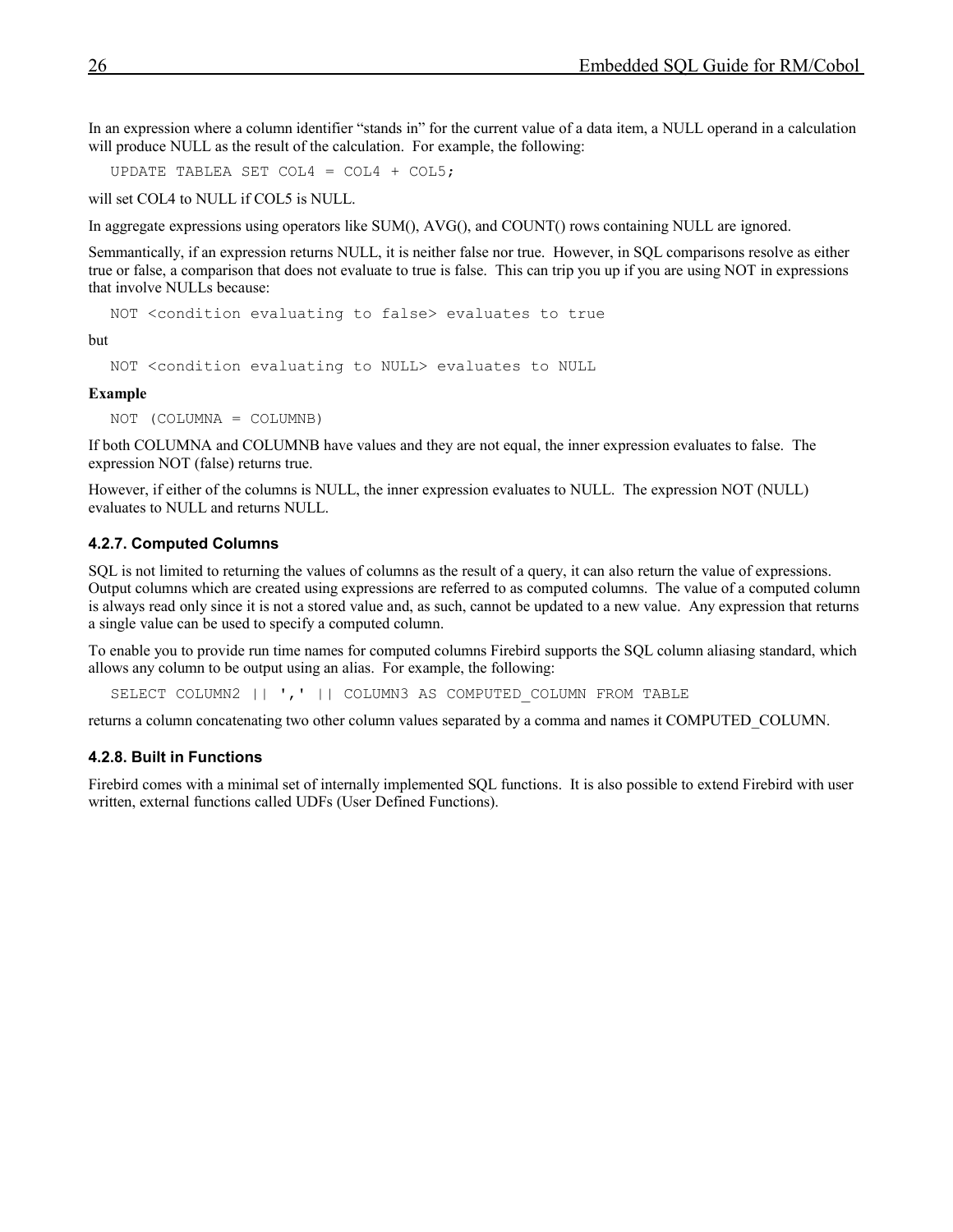| <b>Function</b> | <b>Type</b>   | <b>Description</b>                                                                                    |
|-----------------|---------------|-------------------------------------------------------------------------------------------------------|
| CAST()          | Conversion    | Converts a column from one data type to another.                                                      |
| EXTRACT()       | Conversion    | Extracts date and time parts from DATE, TIME and TIMESTAMP values                                     |
| SUBSTRING()     | <b>String</b> | Retrieves any sequence of characters from a string.                                                   |
| UPPER()         | <b>String</b> | Converts a string to all upper case characters.                                                       |
| GEN ID()        | General       | Returns the value from a generator.                                                                   |
| AVG()           | Aggregating   | Calculates the average of a set of values.                                                            |
| COUNT()         | Aggregating   | Returns the number of rows that satisfy a query's search condition.                                   |
| MAX()           | Aggregating   | Retrieves the maximum value from a set of values.                                                     |
| MIN()           | Aggregating   | Retrieves the minimum value from a set of values.                                                     |
| SUM()           | Aggregating   | Retrieves the total of a set of numeric values.                                                       |
| CASE()          | General       | Returns the value of an expression based on the value of a group of mutually exclusive<br>conditions. |
| COALESCE()      | General       | Returns the value of the first non-null argument.                                                     |
| NULLIF()        | General       | Returns either a a value or NULL depending on whether or not the two arguments match.                 |

*Table 3Internal Functions*

#### <span id="page-26-1"></span>**4.2.8.1. CAST**

The **CAST** function allows a value to be converted from one data type to another, compatible data type. The syntax of the **CAST** function is:

CAST(<value> AS <datatype>)

| <b>From Data Type</b>        | To Data Type                       |
|------------------------------|------------------------------------|
| Numeric                      | Character, varying character, date |
| Character, varying character | Numeric, date                      |
| Date                         | Character, varying character, date |

*Table 4Compatible Data Types for CAST()*

#### **Example**

In the following WHERE clause, a character value, INTERVIEW\_DATE, is converted to a date data type for comparison to a date value, HIRE\_DATE.

<span id="page-26-0"></span>WHERE HIRE DATE = CAST(INTERVIEW DATE AS DATE)

#### **4.2.8.2. EXTRACT**

The **EXTRACT** function extracts part of a DATE, TIME or TIMESTAMP field as a number. The syntax of the **EXTRACT** function is:

EXTRACT({YEAR | MONTH | DAY | HOUR | MINUTE | SECOND | WEEKDAY | YEARDAY} FROM <value>)

All parts return a SMALLINT except for SECOND which returns DECIMAL(6,4).

#### **Example**

The following statement returns the shipper's appointment date as three numeric columns:

```
EXEC SQL
    SELECT EXTRACT(YEAR FROM LD SHIP APPT LOW) AS YEAR,
           EXTRACT(MONTH FROM LD SHIP APPT LOW) AS MONTH,
           EXTRACT(DAY FROM LD SHIP APPT LOW) AS DAY
         FROM LOADS;
```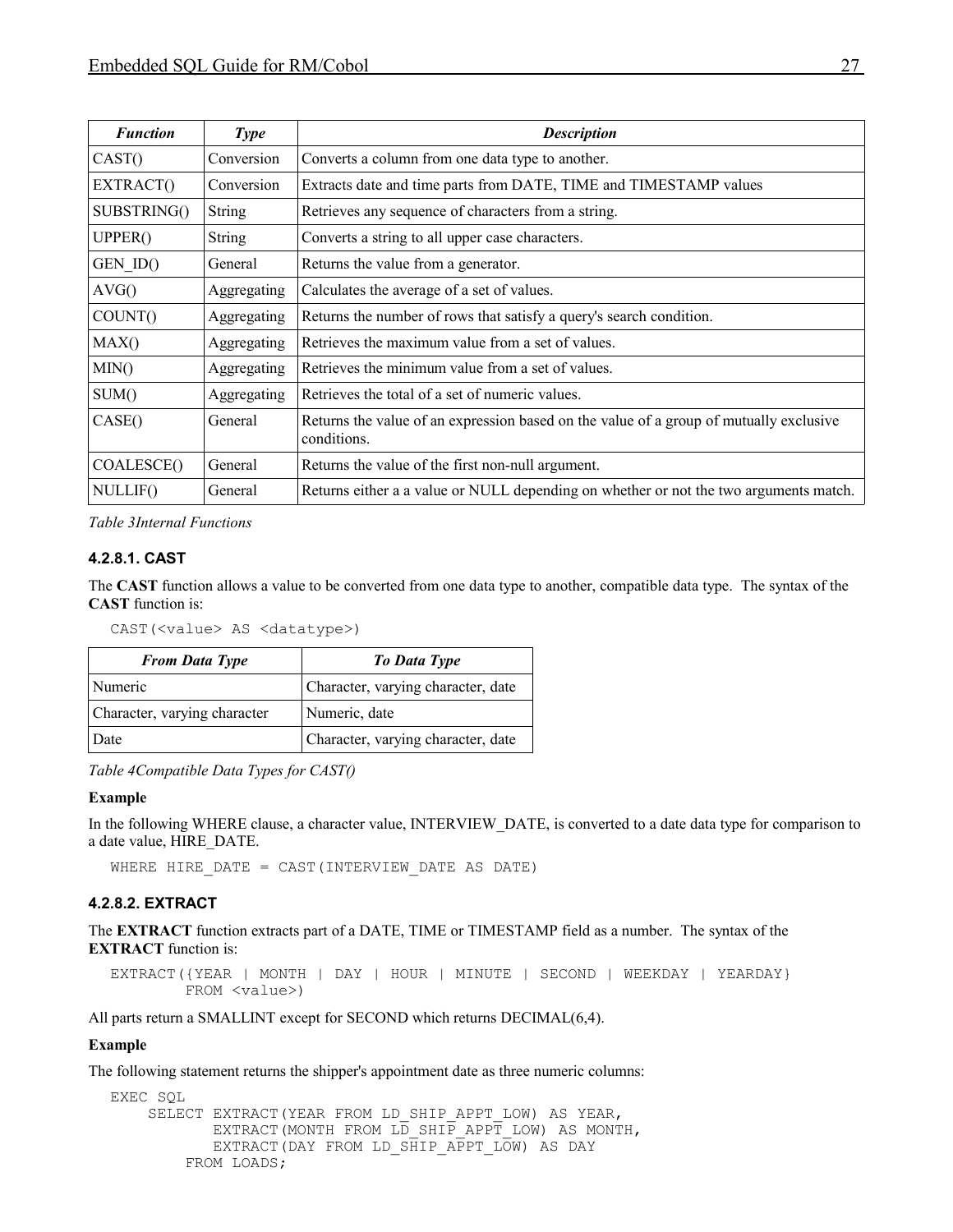#### <span id="page-27-4"></span>**4.2.8.3. SUBSTRING**

The **SUBSTRING** function returns a string of consecutive characters from another string. The syntax of the **SUBSTRING** is:

SUBSTRING(<value> FROM <startpos> [FOR <length>])

**SUBSTRING** returns characters from  $\langle$ value $\rangle$  beginning with the character at  $\langle$ startpos $\rangle$ . If the optional **FOR**  $\langle$ length $\rangle$ clause is given the function will return the lesser of <length> bytes or the number of bytes to the end of <value>. If the **FOR** clause is omitted the function returns the number of bytes from <startpos> to the end of <value>. The first character of <value> is position 1.

#### **Example**

The following function call will return all characters from character position 4 to the end of COLUMN.

```
SUBSTRING(COLUMN FROM 4)
```
The following function call will return up to 50 characters from COLUMN starting at position 4.

```
SUBSTRING(COLUMN FROM 4 FOR 50)
```
#### **4.2.8.4. UPPER**

The **UPPER** function converts a string value to all upper case characters. The syntax for **UPPER** is:

```
UPPER(<value>)
```
#### **Example**

The following function call returns "THIS IS A TEST".

```
UPPER('This is a test')
```
#### **4.2.8.5. GEN\_ID**

The **GEN** ID function calculates and returns a value from a generator. Generators are a means of generating a series of numbers which are ideally suited to use as autoincrementing keys. The syntax of the **GEN ID** function is:

```
GEN ID(<qenerator>, <increment>)
```
**GEN\_ID** returns the last value of  $\leq$ generator $>$  plus the value of  $\leq$ increment $\geq$ . It then updates  $\leq$ generator $\geq$  to the value just returned.

#### **Example**

If the generator named "MyGenerator" has a value of 4 then the following function call would return 6 and set the value of "MyGenerator" to 6.

```
GEN ID('MyGenerator', 2);
```
#### **4.2.8.6. AVG**

The **AVG** function returns the average of the values of a single column returned by a query. The syntax of the **AVG** function is:

AVG(<column>)

#### **Example**

The following select statement returns the average revenue of all loads:

```
SELECT AVG(LD TTL REVENUE) FROM LOADS;
```
#### **4.2.8.7. COUNT**

The **COUNT** function returns the number of rows that satisfy a query's search condition. The syntax of the **COUNT** function is:

COUNT({\* | [ALL] <column> | DISTINCT <column>})

**"\*"** returns the number of rows in the result set, including NULL values.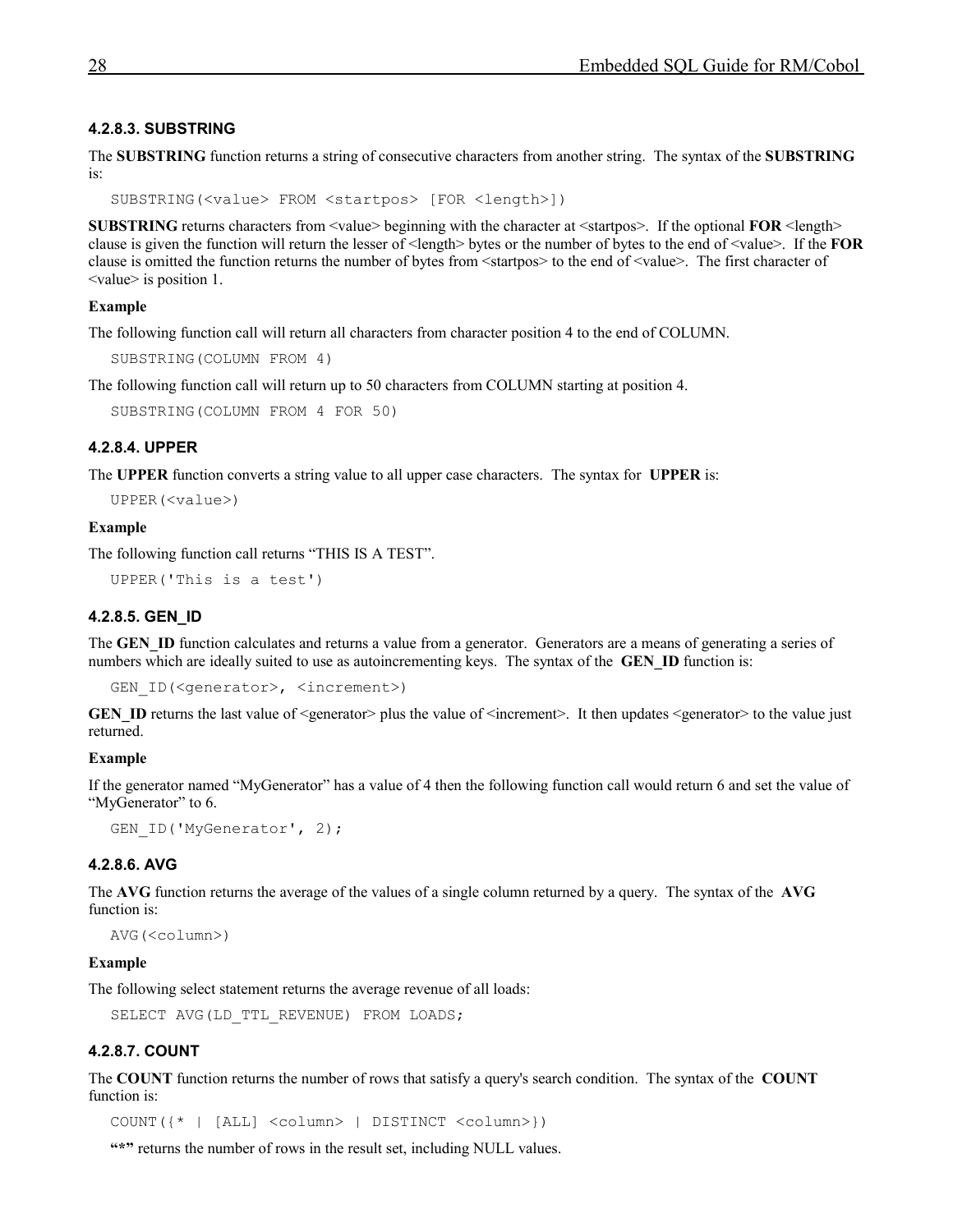ALL returns the number of non-NULL values in <column>

**DISTINCT** returns the number of unique, non-NULL values in a column

#### **Example**

The following select statement returns the number of rows in the loads table.

<span id="page-28-3"></span>SELECT COUNT(\*) FROM LOADS:

#### **4.2.8.8. MAX**

The **MAX** function returns the maximum value from a set of values. The syntax of the **MAX** function is:

MAX(<column>)

#### **Example**

The following select statement returns the maximum revenue of all loads.

<span id="page-28-2"></span>SELECT MAX(LD TTL REVENUE) FROM LOADS;

#### **4.2.8.9. MIN**

The **MIN** function returns the minimum value from a set of values. The syntax of the **MIN** function is:

```
MIN(<column>)
```
#### **Example**

The following select statement returns the minimum revenue of all loads.

```
SELECT MIN(LD_TTL_REVENUE) FROM LOADS;
```
#### **4.2.8.10. SUM**

The **SUM** function returns the total of a set of numeric values. The syntax of the **SUM** function is:

SUM(<column>)

#### **Example**

The following select statement returns the total revenue for all loads.

```
SELECT SUM(LD_TTL_REVENUE) FROM LOADS;
```
#### **4.2.8.11. CASE**

The **CASE** function returns a value determined by the outcome of evaluating a group of mutually exclusive conditions. The syntax of the **CASE** function is:

```
CASE {<value1> | <empty clause>}
 WHEN {NULL | <value2> | <condition1>} THEN {<result1> | NULL}
 WHEN ... THEN {<result2> | NULL}
  [WHEN ... THEN {<resultn> | NULL}] ...
   [ELSE {<resultn + 1> | NULL}]
END
```
WHEN ... THEN are the keywords in each condition / result clause. At least one condition / result clause is required.

**ELSE** precedes an optional "last resort" clause, to be returned if none of the conditions in the preceding clauses is met.

**<value1>** is the identifier of the column value that is to be evaluated. It can be omitted, in which case each **WHEN** clause must be a condition that references the same column identifier.

**<value2>** is the value that is matched against **<value1>**. It is either a literal or an expression that evaluates to a data type that is compatible with **<value1>**'s data type.

**<condition1>** is a conditional expression which must be used when **<value1>** is omitted. In this case, both **<value1>** and **<value2>** must be contained in **<condition1>**.

**<result1>** is the value that will be returned if **<value1>** matches **<value2>**.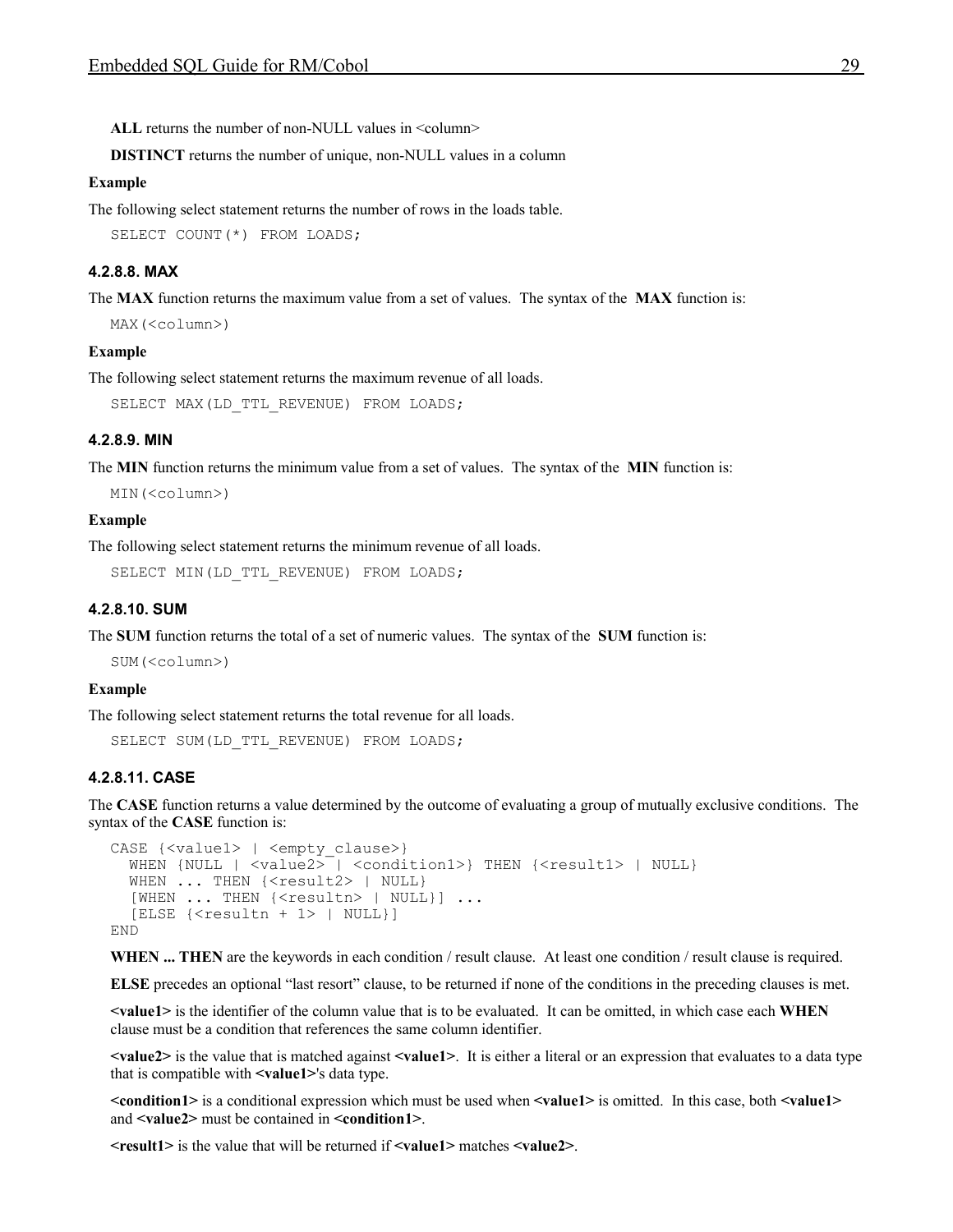#### **Example**

The following select statement will return an English language description of the unit types of all units in the OPERATIONS table.

```
SELECT CASE OP UNIT TYPE
          WHEN \overline{1} THEN 'Tractor'
           WHEN 2 THEN 'Trailer'
           WHEN 5 THEN 'Driver'
           ELSE 'Unknown type'
         END
     FROM OPERATIONS;
```
The following select statement also returns an English language description of the unit types of all units in the OPERATIONS table.

```
SELECT CASE 
         WHEN OP UNIT TYPE = 1 THEN 'Tractor'
         WHEN OP UNIT TYPE = 2 THEN 'Trailer'
         WHEN OP UNIT TYPE = 5 THEN 'Driver'
          ELSE 'Unknown type'
        END
     FROM OPERATIONS;
```
#### <span id="page-29-3"></span>**4.2.8.12. COALESCE**

The **COALESCE** function evaluates a series of expressions. The value of the first expression to return a non-null value is returned. The syntax of the **COALESCE** function is:

COALESCE(<value1> [, <value2> ...])

#### Example

The following select statement returns either a load's pro number or the string 'Not billed' if no pro number exists.

<span id="page-29-2"></span>SELECT COALESCE(LD PRO NUMBER, 'Not billed') FROM LOADS;

#### **4.2.8.13. NULLIF**

The **NULLIF** function returns either the value of its first argument or NULL if the value of the first argument matches the value of the second argument. The syntax of the **NULLIF** function is:

NULLIF(<value1>, <value2>)

#### **Example**

The following update statement sets the value LD\_TTL\_REVENUE to NULL if it equals zero.

UPDATE LOADS SET LD\_TTL\_REVENUE = NULLIF(LD\_TTL\_REVENUE, 0);

#### <span id="page-29-1"></span>**4.3. Retrieving Data**

All data stored in Firebird tables is retrieved in only one way, by querying it using a SELECT statement. A query defines a logical collection of data items arranged in order from left to right in one or more columns known as a set. The data items may come from a single table or multiple tables. A query may consist of a single row or multiple rows. The rows can be in no particular order or they can be returned as a sorted set.

#### **4.3.1. The SELECT statement**

```
SELECT [TRANSACTION transaction name]
     [FIRST (m)] [SKIP (n)]
    [DISTINCT | ALL] \{\star \mid \langle val \rangle [\cdot, \langle val \rangle \dots] \} [INTO :var [, :var ...]]
    FROM {table | view | stored procedure}
        [[[INNER] | {LEFT | RIGHT | FULL} [OUTER]]
        JOIN {table | view | stored_procedure}
       ON <join condition> [JOIN ...]]
     [WHERE <search_condition>]
    [GROUP BY col[, col...]
```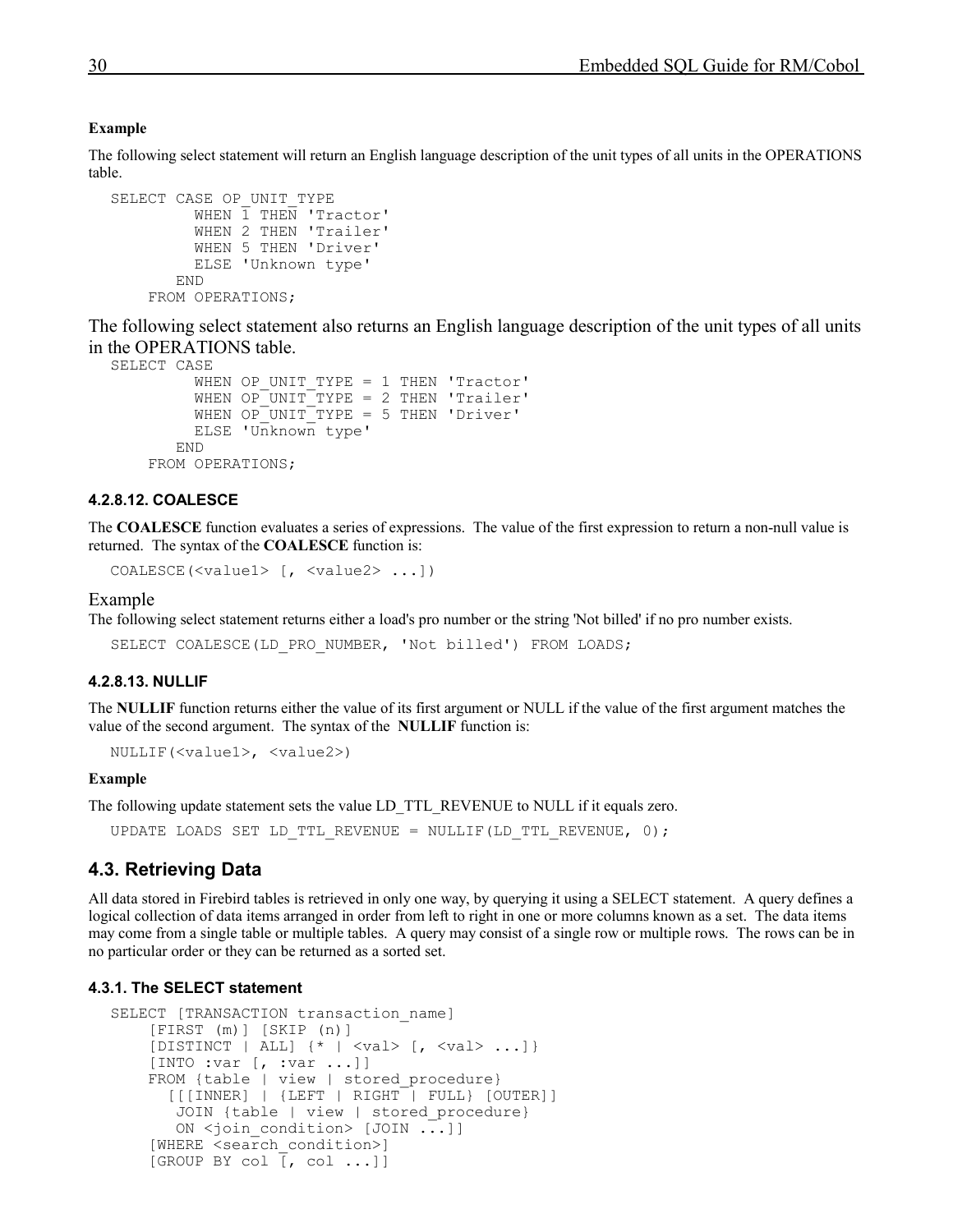```
[HAVING <search_condition>]
     [UNION <select_expression>]
    [PLAN <plan expression>]
     [ORDER BY <order_list>]
     [FOR UPDATE] [OF col [, col ...] [WITH LOCK]
\langle \text{val}\rangle = expression [AS alias] | *
\lejoin condition> = a conditional expression relating columns from the table to
be joined to the master table. Values from the rows which match the conditions
will be included in the result set.
\epsilonsearch condition) = a conditional expression specifying which rows are to be
included from the master table.
\leqselection condition> = a subquery specifying additional rows to be appended to
the result set.
\phi <plan expression> = a clause which tells the database manager which indices
should be used to evaluate the query. This clause is rarely used and is not
discussed in this manual.
<order_list> = {col | integer} [ASC[ENDING] | DESC[ENDING]]
                [, <order list>]
```
If you can't make much sense out of the formal definition of the SELECT statement, don't worry. Each clause will be discussed in detail in the following sections.

### <span id="page-30-2"></span>**4.3.2. Named Transactions**

If your application is making use of named transactions, you can tell the database manager which transaction to use to control the SELECT statement by including the optional **TRANSACTION** clause. The **TRANSACTION** keyword is simply followed by a transaction name that has been declared in a previous SET TRANSACTION statement.

#### <span id="page-30-1"></span>**4.3.3. Set Qualifiers**

The optional set qualifiers **FIRST**, **SKIP**, **ALL** and **DISTINCT** can be included to govern the inclusion or suppression of rows in the result set once they have met all other conditions.

**ALL** is the default qualifier and is usually omitted. It returns all rows which meet the search conditions to the result set.

The **DISTINCT** qualifier suppresses all duplicate rows in the result set. All columns in two rows must be identical for them to be considered duplicates.

The **FIRST (m)** and **SKIP (n)** qualifiers provide the means to include the first m rows of a result set and to skip the first n rows of the result set respectively. The arguments m and n are integers or expressions that evaluate to integers.

#### **Example**

The following cursor returns 5 rows starting at row 101 of the result set.

```
EXEC SQL
     DECLARE C1 CURSOR FOR
         SELECT FIRST (5) SKIP (100) LD_LOAD_NUMBER
         FROM LOADS
        ORDER BY LD LOAD NUMBER;
```
#### <span id="page-30-0"></span>**4.3.4. List of Columns**

The SELECT statement must return at least one column, which does not have to be part of a table. Each column specification is really an expression that can return any value an expression can. The asterisk (\*) is a special symbol that returns every column from a table. It is possible to provide an alternate name, or alias, for a column by using the **AS** clause. Ambiguous column names can be qualified by prefixing the column name with the appropriate table's alias.

Example The following cursor returns all rows from the LOADS table. EXEC SQL DECLARE C1 CURSOR FOR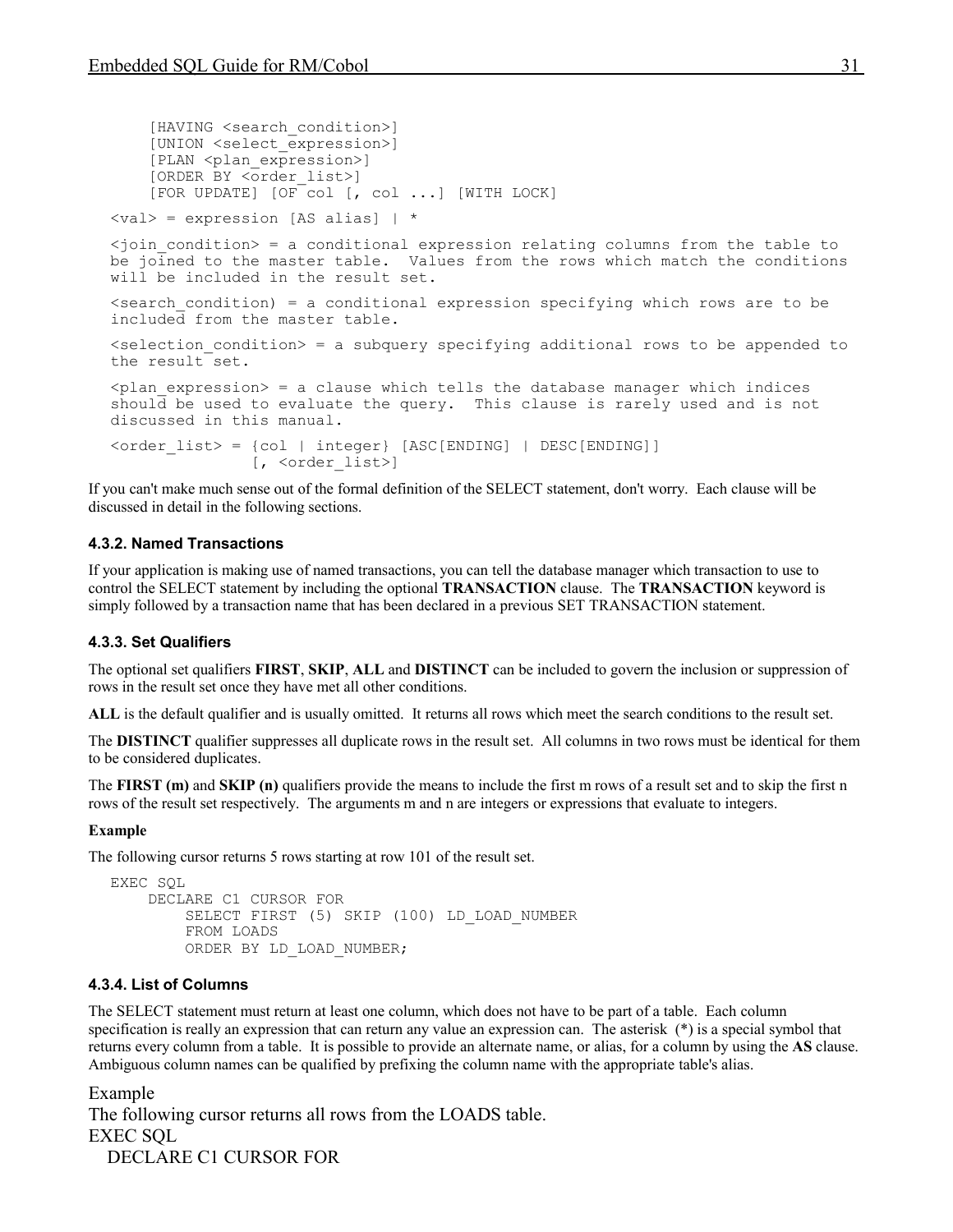#### SELECT \* FROM LOADS;

The following cursor returns all columns from the LOADS table as well as the tractor id from the OPERATIONS table.

```
EXEC SQL
     DECLARE C1 CURSOR FOR
        SELECT LOADS.*, OPERATIONS.OP UNIT ID
         FROM LOADS
          LEFT JOIN OPERATIONS ON OP ID = LD TRACTOR;
```
The following cursor returns the year, month and day from the LD\_STATUS\_DATE column as separate columns aliased as STAT\_YEAR, STAT\_MONTH and STAT\_DAY respectively.

```
EXEC SQL
     DECLARE C1 CURSOR FOR
        SELECT EXTRACT(YEAR FROM LD STATUS DATE) AS STAT YEAR,
                EXTRACT (MONTH FROM L\overline{D} STATUS DATE) AS STAT MONTH,
                 EXTRACT(DAY FROM LD_STATUS_DATE) AS STAT_DAY
         FROM LOADS;
```
#### <span id="page-31-1"></span>**4.3.5. Specifying Host Variables for Returned Columns**

A SELECT statement that returns a single row (singleton SELECT) returns data to a list of host variables specified by the **INTO** clause. Each host variable in the **INTO** clause must be preceded by a colon (:) and separated from the preceding host variable by a comma. The number, order and data type of the host variables must correspond to the number, order and data type of the columns retrieved. Otherwise, overflow, data conversion or compile errors may result.

#### **Example**

The following select statement retrieves the load number, status and status date into three host variables.

```
EXEC SOL
    SELECT LD LOAD NUMBER, LD STATUS, LD STATUS DATE
     INTO :WS-LOAD-NUMBER, :WS-STATUS, :WS-STATUS-DATE
     FROM LOADS
    WHERE LD LOAD NUMBER = 123456;
```
#### <span id="page-31-0"></span>**4.3.6. Data Source**

The **FROM** clause specifies the source of the data, which may be a table, a view or a stored procedure that has output arguments. If the statement involves joining two or more structures, the **FROM** clause specifies the leftmost structure. Other tables are added to the specification by way on succeeding **JOIN** clauses.

It is also possible to join multiple tables using the SQL-89 implicit inner join syntax. This involves listing the tables to be joined on the **FROM** clause, separated by commas. This method of joining tables is deprecated and should be avoided in favour of the explicit **JOIN** syntax.

#### **Example**

The following cursor returns all rows from the LOADS table. EXEC SQL DECLARE C1 CURSOR FOR SELECT \* FROM LOADS; The following cursor returns all rows from the LOADS table as well as the tractor id from the OPERATIONS table.

```
EXEC SQL
     DECLARE C1 CURSOR FOR
        SELECT LOADS.*, OPERATIONS.OP UNIT ID
         FROM LOADS
          LEFT JOIN OPERATIONS ON OP ID = LD TRACTOR;
```
The following cursor returns all rows from the LOADS table as well as the tractor id from the OPERATIONS table using the SQL-89 inner join syntax.

```
EXEC SQL
     DECLARE C1 CURSOR FOR
        SELECT LOADS.*, OPERATION.OP UNIT ID
         FROM LOADS, OPERATIONS
```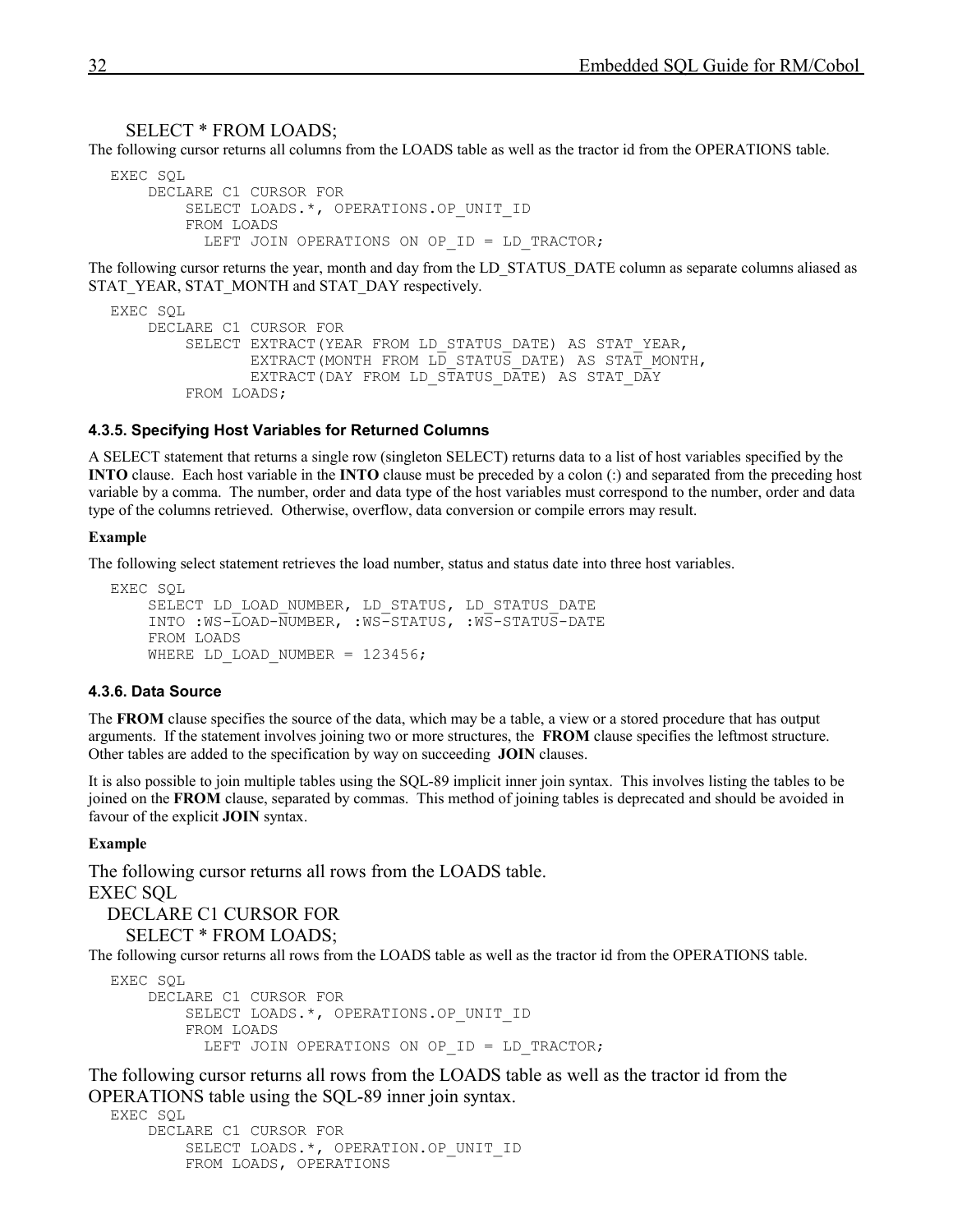```
WHERE OP ID = LD TRACTOR;
```
#### <span id="page-32-2"></span>**4.3.7. Search Conditions**

The **WHERE** clause specifies the search conditions which limit the number of rows returned. Search conditions my be a simple match condition on a single column or a complex expression involving the **AND**, **OR** and **NOT** operators, type casting, function calls and more. Search conditions can contains references to host variables which can be used to specify values in the expression at run time. Host variables must be preceded by a colon (:).

#### Example

The following cursor returns all columns from the LOADS table for rows whose status date is on or between two user supplied values.

```
EXEC SQL
     DECLARE C1 CURSOR FOR
     SELECT * FROM LOADS
    WHERE LD STATUS DATE BETWEEN : WS-LOW-DATE AND : WS-HIGH-DATE;
```
The above example could be restated as follows:

```
EXEC SQL
     DECLARE C1 CURSOR FOR
     SELECT * FROM LOADS
    WHERE LD STATUS DATE >= :WS-LOW-DATE AND
           LD_STATUS_DATE <= :WS-HIGH-DATE;
```
#### <span id="page-32-1"></span>**4.3.8. Grouping Output**

The output from the SELECT statement can be optionally be partitioned into one or more groups that summarize the sets of data returned at each level. This is accomplished using the **GROUP** BY clause. These groupings often include aggregating expressions which work on multiple values, such as totals, averages, row counts and minimum / maximum values. A grouped select returns one row for each group value. For example, the result set 192, 193, 193, 194, 194 would return one row for each of 192, 193 and 194.

*TIP*: It is usually necessary to include an ORDER BY clause in SELECT statements in which you want to group the output. This is due to the fact that result sets are unordered unless you specify the ORDER BY clause. While **GROUP BY** will group the output in this case you will get multiple occurrences of the same group value if it occurs sporadically throughout the result set. For example, the result set 194, 192, 192, 194 ... would return rows for 194, 192 and 194.

#### **Example**

The following cursor returns the total and average revenue for all loads summarized by the first three digits of the zip code.

```
EXEC SQL
     DECLARE C1 CURSOR FOR 
    SELECT SUBSTRING(LD SHIP ZIP FROM 1 FOR 3),
           SUM(LD_TTL_REVENUE),
            AVG(LD_TTL_REVENUE)
     FROM LOADS
     GROUP BY SUBSTRING(LD_ZHIP_ZIP FROM 1 FOR 3)
    ORDER BY SUBSTRING(LD SHIP ZIP FROM 1 FOR 3);
```
#### <span id="page-32-0"></span>**4.3.9. Limiting Groups Returned**

The **HAVING** clause may be used in conjunction with the **GROUP BY** clause to include or exclude groups similar to the way the **WHERE** clause limits output.

Example

The previous example can be modified to limit the output to groups where the total revenue is greater than zero.

```
EXEC SQL
  DECLARE C1 CURSOR FOR
 SELECT SUBSTRING(LD SHIP ZIP FROM 1 FOR 3),
     SUM(LD_TTL_REVENUE),
```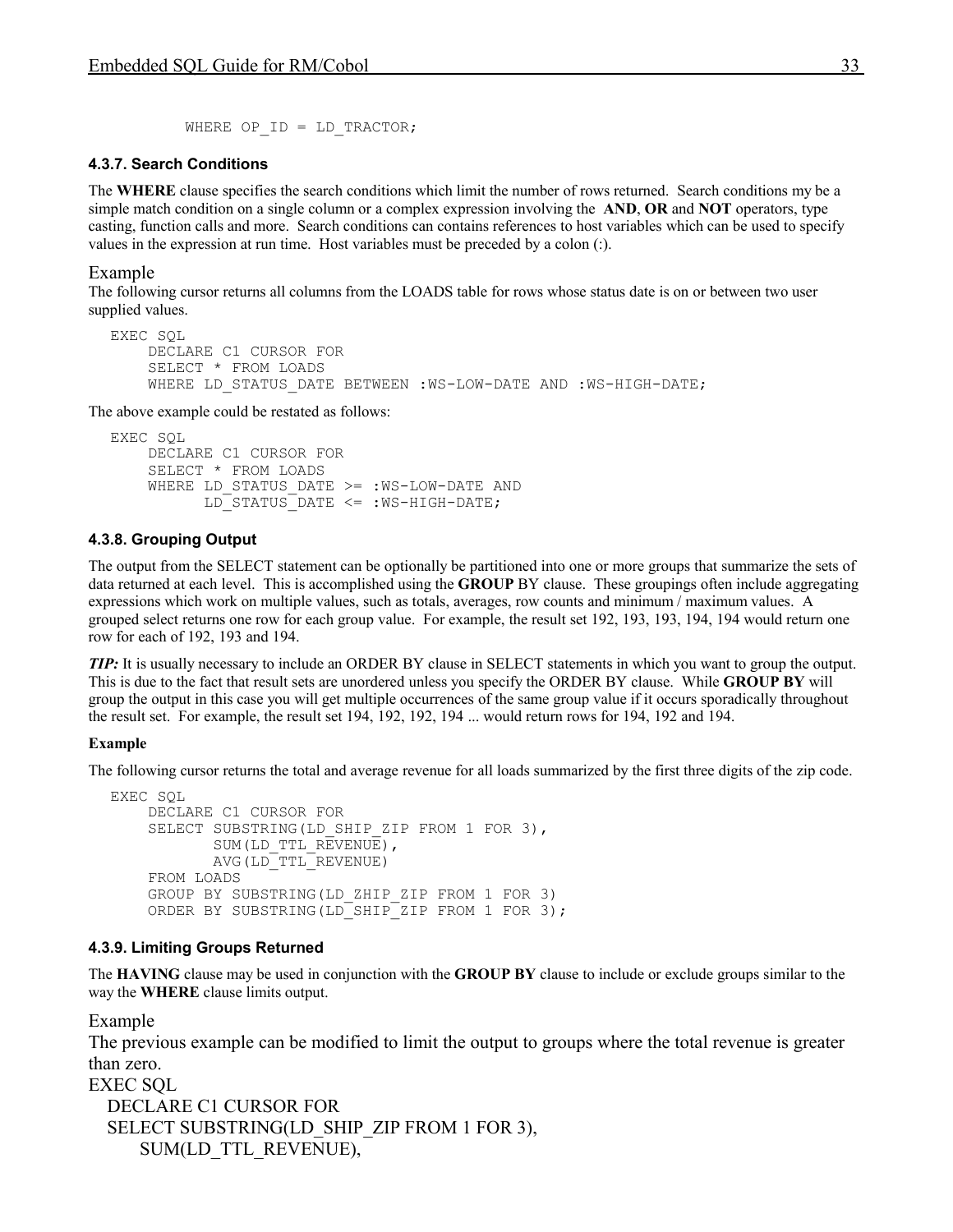AVG(LD\_TTL\_REVENUE) FROM LOADS GROUP BY SUBSTRING(LD\_ZHIP\_ZIP FROM 1 FOR 3) HAVING SUM(LD\_TTL\_REVENUE)  $> 0$ ORDER BY SUBSTRING(LD\_SHIP\_ZIP FROM 1 FOR 3);

#### <span id="page-33-1"></span>**4.3.10. Combining Queries**

Result sets from two or more queries can be combined into one result set using the **UNION** clause. Each column in the queries to be combined must agree in order, data type and size with all of the other queries. By default a **UNION** result set suppresses duplicates. To retain the duplicates, include the **ALL** keyword.

Example

The following cursor returns all loads whose shipper zip code is 19462 or 19463. There are easier ways to do this, this just servers as an example of the **UNION** clause.

EXEC SQL DECLARE C1 CURSOR FOR SELECT A<sup>\*</sup> FROM LOADS A WHERE A.LD\_SHIP\_ZIP = '19462' UNION SELECT B.\* FROM LOADS B WHERE B.LD SHIP  $ZIP = '19463'$ ;

#### <span id="page-33-0"></span>**4.3.11. Ordering Output**

By default, the SELECT statement returns rows unordered. This is true even if the search condition is such that the query can be satisfied using an index.

The **ORDER BY** clause allows you to specify an ordering on the result set. The **ORDER BY** keywords are followed by a list of columns, by which the result set will be ordered. These columns do not need to appear in the output specification nor do they need to appear in an index. The result set will be sorted if necessary.

The full syntax of the **ORDER BY** clause is:

```
ORDER BY {col | <expression> | degree} [ASC | DESC] [NULLS FIRST | NULLS LAST]
               \left[ \begin{array}{ccc} \cdot & \cdot & \cdot \end{array} \right]
```
**col** is the name of a column.

**<expression>** is any non-conditional expression

**degree** is a number representing the position of a value in the SELECT statement's list of returned values. 1 is the first value.

**ASC** indicates that the ordering is the be ascending for the column, expression or degree.

**DESC** indicates that the ordering is the be descending for the column, expression or degree.

**NULLS FIRST/LAST** indicates that **NULL** values are to come first/last in the ordering. This feature is available from Firebird 1.53. forward.

#### **Example**

The following cursor returns the all loads, sorted by the shipper's appointment date.

```
EXEC SQL
     SELECT *
     FROM LOADS
     ORDER BY LD_SHIP_APPT_LOW;
```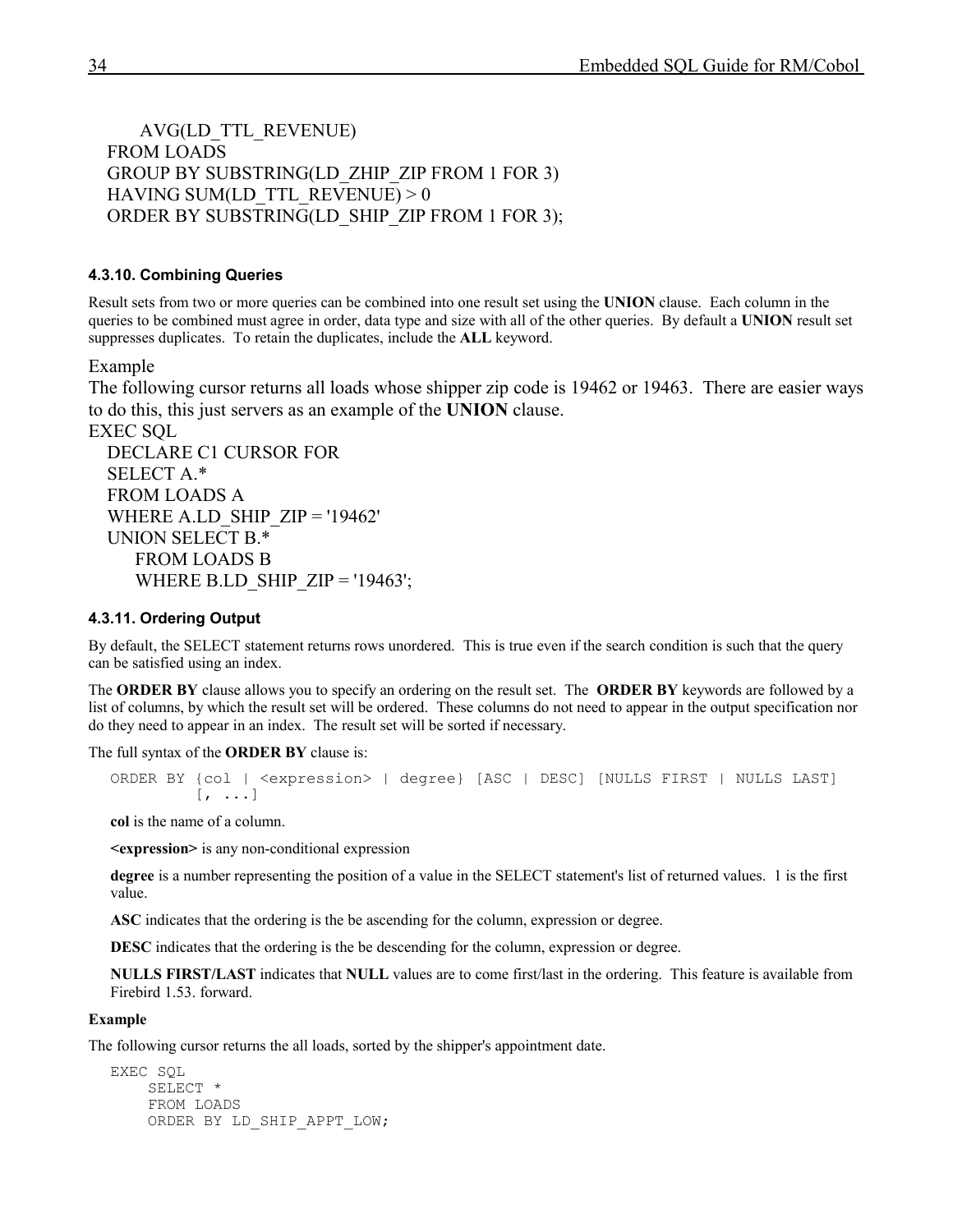### <span id="page-34-0"></span>**4.3.12. Controlling Row Locking**

With Firebird, locking is governed by the relative ages of transactions and the records managed by Firebird's versioning engine. All locking applies at the row level, except when a transaction is operating in SNAPSHOT STABILITY isolation or with a table reservation restriction that blocks write access.

The timing of a lock on a row in normal read write activity is optimistic, no locking is in force on any row until the moment it is actually required. Until an update of the row is posted to the server, the row is free to be "won" by any read write transaction.

Pessimistic, or preemptive, locking can be applied to sets of rows or to entire tables. The table locking options have already been introduced in the chapter discussing transaction management. Pessimistic, row level locking is managed by use of the **FOR UPDATE** and **WITH LOCK** clauses. Pessimistic locks are applied at the time the row is read.

It is important to note that a row is not necessarily read when you might think. Under normal circumstances, the Firebird database manager buffers rows and returns them to the client in blocks. This means that rows are read, and possibly locked, before your application actually receives them using the FETCH statement. Like most things with Firebird, there are a couple of exceptions to this. First, if you use **UPDATE ... WHERE CURRENT OF** to update rows from the cursor, buffering does not occur. Second, if you are using DSQL and use **SELECT ... FOR UPDATE** buffering does not occur. In both of these cases records are read as they are FETCHed.

All locks are released when the transaction is committed or rolled back.

Optimistic locking is conceptually difficult for Cobol programmers who are used to using pessimistic locking. When using pessimistic locking, lock conflicts are not detected until the row is UPDATEd or until the transaction is committed, at which time the application will receive a "lock conflict" error. The application must then decide whether to simply rollback the current transaction and discard the changes or rollback the current transaction and retry the entire transaction again. While this approach is often more efficient due to reduced potential for deadlocks, it is much more difficult to program then the pessimistic approach.

As mentioned above, the **FOR UPDATE** clause is used to disable buffering. **FOR UPDATE** is only effective if you are using DSQL. While this clause is allowed in embedded SQL applications, it is ignored and has no effect on buffering.

Normally rows are locked at the time that they are updated using optimistic locking. If you want to use pessimistic locking and lock rows at the time they are read you must use the **WITH LOCK** clause.

#### **Example**

The following code fragment shows an application that will work in much the same way as a standard Cobol application using ISAM files and traditional record locking techniques.

```
EXEC SOL
    SET TRANSACTION READ WRITE READ COMMITTED WAIT NO RECORD VERSION;
EXEC SOL
     DECLARE C1 CURSOR FOR
         SELECT *
         FROM LOADS
         FOR UPDATE WITH LOCK;
EXEC SQL
     OPEN C1;
     PERFORM UNTIL EOF
         EXEC SQL
            FETCH C1 INTO :WS-VAR1, :WA-VAR2, ...;
         EXEC SQL
             UPDATE LOADS SET COL1=:WS-VAR1, ...
             WHERE CURRENT OF C1;
         EXEC SQL
             COMMIT RETAIN;
     END-PERFORM.
EXEC SQL
     CLOSE C1;
EXEC SQL
```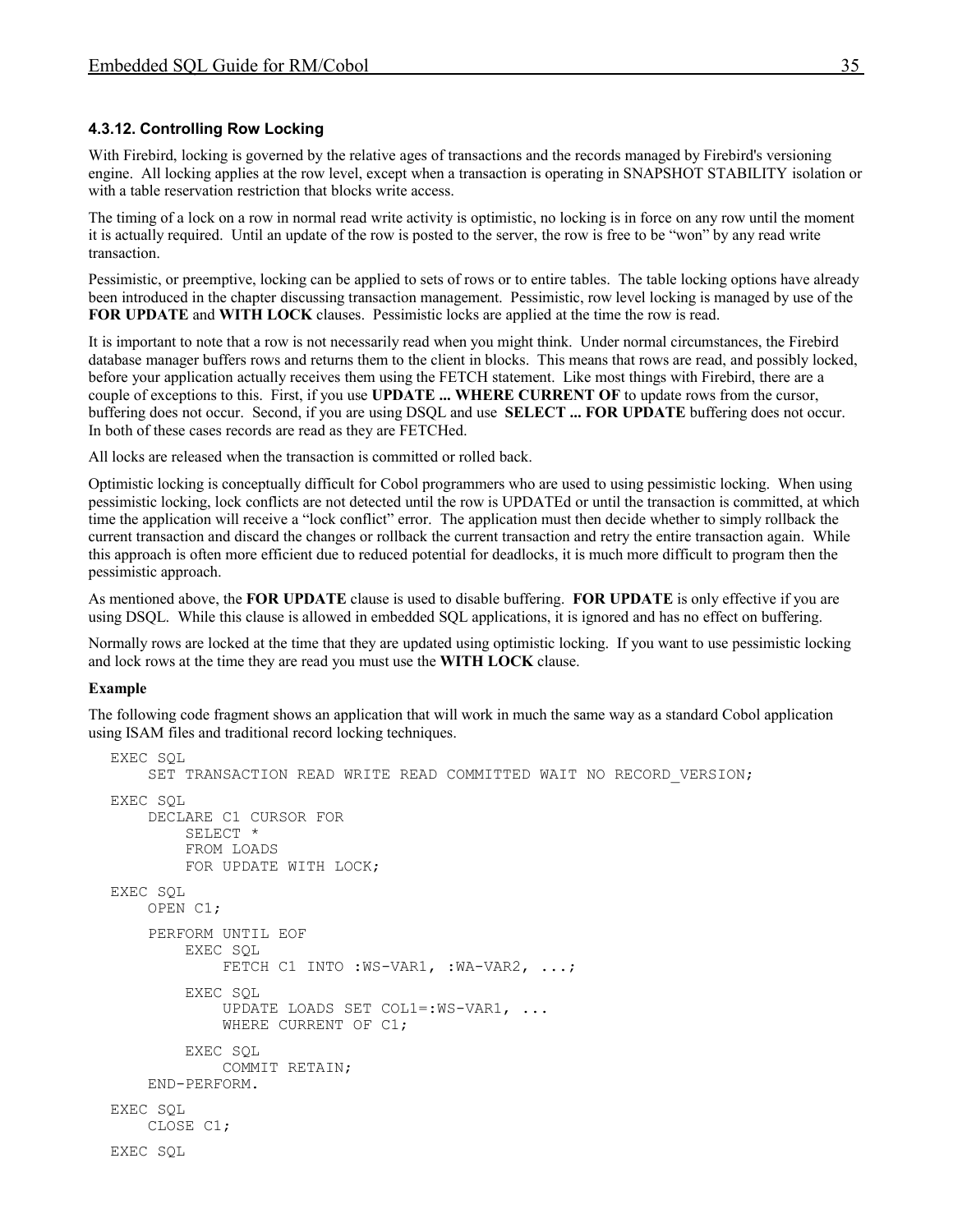<span id="page-35-4"></span>COMMIT;

#### **4.3.13. Selecting a Single Row**

An operation that retrieves a single row of data is called a *singleton select*. To select a single row from a table or to retrieve an aggregate value like **COUNT()** or **AVG()** use the following SELECT statement syntax.

```
SELECT col [, col ...]
     INTO :var [, :var ...]
     FROM table
    WHERE <search condition>
```
The mandatory INTO clause specifies the host variables where retrieved data is copied for use in the program. Each host variable's name must be preceded by a colon (:). For each column retrieved there must be on host variable of a corresponding data type. Columns are retrieved in the order they are listed in the SELECT clause and are copied into host variables in the order the variables are listed in the INTO clause.

The WHERE clause must specify a search condition that guarantees the only one row is retrieved, otherwise the SELECT fails.

#### <span id="page-35-3"></span>**4.3.14. Selecting Multiple Rows**

Many queries specify search conditions that retrieve more than one row. Since host variables can only hold a single column value at a time, a query that returns multiple rows must build a temporary table called a result set. Rows are extracted from the result, one at time, in sequential order. The database manager keeps track of the next row to process from the result set by establishing a pointer to it, called a *cursor*.

To retrieve multiple rows into a result set, establish a cursor into the table and process the individual rows in the table, SQL provides the following sequence of statements:

- DECLARE CURSOR establishes a name for the cursor and specifies the query to perform.
- OPEN executes the query, builds the result set and positions the cursor at the start of the set.
- FETCH retrieves a single row from the result set int host variables.
- <span id="page-35-2"></span>CLOSE releases system resource when all rows are retrieved.

#### **4.3.14.1. Declaring a Cursor**

To declare a cursor and specify rows of data to retrieve, use the **DECLARE CURSOR** statement. **DECLARE CURSOR** is a non-executable statement which prepares system resources for the cursor but does not actually perform the query. The syntax for **DECLARE CURSOR** is:

```
EXEC SOL
    DECLARE cursor name CURSOR FOR
     SELECT ...;
```
**cursor\_name** is the name of the cursor which is used in subsequent **OPEN**, **FETCH** and **CLOSE** statements.

The SELECT statement inside the **DECLARE CURSOR** statement is the same as a singleton select except it cannot include an **INTO** clause.

#### <span id="page-35-1"></span>**4.3.14.2. Opening a Cursor**

Before data selected by a cursor can be accessed, the cursor must be opened with the **OPEN** statement. **OPEN** activates the cursor and builds the result set. The syntax of the **OPEN** statement is:

EXEC SQL OPEN cursor name;

**cursor** name is the name of the cursor as declared in a previous **DECLARE CURSOR** statement.

When Firebird opens the cursor it is positioned to the first row of the result set.

#### <span id="page-35-0"></span>**4.3.14.3. Fetching Rows from a Cursor**

Once a cursor is opened, rows can be retrieved from the result set using the **FETCH** statement. **FETCH**: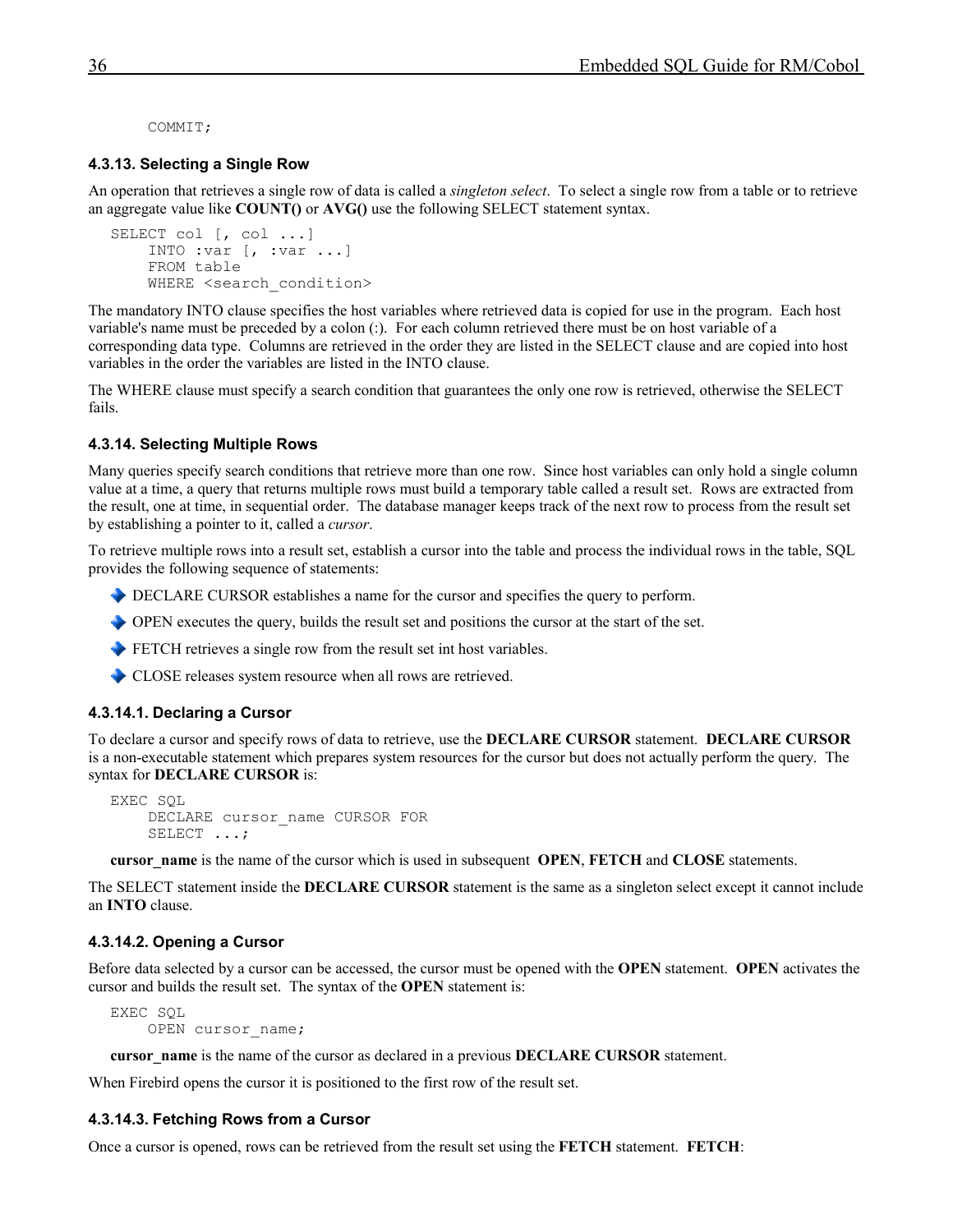$\blacktriangleright$  Retrieves the next available row from the result set.

Copies the columns for that row into the host variables specified in the **INTO** clause of the **FETCH**statement.

Advances the cursor to the next available row or sets **SQLCODE** to 100 to indicate that the cursor is at the end of the result set.

The syntax of the **FETCH** statement is:

```
EXEC SQL
   FETCH cursor name
    INTO :var [[INDICATOR] :indicator] [, :var [[INDICATOR] :indicator] ...]
```
**cursor** name is the name of the cursor as declared in a previous **DECLARE CURSOR** statement.

**var** is the name of a host variable which will receive the value of the corresponding column

**indicator** is the name of a host variable that will receive the NULL status flag for the column.

Every **FETCH** statement should be tested to see if the end of the result set is reached. You do this by testing the **SOLCODE** variable. A value of 100 indicates that the end of the result has been reached. A value of less than zero indicates that an error was encountered. A value of zero indicates that a row was successfully fetched.

Any column can have a NULL value, except those defined with the NOT NULL or UNIQUE integrity constraints. To determine if the value returned for a column is NULL, follow each variable named in the **INTO** clause with the optional **INDICATOR** keyword and the name of a PIC S9 variable, called the *indicator variable* where Firebird will store the NULL status flag for the column. A value of -1 indicates that the column is NULL. A value of zero indicates that the column is NOT NULL.

It is only possible to read forward through a cursor. To revisit previously fetched rows, close the cursor and reopen it.

#### <span id="page-36-2"></span>**4.3.14.4. Closing a Cursor**

When you are done with a cursor it should be closed to free up system resources. To close a cursor use the **CLOSE** statement. The syntax of the **CLOSE** statement is:

```
EXEC SQL
     CLOSE cursor_name
```
**cursor** name is the name of the cursor as declared in a previous **DECLARE CURSOR** statement.

#### <span id="page-36-1"></span>**4.4. Inserting Data**

New rows of data are added to one table at a time with the **INSERT** statement. **INSERT** assigns values to columns listed between the first set of parentheses. Columns not listed are given a NULL value.The **INSERT** statement allows data insertion from two different sources; a list of host variables or a SELECT statement that retrieves values from one table to add to another.

#### **4.4.1. The INSERT Statement**

#### <span id="page-36-0"></span>**Format 1**

```
INSERT TRANSACTION transaction_name 
INTO table name (col [, col ...))
VALUES (\overline{\text{value}}) [:indicator] [, \langle \text{value} \rangle [:indicator] ...]);
```
#### **Format 2**

```
INSERT TRANSACTION transaction_name 
INTO table name (col [, col \overline{..}])
SELECT \ldots;
```
Use **Format 1** to insert a new row using values from your application.

Use **Format 2** to insert a new row using values retrieved from another table or tables. This methods adds one new row for each row returned by the SELECT statement.

**transaction** name is the name of a transaction declared by a previous SET TRANSACTION statement.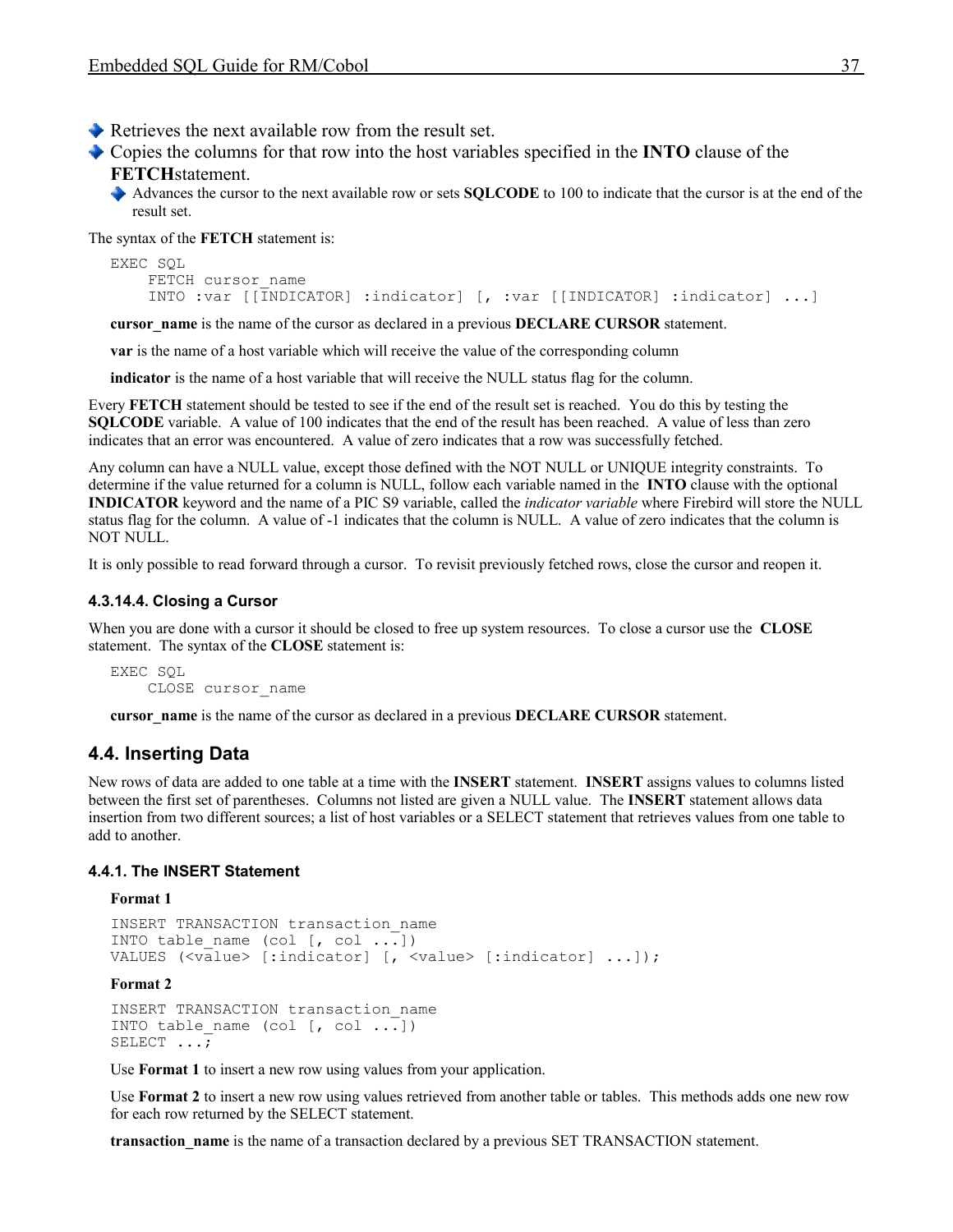**table\_name** is the name of the table to receive the new row.

**col** is the name of a column which is to receive a new value.

**<value>** is an expression giving a new value. It may be any expression that returns a value compatible with the data type of the corresponding column.

**indicator** is a optional host variable containing the NULL status flag of the corresponding column. A value of -1 indicates that the column is NULL, zero indicates NOT NULL.

Example

The following **INSERT** statement adds one new driver (OP\_UNIT\_TYPE = 5) to the OPERATIONS table.

EXEC SQL

 INSERT INTO OPERATIONS (OP\_ID, OP\_UNIT\_ID, OP\_UNIT\_TYPE) VALUES (:WS-ID, :WS-UNIT-ID, 5);

The following **INSERT** statement adds a series of new rows to the OPERATIONS table from a temporary table holding rows to be imported.

```
EXEC SQL
    INSERT INTO OPERATIONS (OP ID, OP UNIT ID, OP UNIT TYPE)
        SELECT TEMP_ID, TEMP_UNIT_ID, TEMP_UNIT TYPE
        FROM TEMP TABLE;
```
#### <span id="page-37-1"></span>**4.5. Updating Data**

To change values for existing rows of data in a table, use the **UPDATE** statement. **UPDATE** changes the values of columns specified in the **SET** clause. Columns not appearing in the **SET** clause are not changed. A single **UPDATE** statement can modify any number of rows in a table.

#### **4.5.1. The UPDATE statement**

```
UPDATE TRANSACTION transaction_name table_name
SET col=\langlevalue> [, col=\langlevalue>\overline{\cdot} \dots]
[WHERE <search condition> | WHERE CURRENT OF cursor name]
```
**transaction name** is the name of a transaction declared in a previous SET TRANSACTION statement.

**table** name is the name of the table to be modified.

**col** is the name of a column to be modified.

**<value>** is an expression giving the new value. It may any expression that returns a value compatible with the data type of the corresponding column.

**<search\_condition>** is a conditional expression which determines which row(s) of the table are to be modified.

**cursor** name is the name of a cursor declared in a previous DECLARE CURSOR statement. The most recently fetched row from this cursor will be modified if this clause is used.

If neither **<search** condition> or cursor name is given then the **UPDATE** statement will affect every row in the table.

#### **Example**

The following **UPDATE** statement will change the total revenue for load 123456 to \$999.00.

```
EXEC SQL
     UPDATE LOADS
    SET LD TTL REVENUE = 999.00
    WHERE LD LOAD NUMBER = 123456;
```
The following **UPDATE** statement will update the load last read by cursor C1.

EXEC SQL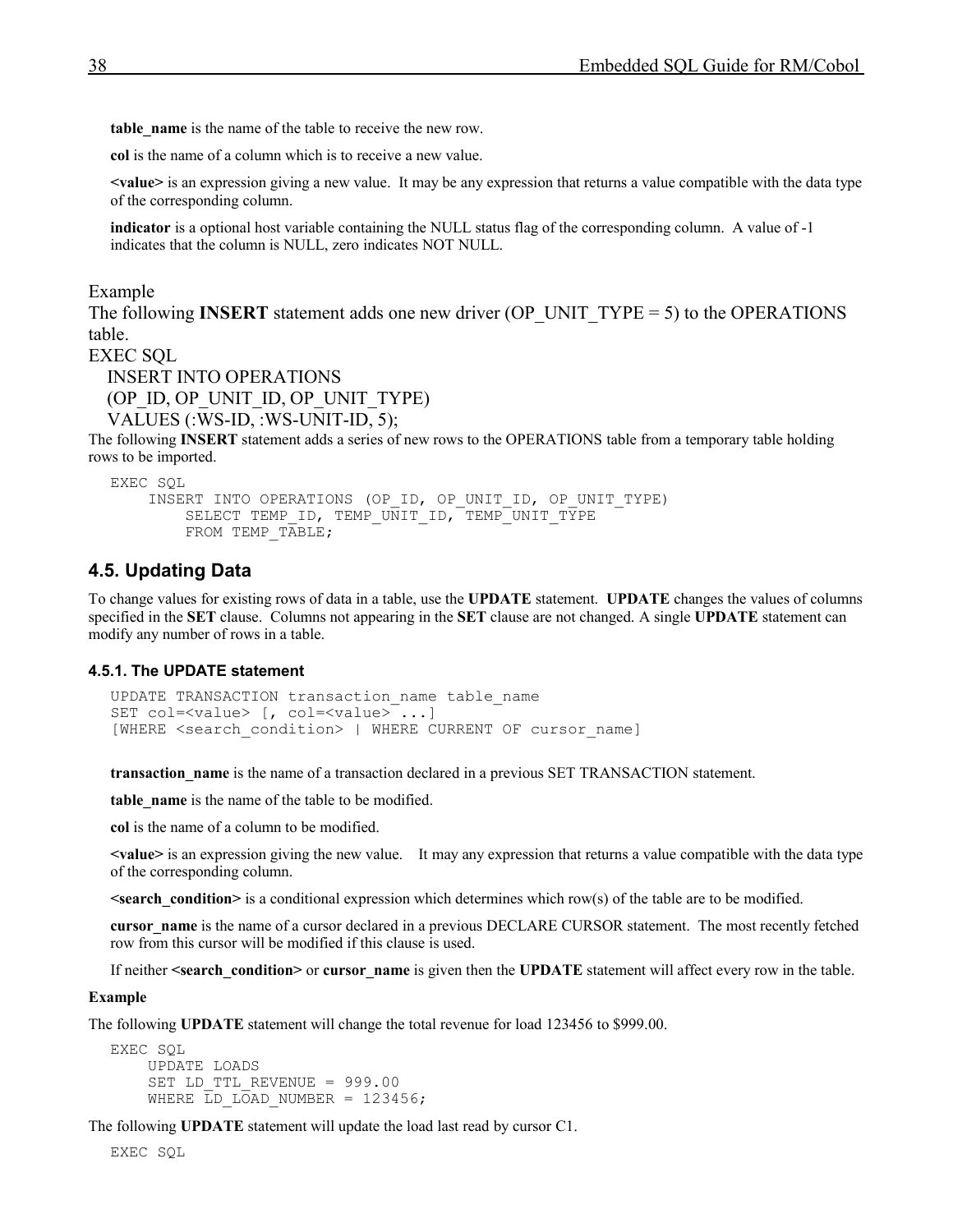UPDATE LOADS SET LD TTL REVENUE = 999.00 WHERE CURRENT OF C1;

The following **UPDATE** statement will increase the total revenue by 10% for all loads.

EXEC SQL UPDATE LOADS SET LD\_TTL\_REVENUE = LD\_TTL\_REVENUE  $*$  1.10;

# <span id="page-38-1"></span>**4.6. Deleting Data**

To remove rows of data from a table, use the **DELETE** statement. A single **DELETE** statement can be used to remove any number of rows from a table.

#### **4.6.1. The DELETE Statement**

```
DELETE TRANSACTION transaction name
FROM table name
[WHERE <search_condition> | WHERE CURRENT OF cursor name]
```
**transaction\_name** is the name of a transaction declared in a previous SET TRANSACTION statement.

**table\_name** is the name of the table to be modified.

**<search\_condition>** is a conditional expression which determines which row(s) of the table are to be deleted.

**cursor** name is the name of a cursor declared in a previous DECLARE CURSOR statement. The most recently fetched row from this cursor will be deleted if this clause is used.

If neither **<search\_condition>** or **cursor\_name** is given then the **DELETE** statement will remove all rows from the table.

#### **Example**

The following **DELETE** statement will remove load 123456 from the LOADS table.

```
EXEC SQL
     DELETE FROM LOADS
    WHERE LD LOAD NUMBER = 123456;
```
The following **DELETE** statement will remove the last row fetched by cursor C1.

EXEC SQL DELETE FROM LOADS WHERE CURRENT OF C1;

The following **DELETE** statement will remove all rows from the LOADS table.

```
EXEC SQL
     DELETE FROM LOADS;
```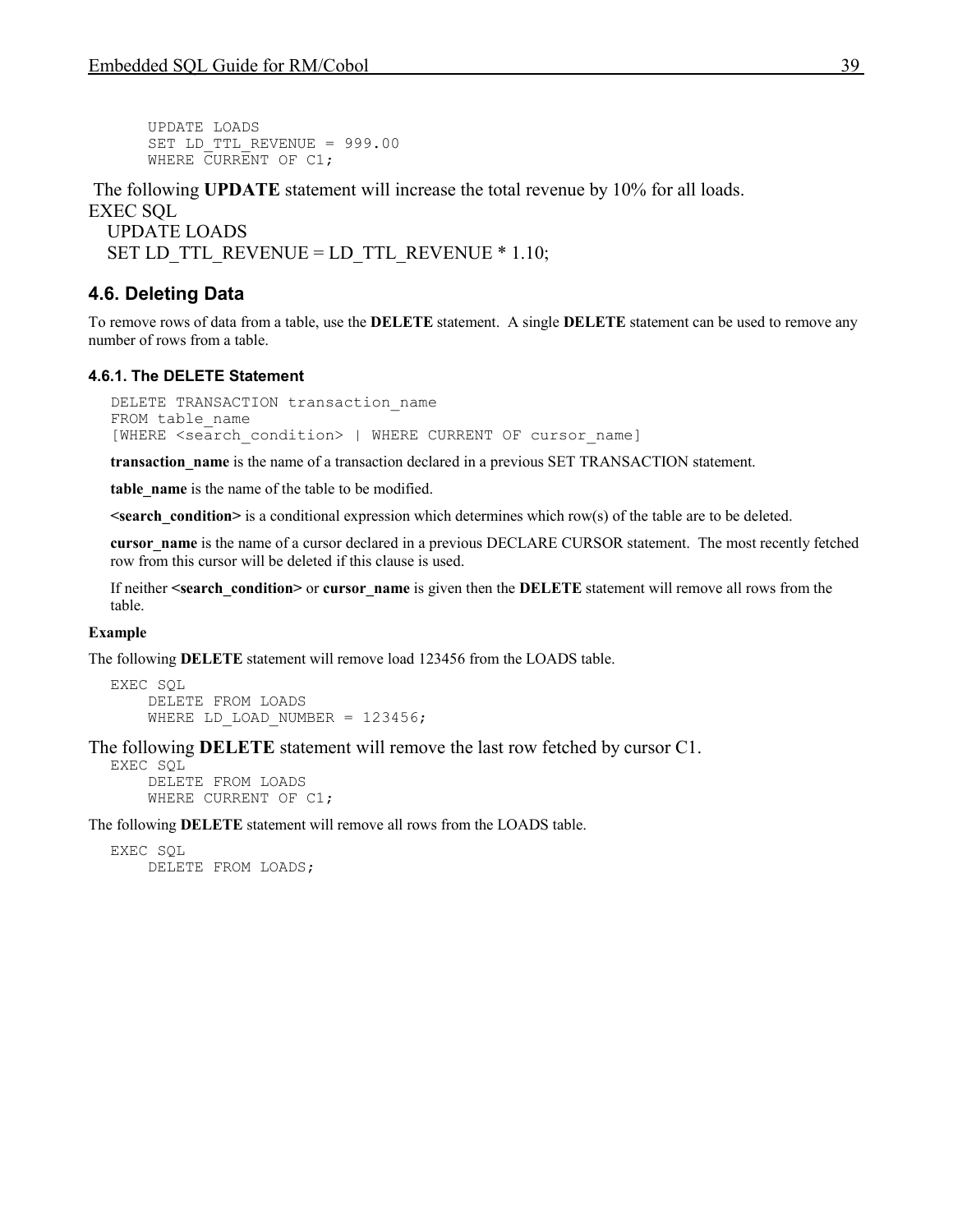# <span id="page-39-2"></span>**5. Accessing Blob Data**

A Blob is a dynamically sizable data type that has no specified size and encoding. You can use a Blob to store large amounts of data of various types, including:

```
Bitmapped images
```

```
Sound and video
```

```
Text
```
Because Blobs are large variably sized object Firebird stores them as a series of segments. These segments are indexed by a handle that Firebird generates when you create the Blob. This handle is known as the Blob ID and is a 64 bit value containing a combination of the table and Blob identifiers.

The Blob ID is stored in a column in the table row. The Blob ID points to the first segment of the Blob. You can retrieve the Blob ID by executing a SELECT statement that specifies the Blob as a target. As follows:

```
EXEC SQL
     SELECT OP_LOADS FROM OPERATIONS
     INTO :WS-LOADS-ID
    WHERE OP UNIT ID = 'TLR1234';
```
When you create a Blob column in a table, you specify the expected size of the Blob segments for that column. The default segment length is 80 bytes. For most practical purposes the segment size is irrelevant. The exception to this is embedded SQL applications. The embedded SQL precompiler, **gpre**, uses the segment size declared for the column to determine the size of a temporary buffer that is allocated to hold the Blob segments as they are transferred to and from your application. The size of the buffer can be overridden by using the **MAXIMUM\_SEGMENT** clause of the DECLARE CURSOR statement. In any case, you do not want to try to read or write more than the segment size in one operation as you will overflow the temporary buffer and the results will be unpredictable. The maximum allowed segment size is 32,767 bytes.

# <span id="page-39-1"></span>**5.1. Retrieving Blob Data**

Retrieving a Blob involves two steps; retrieving the Blob ID and retrieving the Blob itself. The Blob ID is retrieved by using a standard singleton select or by using a standard cursor. The Blob data is retrieved using a Blob cursor.

# <span id="page-39-0"></span>**5.1.1. Retrieving the Blob ID**

You could retrieve the Blob ID using a singleton select as follows:

```
01 WS-BLOB-ID PIC S9(19) USAGE BINARY(8);
...
EXEC SQL
    SELECT OP_LOADS
    INTO :WS-BLOB-ID
    FROM OPERATIONS
   WHERE OP UNIT ID = 'TLR1234';
```
Or you could retrieve the Blob ID using a cursor and fetching it as follows:

```
01 WS-BLOB-ID PIC S9(19) USAGE BINARY(8).
...
EXEC SQL
     DECLARE C1 CURSOR FOR
         SELECT OP_LOADS
        FROM OPERATIONS; .
EXEC SQL
    OPEN C1; .
     PERFORM UNTIL SQLCODE = 100
    EXEC SQL
         FETCH C1 INTO :WS-BLOB-ID;
         ...
     END-PERFORM.
     EXEC SQL
         CLOSE C1; .
```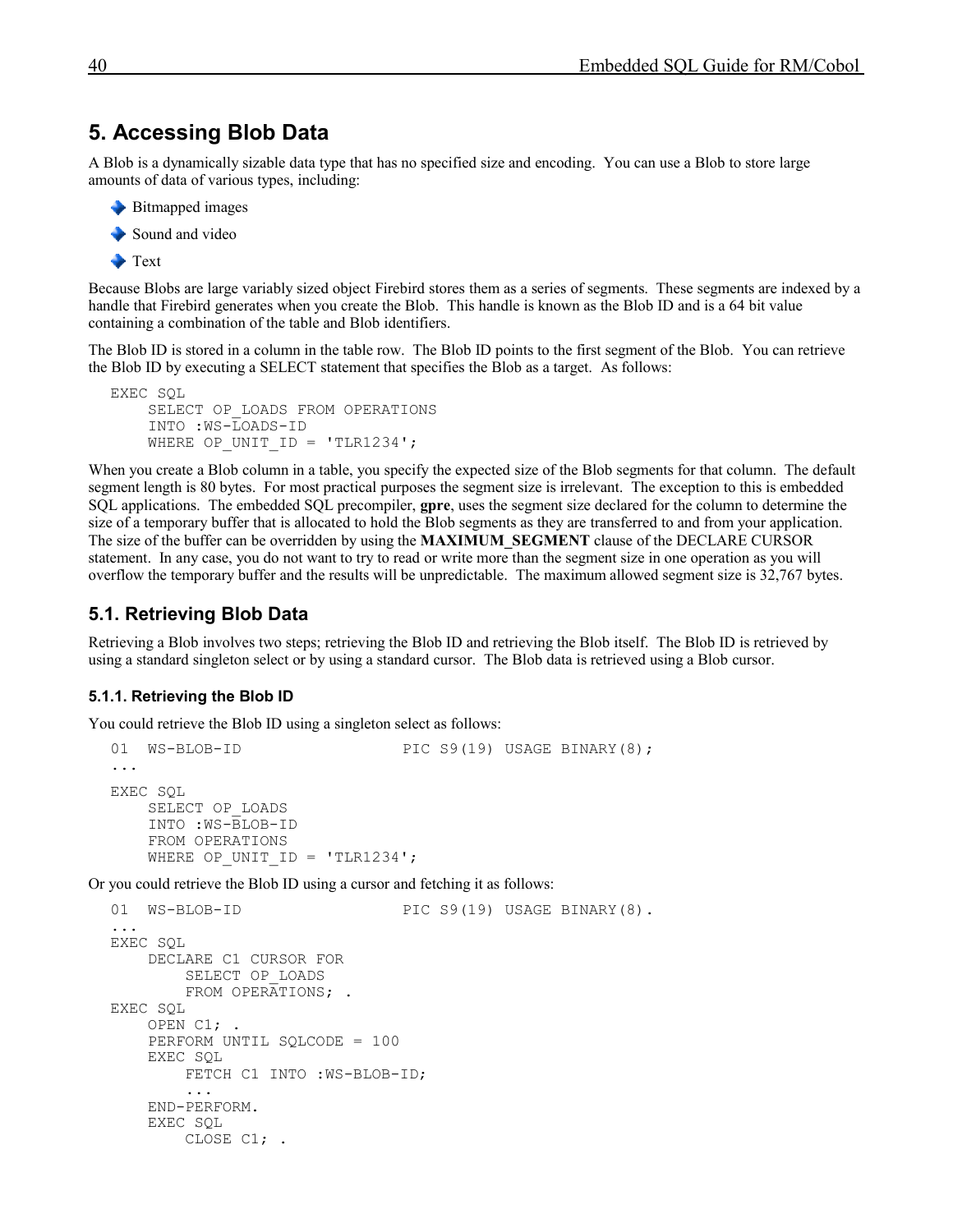#### <span id="page-40-0"></span>**5.1.2. Retrieving the Blob Data**

As mentioned previously, Blob data is retrieved using a Blob cursor. This involves several steps; declaring a BLOB READ cursor, opening the cursor, fetching the data and closing the cursor.

#### **5.1.2.1. Declaring READ BLOB Cursors**

```
DECLARE cursor name CURSOR
   FOR READ BLOB col
    FROM table
     [FILTER [FROM subtype] TO subtype]
    MAXIMUM_SEGMENT length
```
**cursor\_name** is the name of the cursor which will be used in subsequent OPEN, FETCH and CLOSE statements.

**col** is the name of the Blob column.

**table** is the name of the table containing the Blob.

**FILTER ...** specifies an optional Blob filter which is used to translate a Blob from one subtype to another. Blob filters are outside the scope of this manual.

**length** specifies the size of the temporary buffer used to transfer the Blob data to and from the application. Do not try to read or write more than **length** bytes in a single operation or unpredictable results will occur.

#### **Example**

The following cursor retrieves the Blob ID for the OP LOADS column from the OPERATIONS table.

```
EXEC SQL
     DECLARE C1 CURSOR FOR READ BLOB OP_LOADS
     FROM OPERATIONS;
```
#### **5.1.2.2. Opening READ BLOB Cursors**

<span id="page-40-2"></span>OPEN cursor name USING :var;

**cursor\_name** is the name of a cursor previously declared in a DECLARE CURSOR statement.

**var** is a host variable containing the Blob ID.

#### **Example**

The following code snippet declares and opens a read blob cursor.

```
EXEC SQL
     DECLARE C1 CURSOR FOR READ BLOB OP_LOADS
     FROM OPERATIONS;
EXEC SQL
     OPEN C1 USING :WS-BLOB-ID;
```
#### **5.1.2.3. Fetching Blob Data**

<span id="page-40-1"></span>FETCH cursor name INTO :var [[INDICATOR] :segment length];

**cursor** name is the name of a cursor declared in a previous DECLARE CURSOR statement.

**var** is the name of the host variable that is to receive the Blob data.

**segment** length receives the number of bytes fetched. This may be less then the Blob's segment size when fetching the last segment of a Blob.

**FETCH** returns to SQLCODE values of interest:

◆ 100 indicates that there are no more Blob segments to retrieve.

101 indicates that the segment was larger that the segment buffer provided by **var**.

#### **Example**

The following code snippet declares a Blob cursor, opens it and fetches all segments of the Blob. Fetching of the Blob ID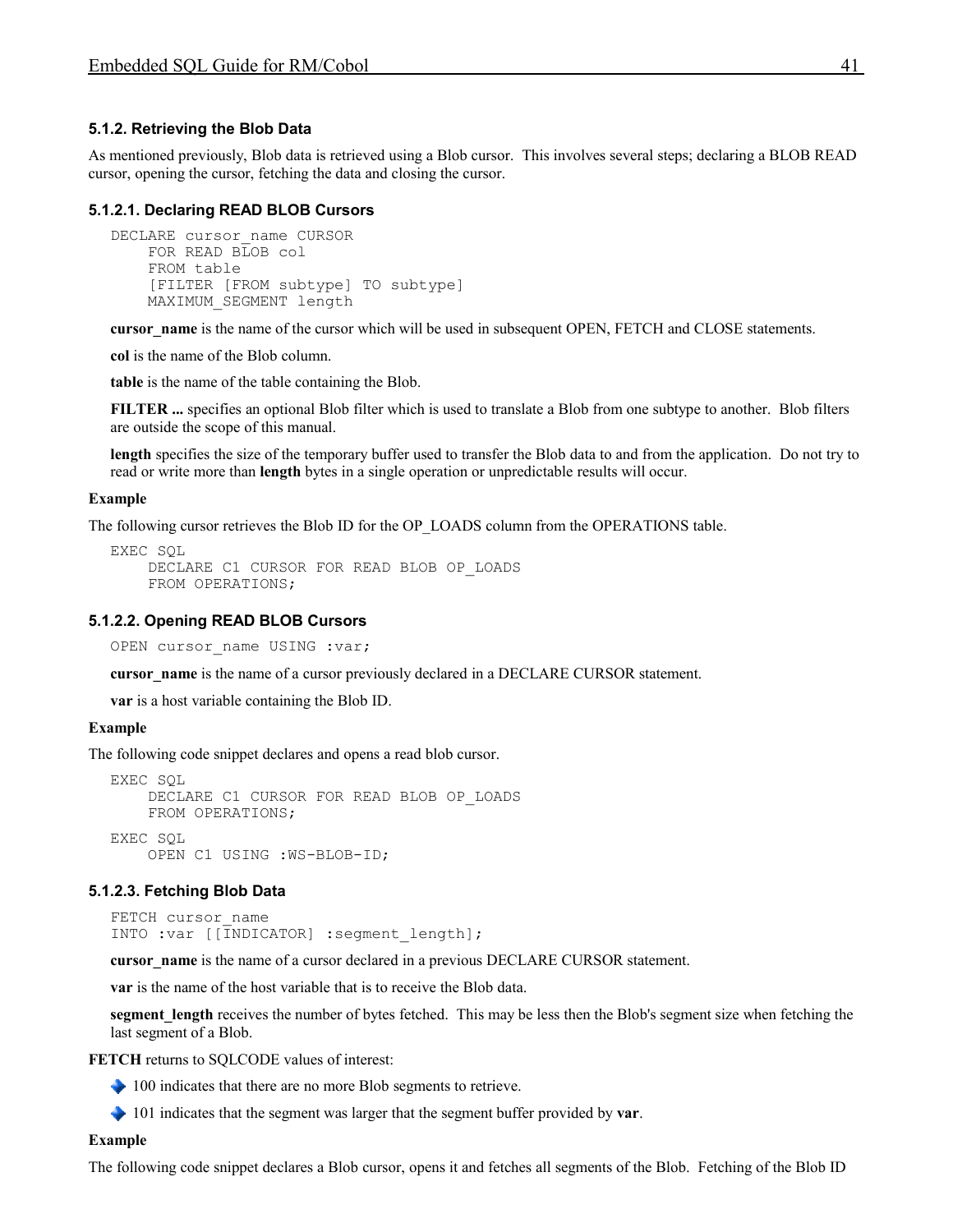itself is omitted in the interests of clarity.

```
01 WS-BUFFER PIC X(1000).<br>01 WS-LENGTH PIC 9(4).
01 WS-LENGTH<br>01 WS-BLOB-ID
                      PIC S9(19) BINARY(8).
...
Fetch the Blob ID
...
EXEC SQL
     DECLARE C1 CURSOR FOR READ BLOB OP_LOADS
     FROM OPERATIONS
    MAXIMUM SEGMENT 1000; .
EXEC SQL
     OPEN C1 USING :WS-BLOB-ID; .
     PERFORM UNTIL SQLCODE = 100
         EXEC SQL
              FETCH C1 INTO :WS-BUFFER :WS-LENGTH;
 ...
     END-PERFORM.
EXEC SQL
     CLOSE C1; .
```
#### <span id="page-41-4"></span>**5.1.2.4. Closing READ BLOB Cursors**

Read blob cursors are closed in the same way as any other cursor, using the CLOSE statement.

#### <span id="page-41-3"></span>**5.2. Updating Blob Data**

While it is possible to retrieve Blob data from a table and insert Blob data into a table, it is not possible to directly update a Blob nor to delete one. A Blob is updated by inserting a new Blob and setting the Blob ID to the value of the new Blob's ID. This deletes the old Blob and replaces its ID with the new one. A Blob is deleted in one of two ways; by deleting the row which owns the Blob or by setting the Blob ID to NULL. Inserting a new Blob involves two steps; inserting the Blob using a Blob insert cursor and updating the table with the new Blob ID.

#### <span id="page-41-2"></span>**5.2.1. Inserting Blob Data**

#### **5.2.1.1. Declaring BLOB INSERT Cursors**

```
DECLARE cursor name CURSOR FOR
     INSERT BLOB col
     INTO table
     [FILTER [FROM subtype] TO subtype]
   MAXIMUM SEGMENT length;
```
**cursor\_name** is the name of the cursor which will be used in subsequent OPEN, INSERT and CLOSE statements.

**col** is the name of the Blob column

**table** is the name of the table containing the Blob

**FILTER ...** specifies an optional Blob filter which is used to translate a Blob from one subtype to another. Blob filters are outside the scope of this manual.

**length** specifies the size of the temporary buffer used to transfer the Blob data to and from the application. Do not try to read or write more than **length** bytes in a single operation or unpredictable results will occur.

#### **Example**

The following declares a cursor that can be used to insert a new Blob into the OPERATIONS table.

```
EXEC SQL
     DECLARE C1 CURSOR FOR INSERT BLOB OP_LOADS
     INTO OPERATIONS;
```
#### **5.2.1.2. Opening BLOB INSERT Cursors**

```
OPEN cursor name INTO :var;
```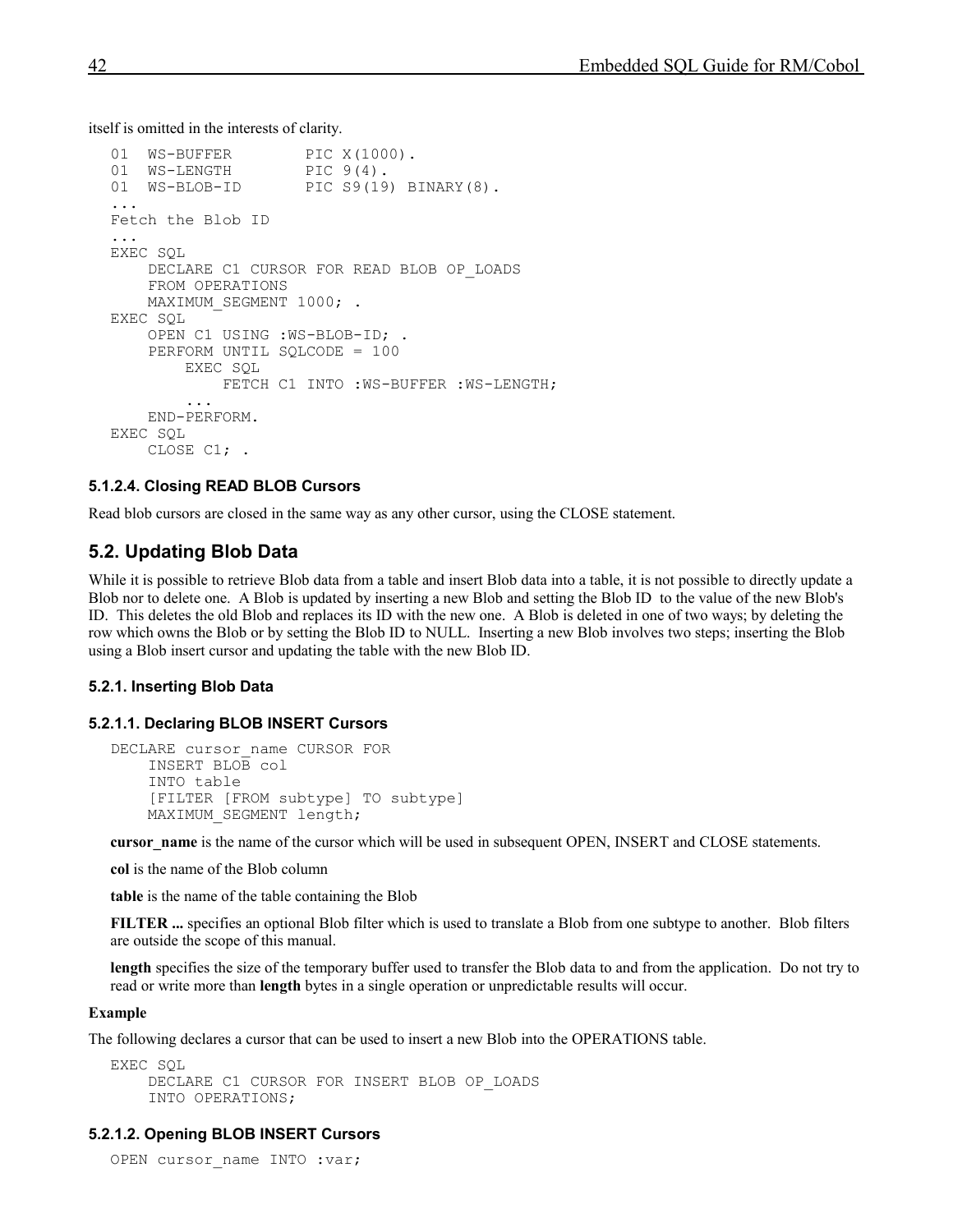**cursor\_name** is the name of a cursor declared in a previous DECLARE CURSOR statement.

**var** is the name of a host variable which will receive the new Blob ID.

#### **Example**

The following code snippet declares a BLOB INSERT cursor and opens it.

```
EXEC SQL
     DECLARE C1 CURSOR FOR INSERT BLOB OP_LOADS
     INTO OPERATIONS;
EXEC SQL
     OPEN C1 INTO :WS-BLOB-ID;
```
#### **5.2.1.3. Inserting Blob Data**

```
INSERT CURSOR cursor_name
VALUES (:buffer [INDICATOR] :segment length);
```
**cursor** name is the name of a cursor declared in a previous DECLARE CURSOR statement.

**buffer** is a host variable containing the data to be written to the Blob.

**segment\_length** is a host variable holding the number of bytes of data in **buffer**.

Each execution of the **INSERT** statement adds the contents of **buffer** to the Blob. If you need to write more data to the Blob than will fit into a single buffer, which is limited by the segment size of the Blob, you must execute the **INSERT** statement repeatedly until you have written all of the data.

#### **Example**

The following code snippet declares a BLOB INSERT cursor, opens it and writes the data to the Blob. Updating the Blob ID in the table is omitted in the interests of clarity.

```
01 WS-BUFFER PIC X(1000).
01 WS-LENGTH PIC 9(4).
01 WS-BLOB-ID PIC S9(19) BINARY(8).
...
EXEC SQL
    DECLARE C1 CURSOR FOR BLOB INSERT OP_LOADS
    INTO OPERATIONS
   MAXIMUM_SEGMENT 1000; .
EXEC SQL
    OPEN C1 INTO :WS-BLOB-ID; .
    PERFORM UNTIL DONE
 ....
       EXEC SOL
            INSERT C1 VALUES(:WS-BUFFER :WS-LENGTH);
    END-PERFORM.
EXEC SQL
   CLOSE C1; .
     ...
    Update Blob ID
     ...
```
#### <span id="page-42-1"></span>**5.2.1.4. Closing BLOB WRITE Cursors**

Blob write cursors are closed in the same way as any other cursor, using the CLOSE statement.

#### <span id="page-42-0"></span>**5.2.2. Updating the Blob ID**

After you have obtained a new Blob ID by inserting a Blob into the table you must update the Blob column in the table with the new ID. This is done using a standard UPDATE statement.

You could update the Blob ID using an UPDATE statement as follows:

```
EXEC SQL
     UPDATE OPERATIONS SET OP_LOADS = :WS-BLOB-ID
    WHERE OP UNIT ID = 'TLR1234';
```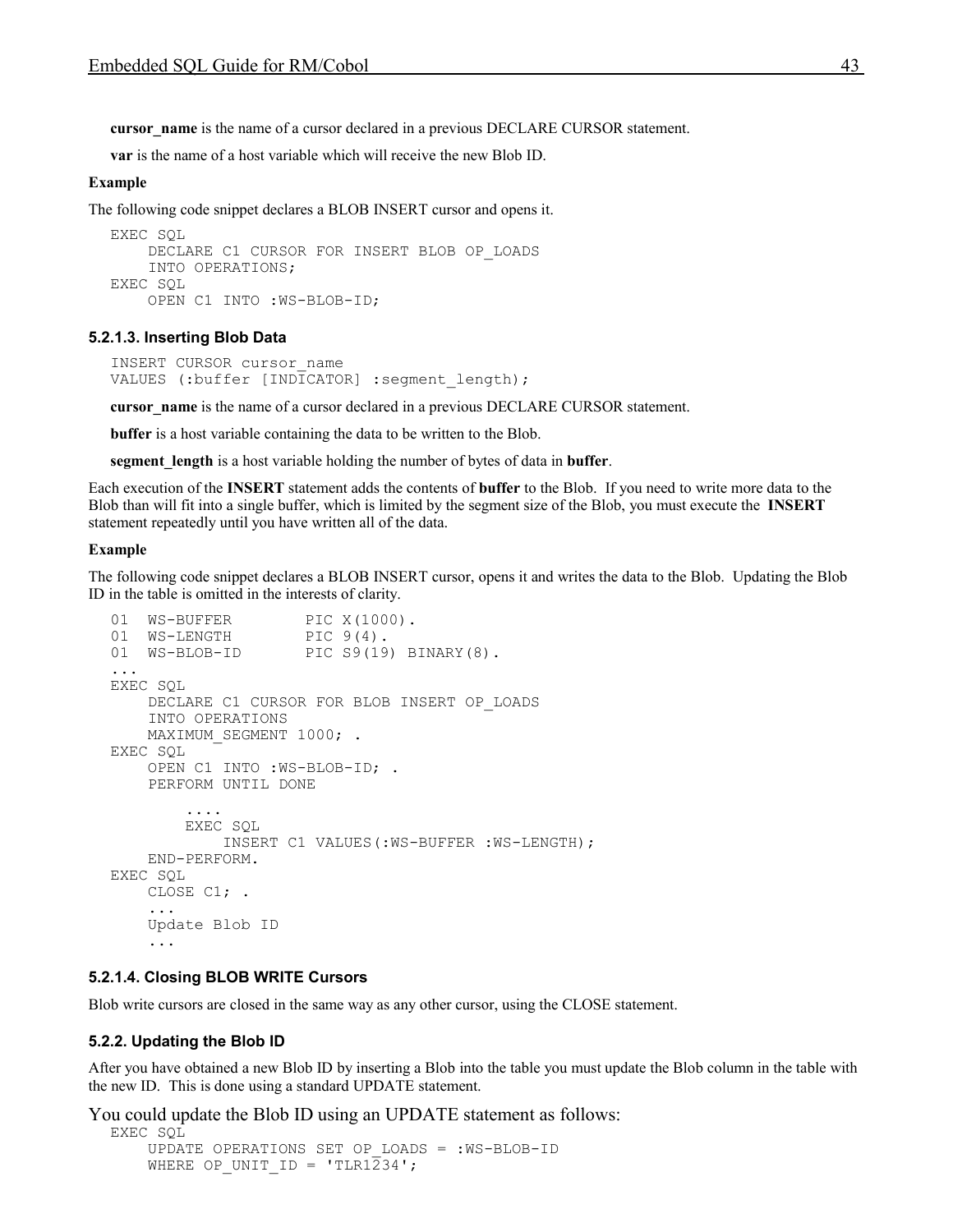# <span id="page-43-0"></span>**5.3. Deleting Blob Data**

To delete a Blob from a table you could use an UPDATE statement to set the Blob ID to NULL as follows:

```
EXEC SQL
     UPDATE OPERATIONS SET OP_LOADS = NULL
    WHERE OP_UNIT_ID = 'TLR1\overline{2}34';
```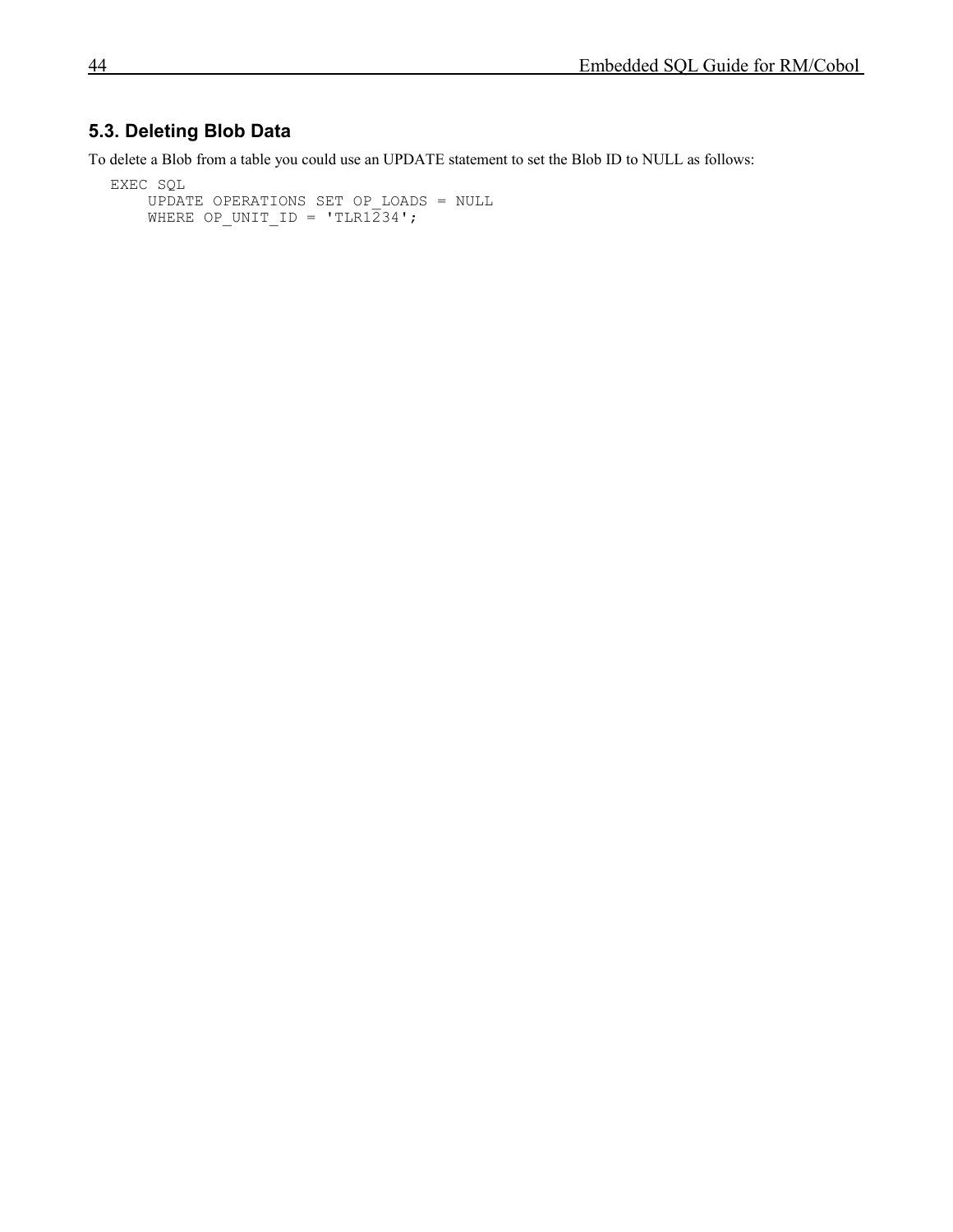# <span id="page-44-2"></span>**6. Using Stored Procedures**

A stored procedure is a self contained set of SQL statements stored in a database as part of its metadata. Stored procedures are created using Firebird's Data Definition Language (DDL) in much the same way that tables and views are created. A discussion of stored procedure programming is outside the scope of this manual.

There are two types of procedures that can be called from an application:

- *Select procedures* that an application can use in place of a table or view in a SELECT statement.
- *Executable procedures* that an application can call directly, with the EXECUTE PROCEDURE statement. An executable procedure may or may not return values to the calling program.

Procedures operate within the context of a transaction. If the transaction is rolled back then any actions performed by the stored procedure are also rolled back. Similarly, a procedure's actions are not final until the transaction is committed.

# <span id="page-44-1"></span>**6.1. Using Select Procedures**

Select procedures can be using in singleton selects or cursors in the same way as any table or view. The syntax for calling a select procedure is very similar to that for a table or view. The one difference is that a procedure may have input arguments.

```
SELECT col [, col ...]
[INTO :var, [ :var ...]]
FROM procedure ([arg [, arg ...])
[WHERE ...]
[ORDER BY ...]
```
**col** is the name of one of the procedure's output parameters.

**var** is the name of a host variable which will receive the value of the output parameter.

**procedure** is the name of the stored procedure

**arg** is the value of one of the procedure's input parameters. The value can be given by either a host variable or a literal that agrees in data type and size with the input parameter.

#### **Example**

The following SELECT statement returns the value returned by the OP\_NEXT\_ID procedure.

```
EXEC SOL
    SELECT OP ID FROM OP NEXT ID()
     INTO :WS-NEXT-ID;
```
The following cursor retrieves values from the GET\_OP\_HISTORY select procedure.

```
EXEC SOL
     DECLARE C1 CURSOR FOR
        SELECT OPH_ID, OPH_DATE, OPH_STATUS
        FROM GET OP HISTORY(:WS-ID, :WS-LOW-DATE, :WS-HIGH-DATE);
```
### <span id="page-44-0"></span>**6.2. Using Executable Procedures**

An executable procedure is called directly by the application. They can receive input parameters from the application and return output parameters to the application. The syntax for calling an executable procedure is:

```
EXECUTE PROCEDURE procedure arg [[INDICATOR] :indicator1]
                            [, arg [[INDICATOR] :indicator1] ...]
                  RETURNING VALUES :var [[INDICATOR] :indicator2]
                                   [, :var [[INDICATOR] :indicator2] ...];
```
**procedure** is the name of the stored procedure.

**arg** is one value of one of the procedure's input parameters. The value can be given by either a host variable or a literal that agrees in data type and size with the input parameter.

**indicator1** is the name of a host variable that holds the NULL status flag for the parameter. A value of -1 indicates that the parameter is null. A value of zero indicates not NULL.

**var** is the name of a host variable which will receive the value of one of the procedure's output parameters.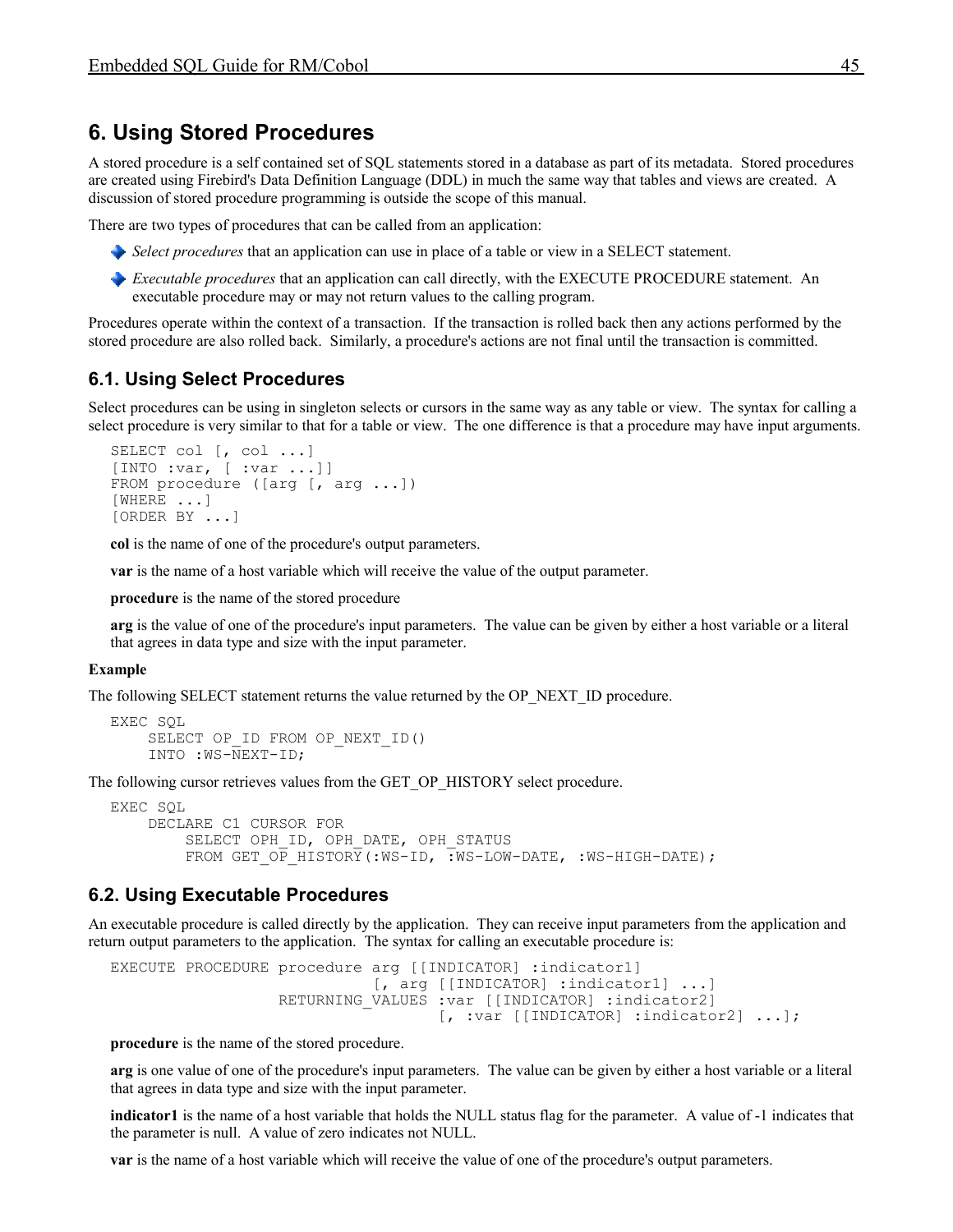**indicator2** is the name of a host variable which will receive the value of the parameter's NULL status flag. A value of -1 indicates that the parameter is null. A value of zero indicates not NULL.

#### **Example**

The following EXECUTE PROCEDURE statement retrieves the value returned by the OP\_NEXT\_ID procedure.

EXEC SQL

EXECUTE PROCEDURE OP NEXT ID RETURNING VALUES : WS-NEXT-ID;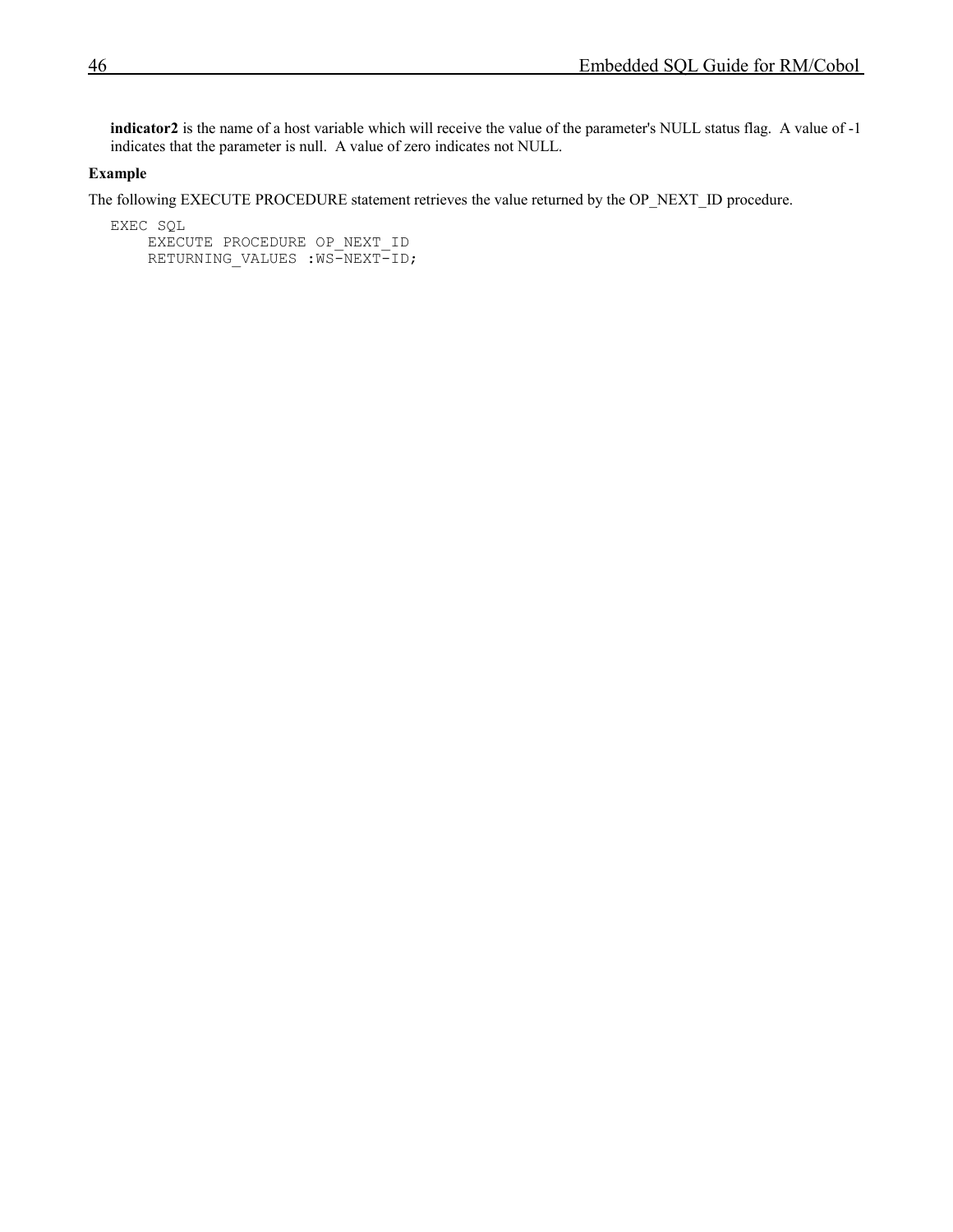# <span id="page-46-3"></span>**7. Using Events**

This chapter introduces Firebird events, briefly describes how they work and how to make use of them in your program. The event mechanism allows applications to respond to changes and other database activities that are caused by other, concurrently executing applications without the need for the applications to communicate directly with each other.

A Firebird event is a message passed by a trigger or stored procedure to the Firebird event manager. The message announces the occurrence of a particular condition such as an INSERT, UPDATE or DELETE although the condition is not restricted to these and may, in fact, be anything at all. Event messages are forwarded to waiting applications only when the controlling transaction is committed.

The Firebird event manager maintains a list of event messages submitted by triggers and stored procedures. It also maintains a list of applications that have registered an interest in particular events. Each time the event manager receives a new event message it notifies the interested applications that the event has occurred.

# <span id="page-46-2"></span>**7.1. Signaling Event Occurrence**

While a discussion of trigger and stored procedure programming is outside the scope of this document, it may be helpful to provide a quick overview of the method used to signal an event here. An event can only be signaled by a trigger or stored procedure. This is done by using the **POST\_EVENT** statement. The **POST\_EVENT** statement takes a single, string parameter which is the event name, which are limited to 15 characters in length. This name is used in your applications to register an interest in the event.

#### **Example**

To signal an event named "new order" each time a new row is written to the ORDERS table you might write a trigger like this:

```
CREATE TRIGGER ORDERS_AFTER_INSERT FOR ORDERS
  AFTER INSERT
AS
BEGIN
    POST EVENT "new order";
END
```
# <span id="page-46-1"></span>**7.2. Registering Interest in Events**

Your application must register interest in a particular event with the Firebird event manager before waiting for that event to occur. To register interest in an event use the **EVENT INIT** statement.

```
EXEC SQL
    EVENT INIT request name ( event name [, event name ...] );
```
**request name** is the name that your application will use to refer to this event. You will use this name to refer to you event in subsequent **EVENT WAIT** statements.

**event name** is the name of an event in which you wish to register an interest. You may register an interest in multiple events by specifying the event names here, separated by commas. The event names my be given as string literals or as the content of an application variable.

#### **Examples**

```
EXEC SQL
   EVENT INIT MY EVENT ("event1", "event2");
EXEC SQL
    EVENT INIT MY EVENT (:WS-EVENT-NAME);
```
# <span id="page-46-0"></span>**7.3. Waiting for an Event**

Once you have registered interest in an event using the **EVENT INIT** statement you can wait for event an event to occur by using the **EVENT WAIT** statement.

```
EXEC SQL
    EVENT WAIT request name;
```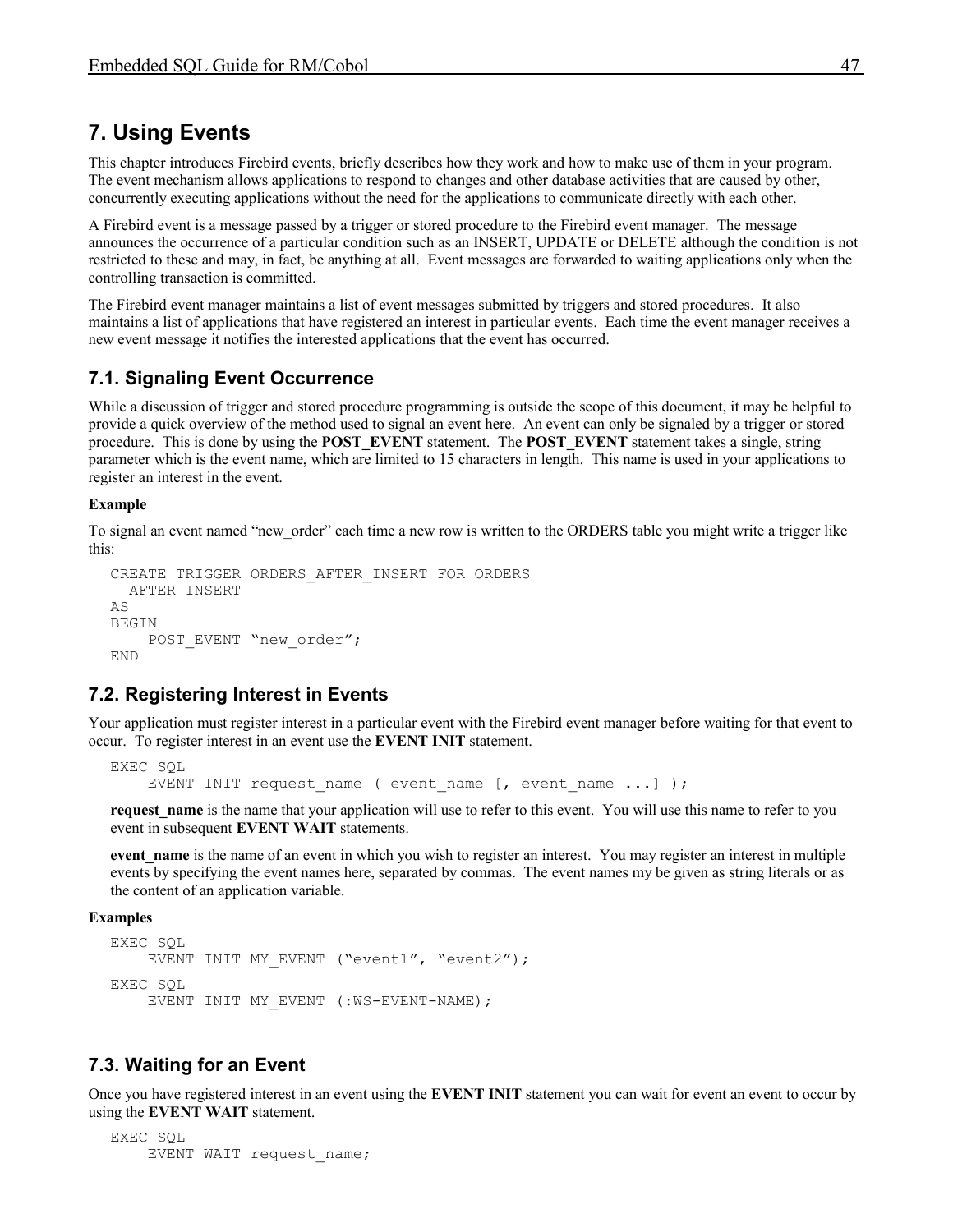**request\_name** must match the request\_name given in the corresponding **EVENT INIT** statement.

Upon executing the **EVENT WAIT** statement your application will be suspending until one of the events listed on the **EVENT INIT** statement occurs. At that time your application will resume executing at the statement following the **EVENT WAIT** statement.

If you registered an interest in more that one event then you must check the **ISC-EVENTS** array to see which event occurred. There will be one entry in this array for each registered event. The order of events in this array correspond to the order in which the event names were given on the **EVENT INIT** statement. Each event that has occurred while your program was waiting will have a non zero value in this array.

#### **Example**

```
EXEC SQL
    EVENT INIT MY-EVENT ("event1", "event2"); .
EXEC SQL
    EVENT WAIT MY-EVENT; .
     IF ISC-EVENTS(1) NOT EQUAL 0 THEN
         DISPLAY "Event 1 occurred".
     IF ISC-EVENTS(2) NOT EQUAL 0 THEN
         DISPLAY "Event 2 occurred".
```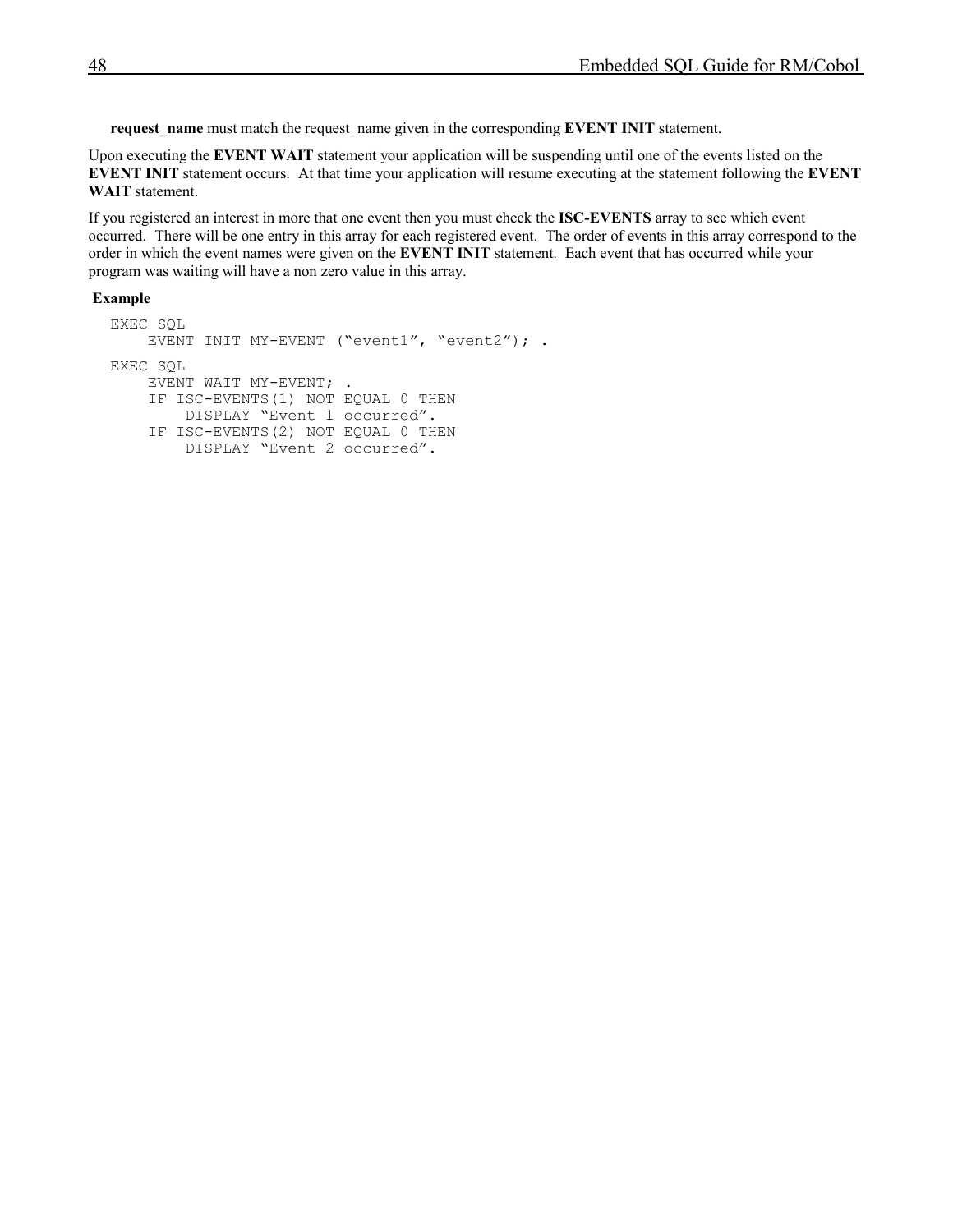# <span id="page-48-1"></span>**8. Miscellaneous Statements**

# <span id="page-48-0"></span>**8.1. RELEASE\_REQUESTS**

Before exiting a subprogram that may be CANCELed by the calling program it is necessary to clean up the request handles generated in the subprogram. This is done using the RELEASE\_REQUESTS statement. Simply place this statement before exiting the program via the EXIT PROGRAM verb.

EXEC SQL RELEASE REQUESTS FOR database name;

**database\_name** is the name of the database whose handles are to be released, as given in the SET DATABASE statement.

#### **Example**

```
EXEC SQL
    RELEASE REQUESTS FOR TL; .
     EXIT PROGRAM.
```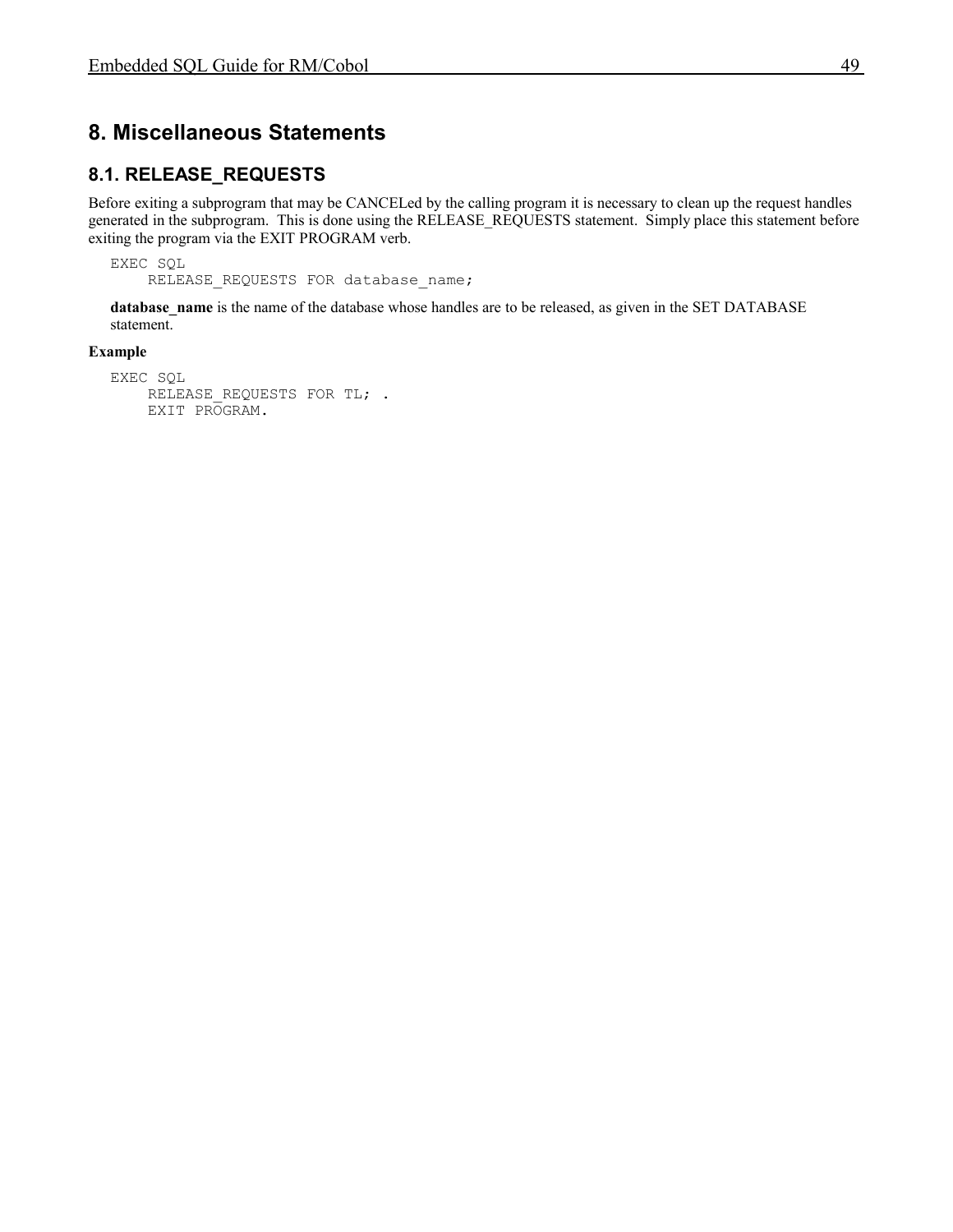# <span id="page-49-1"></span>**9. Handling Errors**

All embedded SQL application should include mechanisms for trapping and responding to run time errors. Every time an SQL statement is executed, it returns a status indicator in the SQLCODE variable, which is declared automatically during preprocessing with **gpre**. The following table summarized possible SQLCODE values and their meanings.

| Value | <b>Meaning</b>                       |  |
|-------|--------------------------------------|--|
|       | <b>Success</b>                       |  |
| 1-99  | Warning or information message       |  |
| 100   | End of file                          |  |
| < 0   | Error. Statement failed to complete. |  |

*Table 5SQLCODE Values*

To trap and respond to run time errors, SQLCODE should be checked after each SQL operations. There are three ways to examine SQLCODE and respond to errors:

- Use WHENEVER statements to automate checking SQLCODE and to handle errors when they occur.
- Text SQLCODE directly after individual SQL statements.
- Use a combination of WHENEVER and direct testing.

# **9.1. WHENEVER**

<span id="page-49-0"></span>WHENEVER {SQLERROR | SQLWARNING | NOT FOUND} {GOTO label | CONTINUE};

**label** is the name of a branch target (label) in your application.

The **WHENEVER** statement allows all SQL errors to be handled with a minimum of coding. **WHENEVER** statements specify error handling code that a program should execute when SQLCODE indicates errors, warnings or end of file. After **WHENEVER** appears in a program, all subsequent SQL statements automatically jump to the specified code location when the appropriate error or warning occurs. NOTE: **WHENEVER** is a declarative, not executable statement. It applies to all lines of code that occur after the location of **WHENEVER** in the source code.

Up to three **WHENEVER** statements can be active at any time:

- WHENEVER SQLERROR is activated when SQLCODE is less than zero, indicating that a statement failed.
- WHENEVER SQLWARNING is activated when SQLCODE has a value from 1 to 99, indicating that while a statement succeeded there is some question about the way it succeeded.
- WHENEVER NOT FOUND is activated when SQLCODE is 100, indicating that end of file was reached during FETCH or SELECT.

Omitting a statement for a particular condition means it is not trapped. Error conditions can also be ignored by using the **CONTINUE** clause inside a **WHENEVER** statement.

To switch to another error handling routine for a particular error condition, embed another **WHENEVER** statement in the program at the point where error handling should be changed. The new setting overrides any previous setting and remains in effect until overridden in turn.

#### **Example**

The following code snippet sets both the SQLERROR and SQLWARNING targets but leaves NOT FOUND detection to the application.

```
EXEC SQL
     WHENEVER SQLERROR GOTO FATAL-ERROR;
EXEC SQL
     WHENEVER SQLWARNING GOTO WARNING-ERROR;
```
The following code snippet sets the SQLERROR target and then resets it to another target.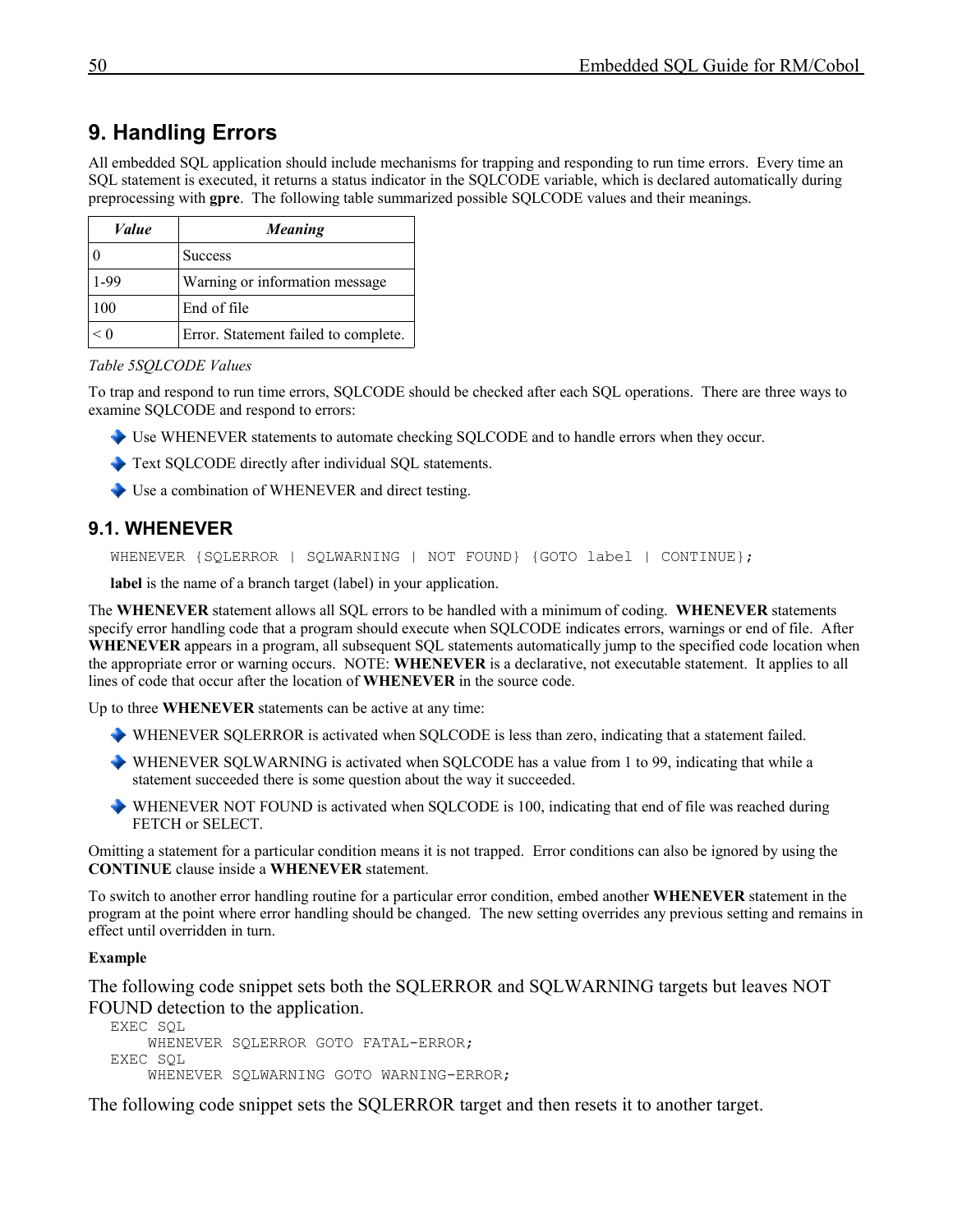```
EXEC SOL
     WHENEVER SQLERROR GOTO FATAL-ERROR1;
...
EXEC SOL
     WHENEVER SQLERROR GOTO FATAL-ERROR2;
```
# <span id="page-50-3"></span>**9.2. Checking SQLCODE Directly**

An application can test SQLCODE directly after each SQL statement instead of relying on **WHENEVER** to trap all errors. The main advantage to testing SQLCODE directly is that custom error handling routines can be designed for particular situations.

#### **Example**

The following code snippet uses **WHENEVER** to trap all fatal errors but testing SQLCODE directly to detect end of file.

```
EXEC SOL
     WHENEVER SQLERROR GOTO FATAL-ERROR;
...
EXEC SQL
   FETCH C1 INTO : WS-COLUMN-VALUE:
    IF SQLCODE = 100 THEN
        GO TO END-EOF-FILE.
```
# <span id="page-50-2"></span>**9.3. Displaying Error Messages**

The same SQLCODE can be returned by many Firebird errors so simply displaying SQLCODE is not an adequate way to report errors that occur in your application. By using the Firebird API it is possible to retrieve the human readable text of the error message which you can then display or log as appropriate.

The text of Firebird error messages is captured using the **isc** interprete function. This function takes a pointer to the ISC-STATUS-VECTOR host variable and returns the error text associated with the error codes contained therein. To obtain a pointer to the ISC-STATUS-VECTOR host variable, use the **rmc\_status\_address** function.

#### **9.3.1. rmc\_status\_address**

<span id="page-50-1"></span>CALL "rmc\_status\_address" USING ISC-STATUS-VECTOR GIVING ptr

**ptr** is a PIC S9(10) USAGE BINARY(4) host variable which will receive the pointer to ISC-STATUS-VECTOR.

This function creates a temporary copy of ISC-STATUS-VECTOR, converts the error codes from Cobol to native format and returns a pointer to the temporary copy. This means that you must call this function prior to every call to **isc** interprete in order to have the latest error codes.

NOTE: This function is specific to RM/Cobol and is not a part of the standard Firebird API.

#### **9.3.2. isc\_interprete**

<span id="page-50-0"></span>CALL "isc interprete" USING buffer, ptr GIVING length

**buffer** is a PIC X(512) host variable that will receive the text of the error message. This variable must be large enough to hold the largest expected error message or buffer overflow will occur.

**ptr** is the host variable containing the status vector pointer returned by **rmc\_status\_address**.

**length** is the host variable which will receive the length of the error message that was returned in **buffer**.

It is possible, likely in fact, that multiple error message will be returned for any given status vector. Each time **isc** interprete is called it returns the text of a single error message and updates ptr to point to the next error code. In order to retrieve all error messages it is necessary to call **isc\_interprete** repeatedly. **isc\_interprete** will return a value of zero in **ptr** when the last error message has been retrieved.

#### **Example**

The following is what a typical text mode error paragraph might look like.

```
ISC-ERROR.
    MOVE SQLCODE TO WS-DISP-NUM.
```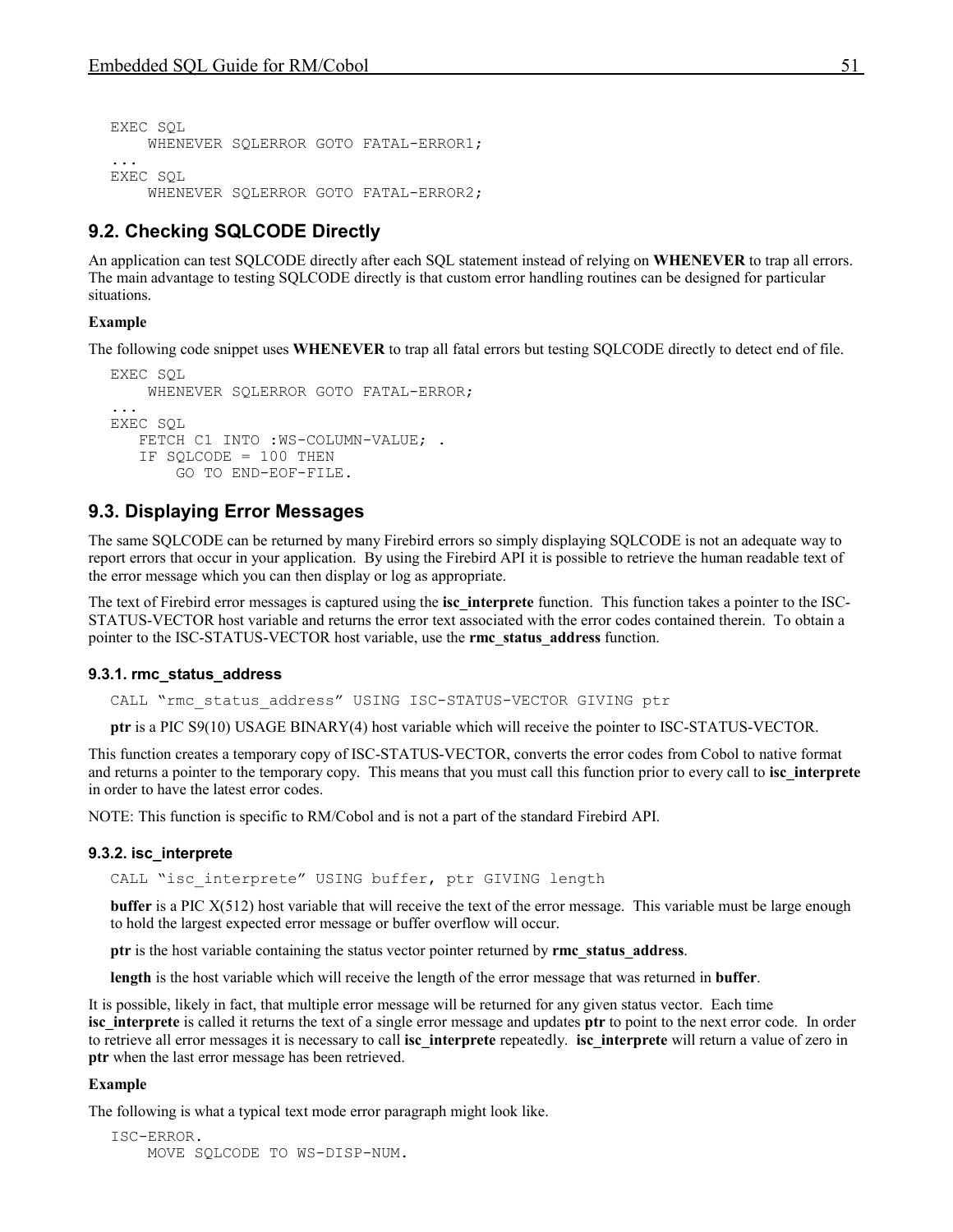```
 DISPLAY "SQL error = ", WS-DISP-NUM.
     CALL "rmc_status_address" USING ISC-STATUS-VECTOR
          GIVING WS-STATUS-PTR.
     CALL "isc_interprete" USING WS-TEXT, WS-STATUS-PTR
          GIVING WS-LENGTH.
     PERFORM UNTIL WS-LENGTH = 0
         DISPLAY WS-TEXT (1:WS-LENGTH) 
         CALL "isc_interprete" USING WS-TEXT, WS-STATUS-PTR
              GIVING WS-LENGTH
     END-PERFORM.
EXEC SQL
    WHENEVER SQLERROR CONTINUE; .
EXEC SQL
     ROLLBACK; .
EXEC SQL
    DISCONNECT ALL; .
     STOP RUN.
```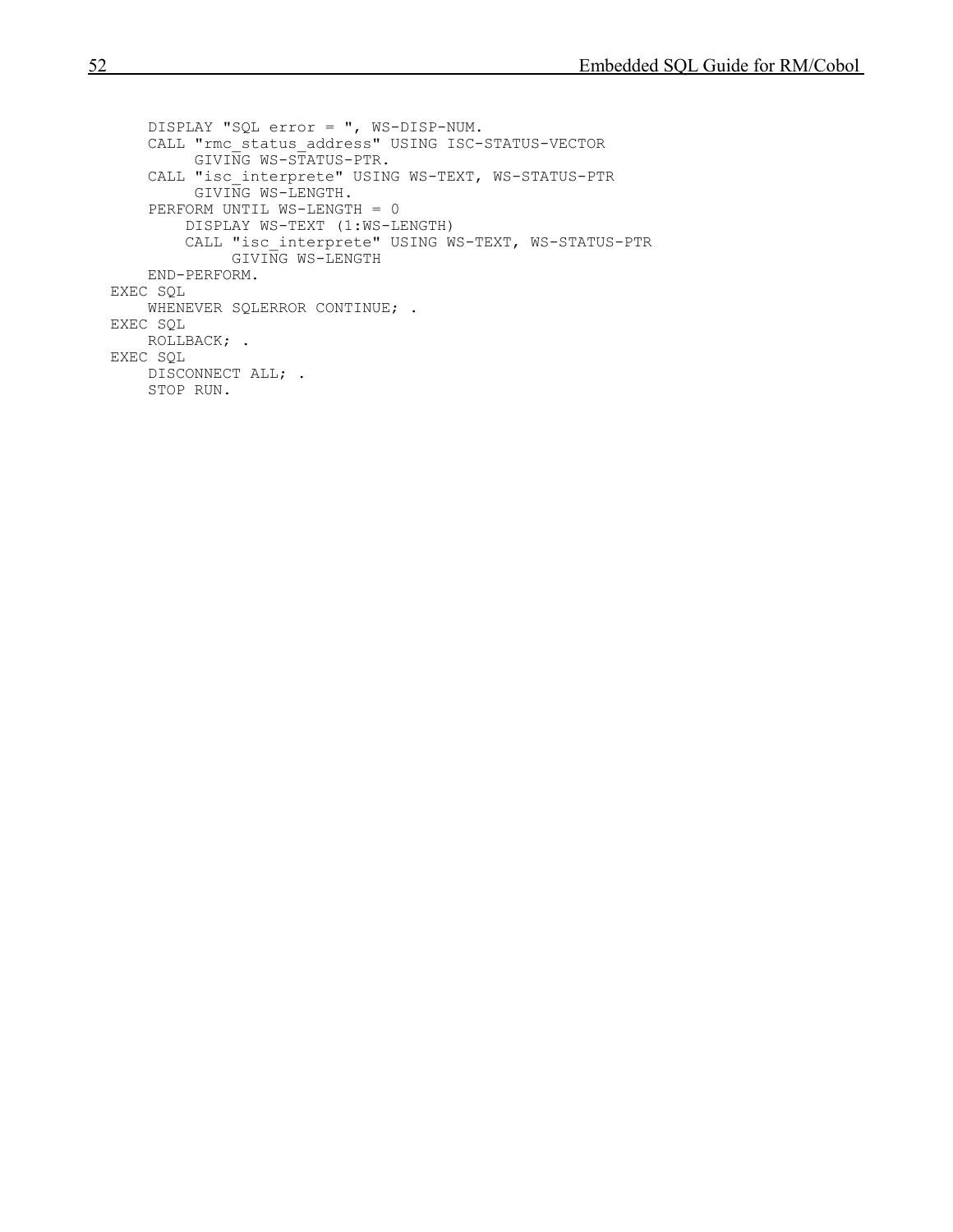# <span id="page-52-1"></span>**10. Compiling and Running Your Program**

Before an embedded SQL program can be compiled, it must be preprocessed with **gpre**. **gpre** translates SQL commands into statements the host language compiler can understand by generating Firebird library function calls. **gpre** translates SQL database variables into oneS the host language compiler accepts and declares these variables in host language format. **gpre** also declares certain variables and data structures required by SQL, such as the SQLCODE variable.

# <span id="page-52-0"></span>**10.1. Compiling Your Program**

The syntax for the **gpre** command line is:

gpre [language] [options] infile [outfile]

#### **Language Switches**

The language switch specifies the language of the source program. **gpre** will preprocess programs written in the following languages:

| Switch     | Language                                                                                                                                                                                                       |
|------------|----------------------------------------------------------------------------------------------------------------------------------------------------------------------------------------------------------------|
| $-c$       | C                                                                                                                                                                                                              |
| $-cxx$     | $C++$                                                                                                                                                                                                          |
| $-al[sys]$ | Ada (Alsys)                                                                                                                                                                                                    |
| $-a[da]$   | Ada (VERDIX, VMS, Telesoft)                                                                                                                                                                                    |
| $-cofbol$  | Cobol. In the absence of the -ansi and -rmc<br>switch this switch indicates VMS Cobol.                                                                                                                         |
| -ansi      | In conjunction with the -cobol switch this<br>switch indicates ANSI-85 Cobol                                                                                                                                   |
| -rmc       | In conjunction with the -cobol switch this<br>switch indicates RM/Cobol                                                                                                                                        |
| -noqli     | Suppresses the recognition and parsing of<br>QLI commands in the source file. QLI can<br>cause problems with some languages, like<br>Cobol, whose reserved word list intersects<br>the QLI reserved word list. |
| -f[ortran] | Fortran                                                                                                                                                                                                        |
| -pa[scal]  | Pascal                                                                                                                                                                                                         |

*Table 6Language Switches*

It is possible to avoid the need to specify a language switch when preprocessing your programs by choosing the appropriate extension for the source code file name. The following table lists the file name extension that Firebird recognizes for each language.

| Language              | <b>Input File</b><br><b>Extension</b> | <b>Default Output</b><br><b>File Extension</b> |
|-----------------------|---------------------------------------|------------------------------------------------|
| Ada (VERDIX)          | ea                                    | a                                              |
| Ada (Alsys, Telesoft) | eada                                  | ada                                            |
| C                     | e                                     | c                                              |
| $C++$                 | exx                                   | <b>CXX</b>                                     |
| Cobol                 | echl                                  | cbl                                            |
| Fortran               | ef                                    | f                                              |
| Pascal                | epas                                  | pas                                            |

*Table 7File Name Extensions*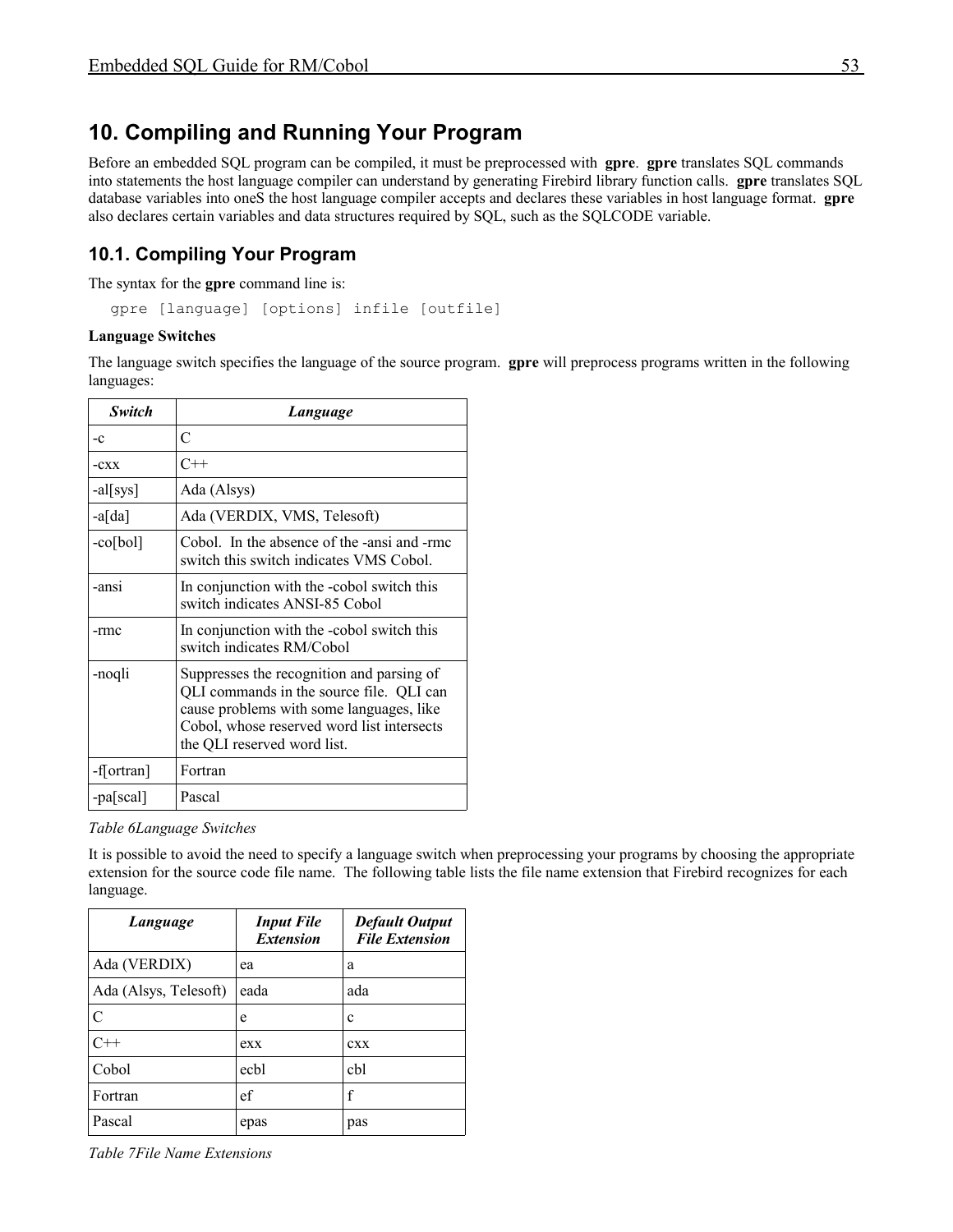### **Option Switches**

The option switches specify additional, language independent options.

| Switch             | <b>Description</b>                                                                                                                                                                                                                                                                                                                                                                 |
|--------------------|------------------------------------------------------------------------------------------------------------------------------------------------------------------------------------------------------------------------------------------------------------------------------------------------------------------------------------------------------------------------------------|
| -charset name      | Determines the active character set at compile<br>time, where <b>name</b> is the character set name.                                                                                                                                                                                                                                                                               |
| -d[atabase] path   | Declares the database to be used by the current<br>program. Use this option if the program does<br>not contain a DECLARE DATABASE<br>statement.                                                                                                                                                                                                                                    |
| -d float           | VMS only. Specifies that double precision data<br>will be passed from the application id<br>D FLOAT format and stored in the database in<br>G FLOAT format.                                                                                                                                                                                                                        |
| -dfm format        | Specifies the format to be used to transfer dates<br>and timestamps between the program and<br>Firebird. format is a string describing the<br>format. If the switch is omitted, all date and<br>time columns are given as a 64 bit value that<br>must be interpreted using the isc_encode_date<br>and isc decode date functions. See the<br>discussion of timestamp formats below. |
| -e[ither_case]     | Enables gpre to recognize SQL commands in<br>either upper case or lower case. If this switch is<br>omitted SQL commands must be upper case.                                                                                                                                                                                                                                        |
| -m[anual]          | Suppresses automatic generation of transactions.<br>Use this switch for programs that perform their<br>own transaction handling.                                                                                                                                                                                                                                                   |
| $-n[0]$ lines]     | Suppresses line number for C programs.                                                                                                                                                                                                                                                                                                                                             |
| -o[utput]          | Directs gpre output to standard out rather than a<br>file.                                                                                                                                                                                                                                                                                                                         |
| -password password | Specifies the database password.                                                                                                                                                                                                                                                                                                                                                   |
| $-r[aw]$           | Prints BLR as raw numbers rather than as their<br>mnemonic equivalents. This makes gpre output<br>smaller but less readable.                                                                                                                                                                                                                                                       |
| -sql dialect n     | Sets the SQL dialect. Valid values are 1, 2 and<br>3.                                                                                                                                                                                                                                                                                                                              |
| -user username     | Specifies the database user ID.                                                                                                                                                                                                                                                                                                                                                    |
| -x handle          | Specifies the database handle given with the<br>-database option an external declaration. This<br>option directs the program to pick up a global<br>declaration from another program.                                                                                                                                                                                              |
| -Z                 | Prints gpre's version number and the version<br>number of all declared databases.                                                                                                                                                                                                                                                                                                  |

*Table 8Option Switches*

#### **Timestamp Format Strings**

It is possible to specify the format that is used to transfer DATE, TIME and TIMESTAMP columns between your application and the database manager. This is done using the **-dfm** option switch. The **-dfm** switch takes a string as its argument. This string contains the format string. The date format is represented in this string using a number of character codes to represent the various parts of a timestamp field. To build a format string just concatenate the appropriate selections from the following table: